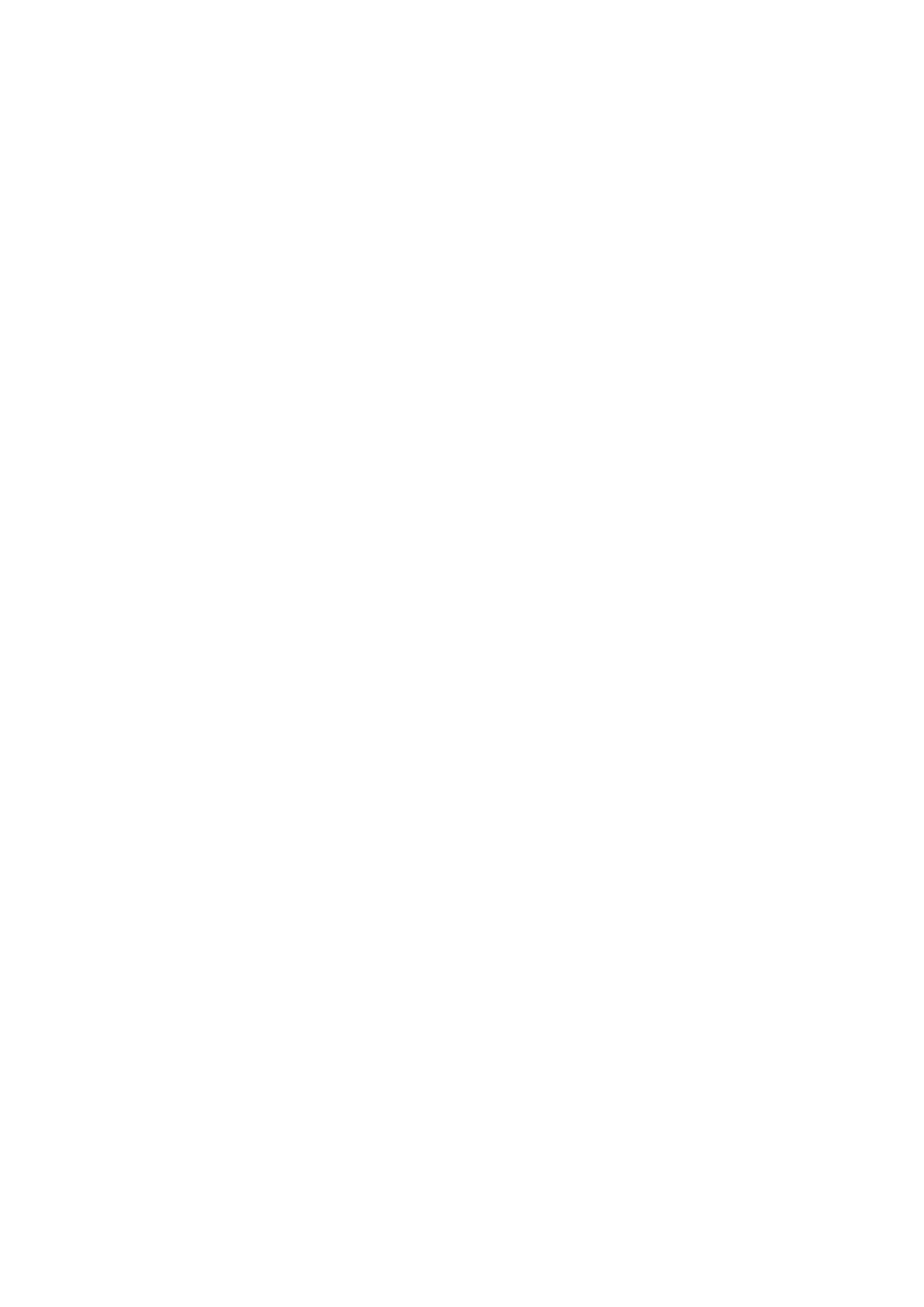# Preface

These lecture notes cover topics suitable for an introductory "5 credit point" (2+1 weekly hours) course about the theory of optimization in function spaces. Students are assumed to be familiar with general principles of functional analysis and nonlinear optimization.

The goal of the course is to give an abstract treatment of optimization problems posed in infinite-dimensional spaces, which is—as far as time allows it—self-contained in its presentation, giving students a theoretical background for further studies in the field of infinite-dimensional optimization, in particular in connection with optimal control or generally PDE-constrained problems. After completion of this course, students should be able to identify the underlying machinery for practical problems and follow their optimization setup or execute it themselves.

We refer to the excellent textbooks of Brezis  $[Br10]$  and Nocedal and Wright  $[NW06]$  as well as Ulbrich and Ulbrich [\[UU12\]](#page-51-2) for references to functional analysis and basic PDE theory and theory of nonlinear optimization, respectively. Topics of this course are (partially) covered in, for example, the books of Bonnans and Shapiro [\[BS00\]](#page-51-3), Schirotzek [\[Sc07\]](#page-51-4) or Hinze, Pinnau, Ulbrich and Ulbrich [\[HPUU09\]](#page-51-5).

The notes are based on lecture notes of Michael Ulbrich (TU München), Stefan Ulbrich (TU Darmstadt), and Christian Meyer (TU Dortmund). Comments, suggestions, and notification of errors are welcome by eMail at [hannes.meinlschmidt@ricam.oeaw.ac.at](mailto:hannes.meinlschmidt@ricam.oeaw.ac.at).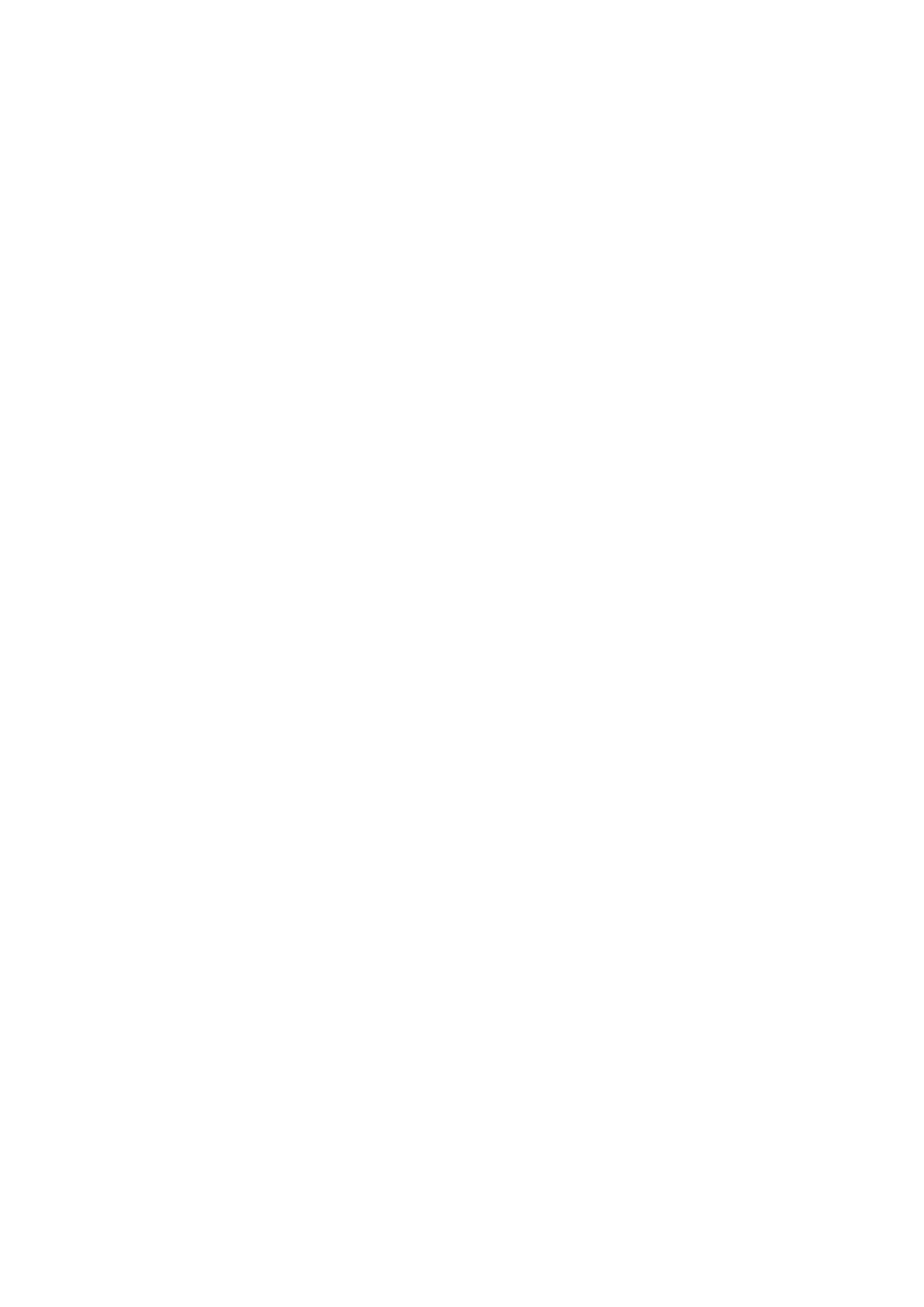# 1 Motivation and problem setting

# 1.1 Motivation

Modeling, optimization and numerical simulation of complex systems plays an important role in physics, engineering, mechanics, chemistry, biology, medicine, finance, and in many other disciplines. These models often use ordinary or partial differential equations to describe the system, which means that the resulting optimization problems involve *generically infinite-dimensional* objects such as functions, or in general quantities that live in Banach spaces. (Thus, most often, *function spaces* are involved.) There is a rising interest to solve optimization problems involving such models and there are many fascinating applications. We give a (totally incomplete) selection of examples:

- Optimal space mission design,
- optimal control of robot movements,
- identification of model parameters by means of measurements [→ *inverse problems*], e.g.:
	- **–** geological material properties from seismic measurements,
	- **–** data assimilation: initial conditions for weather and climate models from scattered observations of all kinds (weather stations, satellite data, etc.),
	- **–** tomography
	- **–** derivation of parameters (e.g., volatility) in models for option pricing (*Black Scholes* PDE) from market prices ( $\rightarrow$  mathematical fincance),
- optimal control of actuators, built on the surface of an aircraft, to avoid noise generation, material fatigue, or vortex generation,
- optimal radiation therapy planning,
- optimal design of the body of a ship,
- optimization of the shape of a wing, a turbine blade, etc.,
- optimal control of laser hardening of steel,
- optimal control of crystal pulling (heating, pulling speed).

The aim of this course is to develop a rigorous theory and establish methods for infinite dimensional optimization problems. This provides the appropriate framework for investigating and solving the above problem classes.

An exemplary, PDE-constrained problem could look like this: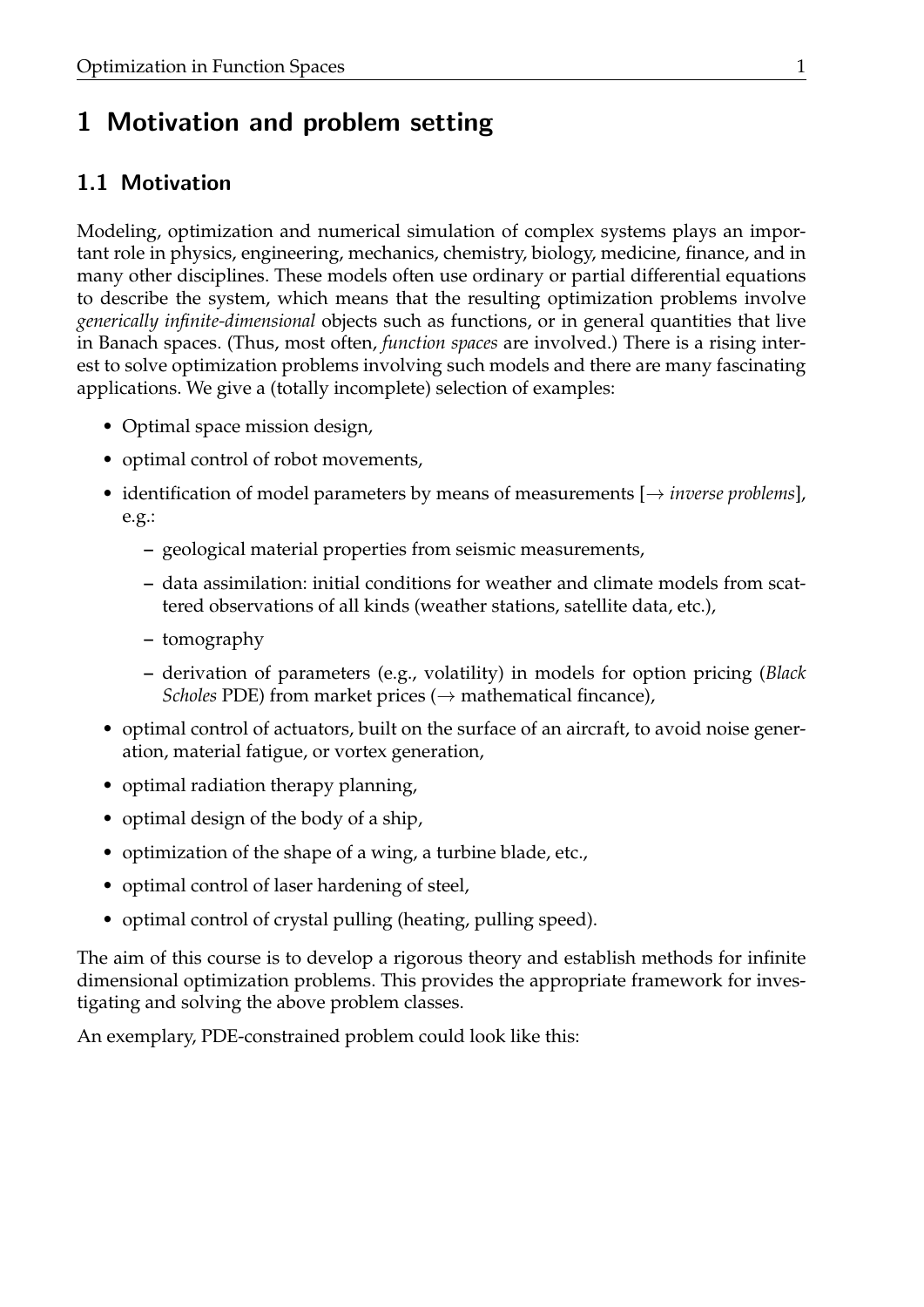**Example.** The following is an *optimal boundary control problem* for a *semilinear elliptic* equation:

$$
\min_{y,u} \quad \frac{1}{2} \int_{\Omega} (y(x) - y_d(x))^2 dx + \frac{\alpha}{2} \int_{\partial \Omega} u(x)^2 d\mathcal{H}_{n-1}(x)
$$
\n
$$
\text{s.t.} \quad \begin{cases} \quad -\Delta y + y^3 = 0 & \text{on } \Omega, \\ \quad \frac{\partial y}{\partial v} + y = u & \text{on } \partial \Omega, \\ \quad a \le u \le b & \text{on } \partial \Omega, \end{cases}
$$

possibly arising from (stationary) nonlinear heat transfer. The goal is to find an ambient temperature *u* such that the temperature profile *y* in  $\Omega \subset \mathbb{R}^n$  (e.g., a work piece) is as close as possible to a given desired temperature profile *y<sup>d</sup>* . Thereby, the ambient temperature must stay between bound functions *a* and *b* which represent e.g. physical or process-related limitations, and a trade-off between optimization accuracy and heating cost is possible by the parameter *α*.

We will come back to this example later. The fundamental (theoretical) questions which we will consider in this lecture with respect to infinite-dimensional optimization problems are as follows:

- Is the problem well posed to begin with, that is: does the problem admit an optimal solution at all?
- If so, can we characterize optimal solutions? This means, under which condition are there *necessary* and *sufficient* optimality conditions of e.g. first and second order?

The latter optimality conditions are also a very useful starting point for numerical algorithms to find an optimal solution.

## 1.2 Problem setting

The fundamental general problem class is given by

<span id="page-5-0"></span>
$$
\min_{x \in X} f(x) \quad \text{s.t.} \quad G(x) \in K,\tag{P}
$$

with the *feasible set* (zulässige Menge)

$$
\mathcal{F} := \left\{ x \in X \colon G(x) \in K \right\} := G^{-1}[K].
$$

We pose the following fundamental assumptions on the data in  $(P)$ :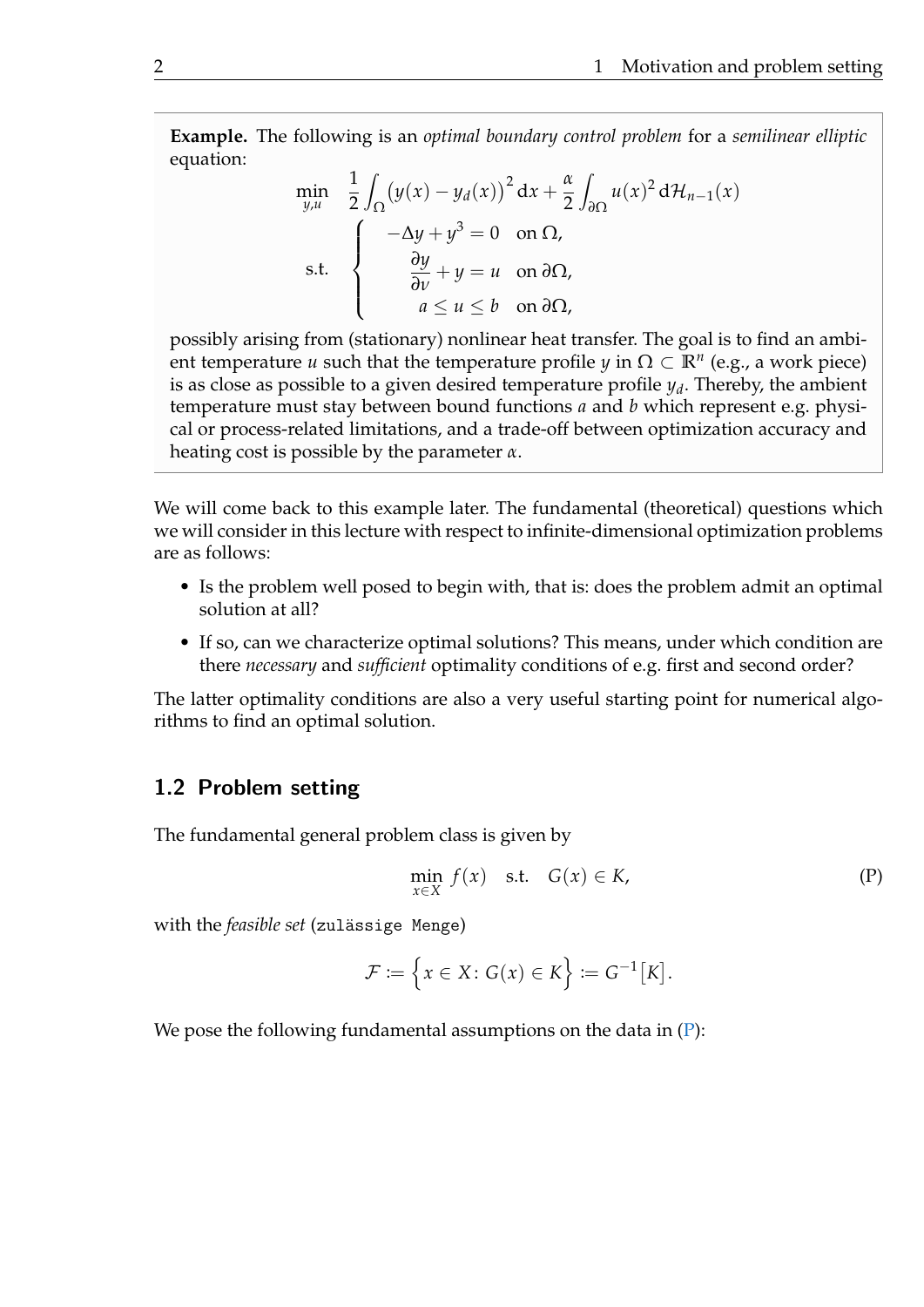<span id="page-6-0"></span>**Assumption 1.1** (Problem data)**.** The following properties of the data in [\(P\)](#page-5-0) are valid:

- (a)  $G: X \rightarrow Z$  is a continuous mapping between real Banach spaces,
- (b)  $K \subset Z$  is a closed convex set,
- (c)  $f: X \to \mathbb{R}$  is a lower semicontinuous objective function,
- (d) the feasible set  $\mathcal F$  is nonempty.

Note that F is closed in *X* under [Assumption 1.1](#page-6-0) since *G* is continuous and *K* is closed. Let us moreover briefly recall the notion of lower semicontinuity.

**Reminder:** We say that the function  $f: X \rightarrow \mathbb{R}$  is *lower semicontinuous* (unterhalbstetig) if for all  $x \in X$  and all sequences  $(x_k) \subset X$  there holds

$$
x_k \to x \quad \Longrightarrow \quad \liminf_{k \to \infty} f(x_k) \ge f(x), \tag{1.1}
$$

or, equivalently, if the level set  $N_f(\alpha) := \{x \in X : f(x) \leq \alpha\}$  (Niveaumenge) is sequentially closed for all  $\alpha \in \mathbb{R}$ .

Lower semicontinuity can also be defined for functions  $f: S \to \mathbb{R}$  defined on a proper subset *S*  $\subsetneq$  *X*. One then considers sequences *S*  $\supset \{x_k \to x \in S\}$ . The equivalent definition via level sets however requires that *S* is closed.

The compact notation [\(P\)](#page-5-0) includes essentially all relevant situations which occur in particular problems. The two variations most often encountered are the following:

1. The *total problem*

$$
\min_{x \in X} f(x) \quad \text{s.t.} \quad E(x) = 0, \quad F(x) \in C, \quad x \in M,
$$

where the continuous mappings  $E: X \rightarrow Z_1$  and  $F: X \rightarrow Z_2$  take their values in Banach spaces  $Z_1$  and  $Z_2$ , the set  $C \subseteq Z_2$  is a closed convex cone, and  $M \subseteq X$  is a closed convex set. This is a problem of type [\(P\)](#page-5-0) for  $Z = Z_1 \times Z_2 \times X$  and  $K =$  ${0_{Z_1}} \times C \times M$  with  $G(x) := (E(x), F(x), x)$ .

**Reminder:** Recall that a set *C* is called *cone* if from  $x \in C$  it follows that  $\lambda x \in C$  for all  $\lambda > 0$ .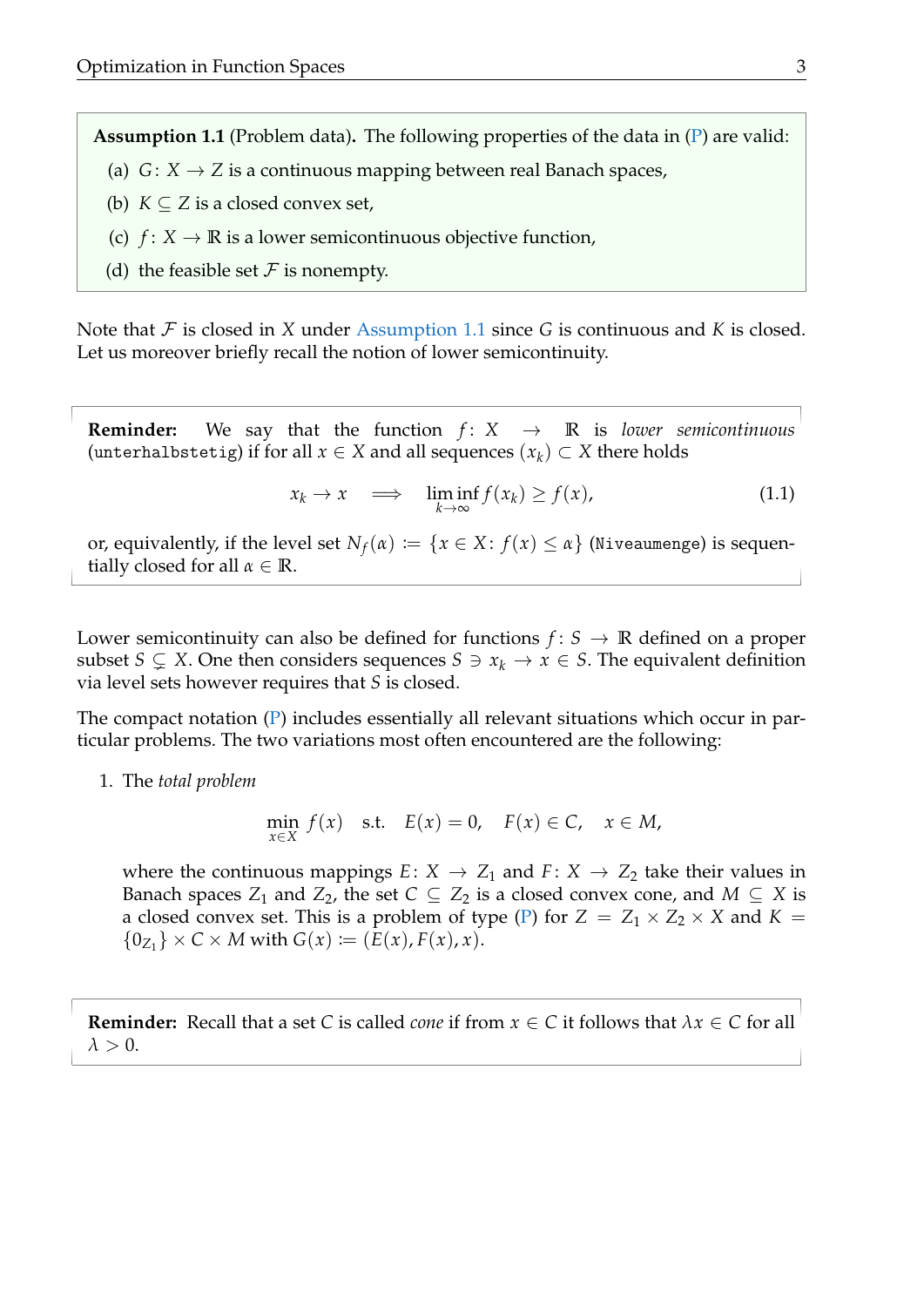2. Often, the variable  $x \in X = Y \times U$  has two components  $x = (y, u)$ , with *u* being a *control* (Steuerung), design or parameter within the system, and *y* being the associated *state* (Zustand) of the system. They are linked by the system dynamics described abstractly by  $E(y, u) = 0$ . Problems of this particular structure are called *optimal control* problems. In this context, one often encounters problems in *reduced form* (as opposed to the *total* problem above), that is,

$$
\min_{u \in U} j(u) \quad \text{s.t.} \quad H(u) \in C, \quad u \in U_{\text{ad}}.
$$

These are obtained from the total optimal control problem by eliminating the state equation  $E(y, u) = 0$ . This is done by showing that for each *u* there exists a unique state  $y = y(u)$  such that  $E(y(u), u) = 0$ , and inserting the so-called *control-to-state operator* (Steuerungs-Zustands-Operator) *y*(*u*) for *y*, that is,

$$
j(u) := f(y(u), u), \quad H(u) := F(y(u), u), \quad U_{ad} := M_u \cap y^{-1}[M_y]
$$

where  $M = M_y \times M_u \subseteq Y \times U$ . Of course, the state equation  $E(y(u), u) = 0$  is then superfluous because it is always satisfied by construction. Such a reduced problem is of formally easier nature, but with (much) more involved functions *j*, *H* due to the control-to-state operator  $u \mapsto y(u)$ .

**Remark 1.2.** The conditions  $F(x) \in C$  or  $H(u) \in C$  with *C* denoting a closed convex cone can be interpreted to describe *abstract inequality constraints*. If for instance  $Z_2 = \mathbb{R}^m$  and  $C = (-\infty, 0]^m$ , then the constraint  $F(x) \in C$  is the same as  $F(x) \leq 0$ (component-wise), which corresponds to the standard inequality constraints in nonlinear programming. Note that there is an order structure on *C* in this case. This additional structure is quite helpful in several situations. We will come back to this later.

**Remark 1.3.** (a) As in [Assumption 1.1,](#page-6-0) we will *always* assume all occurring Banach spaces to be real in the following, even if it is not mentioned explicitly.

(b) Over the course of this lecture, we will also consider first order necessary optimality conditions for problems of type [\(P\)](#page-5-0). Differentiability assumptions on *f* and *G* will then be stated as required.

# 2 Existence of Solutions

We first discuss the question of existence of solutions to the problem [\(P\)](#page-5-0). The easiest case is that of a compact feasible set.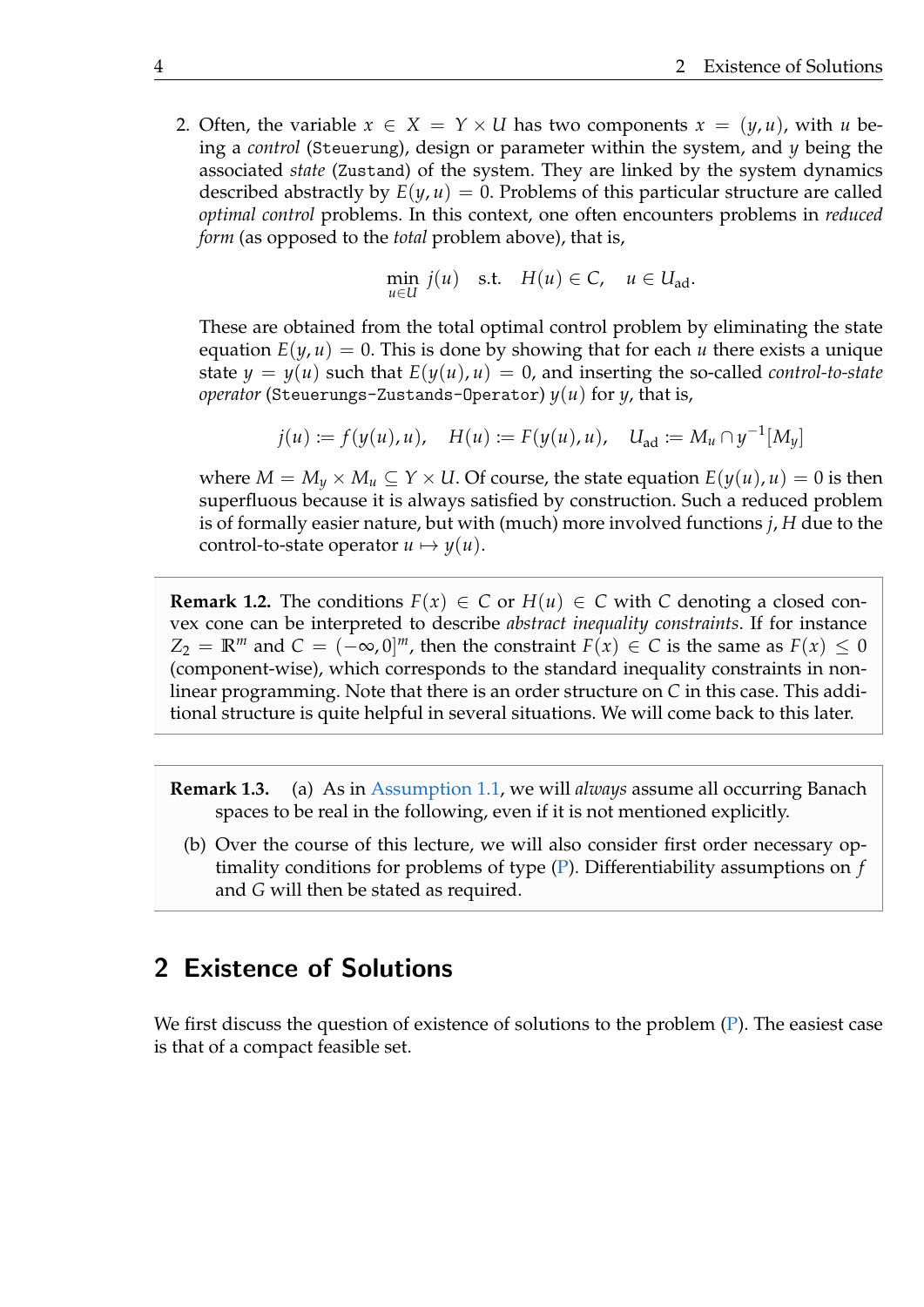<span id="page-8-0"></span>**Theorem 2.1.** *Consider* [\(P\)](#page-5-0) *and let [Assumption 1.1](#page-6-0) be satisfied. Assume further that there exist a sequentially precompact set*  $C \subseteq F$  *and*  $x_0 \in C$  *such that*  $f(x) \geq f(x_0)$  *for all*  $x \in \mathcal{F} \setminus C$ . Then [\(P\)](#page-5-0) possesses a global solution.

*Proof.* By assumption, no point in  $\mathcal{F} \setminus C$  provides a lower objective function value than  $x_0 \in C$ . Hence, we can restrict our search for the minimum on the set *C*, which is sequentially precompact and nonempty. Now, consider a minimizing sequence  $(x_k) \subset C$ satisfying  $\tilde{f}(x_k) \to f^* \coloneqq \inf_{x \in \mathcal{F}} f(x)$ . Due to sequential precompactness of *C*, there exists a subsequence, again denoted by  $(x_k)$ , that converges to a limit  $\bar{x}$ . The feasible set  $\mathcal F$  is closed, hence there holds  $\bar{x} \in \mathcal{F}$ . Now, since *f* is lower semicontinuous, we have

$$
f^* = \lim_{k \to \infty} f(x_k) = \liminf_{k \to \infty} f(x_k) \ge f(\bar{x})
$$

and thus  $\bar{x} \in \mathcal{F}$  is a solution of [\(P\)](#page-5-0).

<span id="page-8-1"></span>**Remark 2.2.** Note that if  $\mathcal F$  is already compact and nonempty itself, then the choice  $C = F$  is perfectly valid in the foregoing theorem.

In infinite-dimensional spaces, compactness is a strong requirement, often: *too* strong. Recall that the closed unit ball  $B_X(0)$  in a Banach space X is compact *if and only if* X is finite-dimensional! On the other hand, *weak* sequential compactness is often verifiable.

**Reminder:** We recall that  $(x_k)$  *converges weakly* to *x* in *X*, written  $x_k \rightharpoonup x$ , iff

$$
\langle x', x_k \rangle \to \langle x', x \rangle \quad \text{for all } x' \in X^*.
$$

A set *M* is weakly sequentially compact (schwach folgenkompakt) if every sequence (*xk*) ⊂ *M* admits a weakly convergent subsequence whose limit is again in *M*, and a function  $f: X \to \mathbb{R}$  is weakly lower semicontinuous if  $x_k \to x$  implies  $\liminf_{k\to\infty} f(x_k) \geq f(x)$ .

We now want to replace the compactness requirement in [Theorem 2.1](#page-8-0) by weak sequential compactness. This works particularly well in *reflexive* Banach spaces, since these are precisely the ones for which the closed unit ball  $B_X(0)$  is weakly sequentially compact.

**Reminder:** A Banach space *X* is said to be *reflexive* if the canonical injection

$$
J: X \to (X^*)^* := X^{**}, \quad \langle Jx, x' \rangle := \langle x', x \rangle \quad \text{for all } x' \in X^*
$$

is surjective (and thus a bijection).

 $\Box$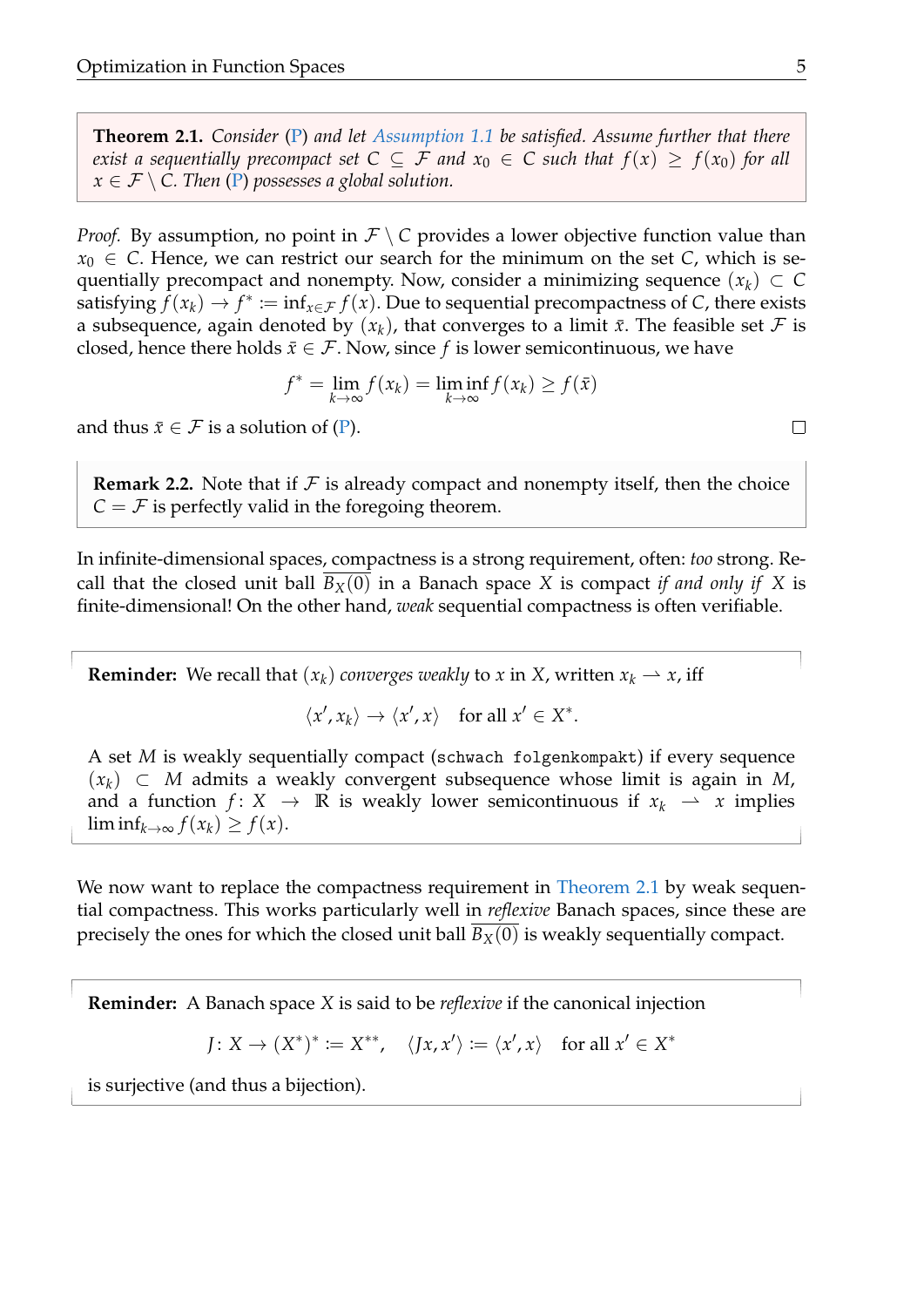The most commonly encountered reflexive Banach space class are Hilbert spaces. Also important, but, for  $p \neq 2$  non-Hilbert, are the Lebesgue spaces  $L^p$  for  $1 < p < \infty$ — $L^1$ and *L* <sup>∞</sup> are *not* reflexive on nontrivial measure spaces—and the associated Sobolev spaces  $W^{k,p}$ , where  $k \in \mathbb{N}$ . The fact that these spaces are reflexive plays a huge role in their prevalence in functional analytic methods for PDEs.

We need the following facts from functional analysis:

**Proposition 2.3** (See [\[Br10,](#page-51-0) Ch. 3])**.** *Let X be a Banach space.*

- *(a) Every closed convex subset of X is weakly sequentially closed.*
- *(b) The space X is reflexive if and only if every bounded sequence contains a weakly convergent subsequence.*
- <span id="page-9-2"></span>*(c)* If  $f: X \to \mathbb{R}$  *is convex and lower semicontinuous, then* f *is also weakly lower semicontinuous.*
- <span id="page-9-0"></span>*(d) Any weakly convergent sequence in X is bounded.*

The second statement in [Proposition 2.3](#page-9-0) in particular implies that the closed unit ball  $B_X(0)$  in a reflexive Banach space *X* is weakly sequentially compact.

Note moreover that the third assertion is derived from the first since every level set  $N_f(\alpha)$ of *f* is convex (convexity of *f*) and closed (lower semicontinuity) and thus also weakly closed, hence weakly sequentially closed. Therefore, *f* is weakly lower semicontinuous.

<span id="page-9-1"></span>We obtain the following existence result:

**Theorem 2.4.** *Consider* [\(P\)](#page-5-0) *and let the following assumptions be satisfied:*

*(a)*  $G: X \rightarrow Z$  *is weakly sequentially continuous from the reflexive Banach space* X to the *Banach space Z, i.e., we have*

 $x_k \rightharpoonup x \implies G(x_k) \rightharpoonup G(x)$ 

*for all sequences*  $(x_k) \subset X$ ,

- *(b)*  $f: X \to \mathbb{R}$  *is weakly lower semicontinuous,*
- *(c)*  $K \subseteq Z$  *is closed and convex,*
- *(d) there exist a bounded set*  $C \subset F$  *and*  $x_0 \in C$  *such that*  $f(x) \ge f(x_0)$  *for all*  $x \in F \setminus C$ *.*

*Then the problem* [\(P\)](#page-5-0) *possesses a global solution.*

*Proof.* By assumption, analogously to the proof of [Theorem 2.1,](#page-8-0) there exists a minimizing sequence  $(x_k) \subset C$  with  $f(x_k) \to f^* := \inf_{x \in \mathcal{F}} f(x)$ . Since *C* is bounded and *X* is reflexive, there exists a subsequence, again denoted by  $(x_k)$ , that converges weakly to a limit  $\bar{x} \in X$ .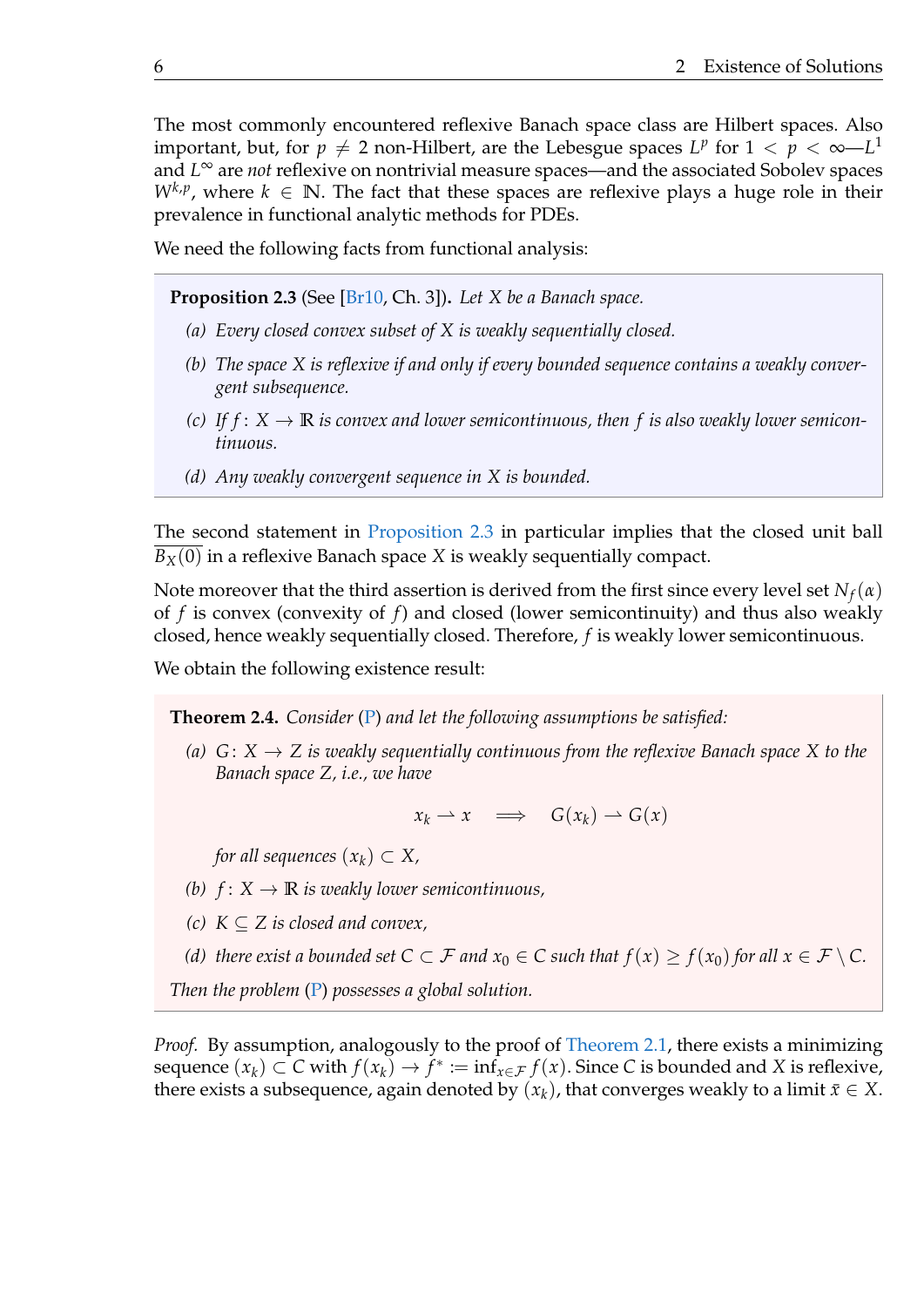Therefore, by weak sequential continuity,  $G(x_k) \to G(\bar{x})$  in *Z*. The closed convex set *K* is weakly closed in *Z*, and thus  $K \ni G(x_k) \to G(\bar{x}) \in K$ . We conclude  $\bar{x} \in \mathcal{F}$ . Now, since  $f: X \to \mathbb{R}$  is weakly lower semicontinuous, we obtain

$$
f^* = \lim_{k \to \infty} f(x_k) = \liminf_{k \to \infty} f(x_k) \ge f(\bar{x}).
$$

and hence  $\bar{x} \in \mathcal{F}$  is a solution of [\(P\)](#page-5-0).

Of course, [Remark 2.2](#page-8-1) applies again for [Theorem 2.4.](#page-9-1) We note that weak continuity, as assumed for *G* in [Theorem 2.4,](#page-9-1) is a delicate topic when nonlinear functions are involved. Generally, it is only to be expected to hold if the mapping under consideration is in fact (affine-) linear and continuous (see the exercises), or if there is *compactness* involved.

**Reminder:** A continuous linear operator  $A \in \mathcal{L}(X;Y)$  between Banach spaces X and *Y* is said to be *compact* if it maps bounded sets in *X* to precompact sets in *Y*.

Compactness is a very useful technique to transfer properties for the weak topology to properties for the norm topology, as the following lemma demonstrates.

<span id="page-10-0"></span>**Lemma 2.5.** Let  $A \in \mathcal{L}(X;Y)$  be a compact linear operator between the Banach spaces X and *Y.* If  $(x_k)$  ⊂ *X* converges weakly to *x* in *X*, then  $(Ax_k)$  ⊂ *Y* converges strongly to *Ax* in *Y*.

*Proof.* Note first that weak convergence  $x_k \rightharpoonup x$  in *X* also implies  $Ax_k \rightharpoonup Ax$  in *Y* (why?).

Assume that (*Axk*) does not converge in norm to *Ax* in *Y*. Then there is a sufficiently small neighborhood  $\mathcal U$  of  $Ax$  in  $Y$  and a subsequence  $(Ax_{k_\ell})_\ell$  such that  $Ax_{k_\ell}\notin\mathcal U$  for all  $\ell\in\mathbb N.$ 

On the other hand, the weakly convergent sequence  $(x_k)$  is bounded in *X*, hence  $(Ax_k)$  is a precompact set in *Y*. In particular, the sequence  $(Ax_{k_\ell})_\ell$  must admit a norm convergent subsequence, still denoted by  $(Ax_{k_\ell})_\ell$ . Denoting the limit of that subsequence by *y*, we must have  $y \neq Ax$  by construction. But then the sequence  $(Ax_{k_\ell})_\ell$  also converges weakly to  $y \neq Ax$ . Since  $(Ax_{k_\ell})_\ell$  is a subsequence of  $(Ax_k)$ , this is a contradiction to  $Ax_k \rightharpoonup$ *Ax*.  $\Box$ 

The ansatz to transfer properties for the weak topology to the norm topology is most often used for embeddings.

**Reminder:** A Banach space *X* is said to be *embedded* (eingebettet) into another Banach space  $X_0$  if there exists a continuous linear injective operator *i* :  $X \to X_0$ , the *embedding*, and we write  $X \hookrightarrow X_0$  in this case.

 $\Box$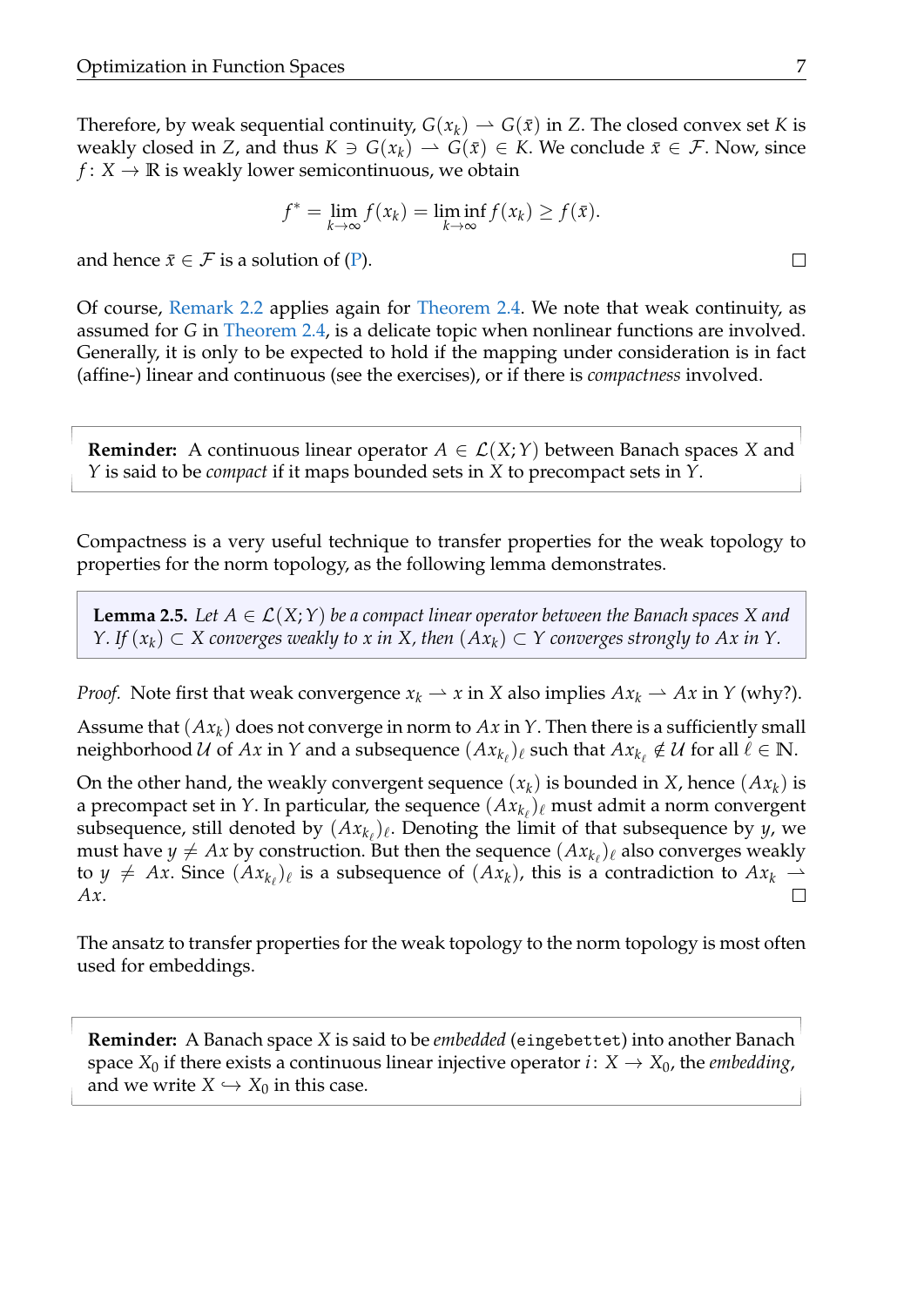$\Box$ 

Since an embedding  $i: X \to X_0$  is by definition injective, it is often most useful to identify *X* with its image  $i(X)$  ⊂  $X_0$ . In most cases, the embedding operator *i* is in fact given by the identity mapping  $i = id$ :  $X \to X_0$ . In this case, we usually do not refer to *i* explicitly. (It is sometimes reasonable to do so, however.)

**Definition 2.6.** A Banach space *X* is *compactly* embedded in the Banach space  $X_0$  if  $X \hookrightarrow X_0$  and every bounded sequence in *X* contains a (strongly) convergent subsequence in *X*0. Equivalently, the embedding operator *i* is a compact linear operator from *X* to  $X_0$ .

<span id="page-11-0"></span>**Corollary 2.7.** *If the Banach space X is compactly embedded in the Banach space X*0*, then every weakly convergent sequence* (*xk*) *with limit x in X is norm convergent to the same limit in*  $X_0$  *up to identification of*  $X$  *with i*( $X$ )  $\subset X_0$ *.* 

*Proof.* Apply [Lemma 2.5](#page-10-0) to the embedding operator  $i: X \to X_0$ .

Using the foregoing corollary, we observe the following:

• If the embedding  $X \hookrightarrow X_0$  is compact and  $f_0: X_0 \to \mathbb{R}$  is lower semicontinuous, then  $f \coloneqq (f_0 \circ i) : X \to \mathbb{R}$  is weakly lower semicontinuous.

In fact,  $x_k \rightharpoonup x$  in *X* implies  $i(x_k) \rightarrow i(x)$  in  $X_0$  and lim  $\inf_{k \rightarrow \infty} f_0(i(x_k)) \geq f_0(i(x))$ .

• If the embedding  $X \hookrightarrow X_0$  is compact and  $G_0: X_0 \to Z$  is sequentially continuous from the norm topology of *X*<sup>0</sup> to the weak topology of *Z* (*strong-weak continuous*), then  $G := (G_0 \circ i)$  is weakly sequentially continuous from *X* to *Z*.

This follows from

$$
x_k \rightharpoonup x \text{ in } X \quad \Longrightarrow \quad i(x_k) \to i(x) \text{ in } X_0 \quad \Longrightarrow \quad G_0(i(x_k)) \rightharpoonup G_0(i(x)) \text{ in } Z.
$$

We give an example for an optimal control problem to which we apply the above existence theory.

<span id="page-11-1"></span>**Example 2.8.** Consider the following optimal boundary control problem for a semilinear elliptic equation:

$$
\min_{y,u} J(y,u) := \frac{1}{2} ||y - y_d||_{L^2(\Omega)}^2 + \frac{\alpha}{2} ||u||_{L^2(\partial \Omega)}^2
$$
\n
$$
\text{s.t.} \quad \begin{cases}\n-\Delta y + y^3 = 0 & \text{on } \Omega, \\
\frac{\partial y}{\partial v} + y = u & \text{on } \partial \Omega, \\
a \le u \le b & \text{on } \partial \Omega,\n\end{cases}
$$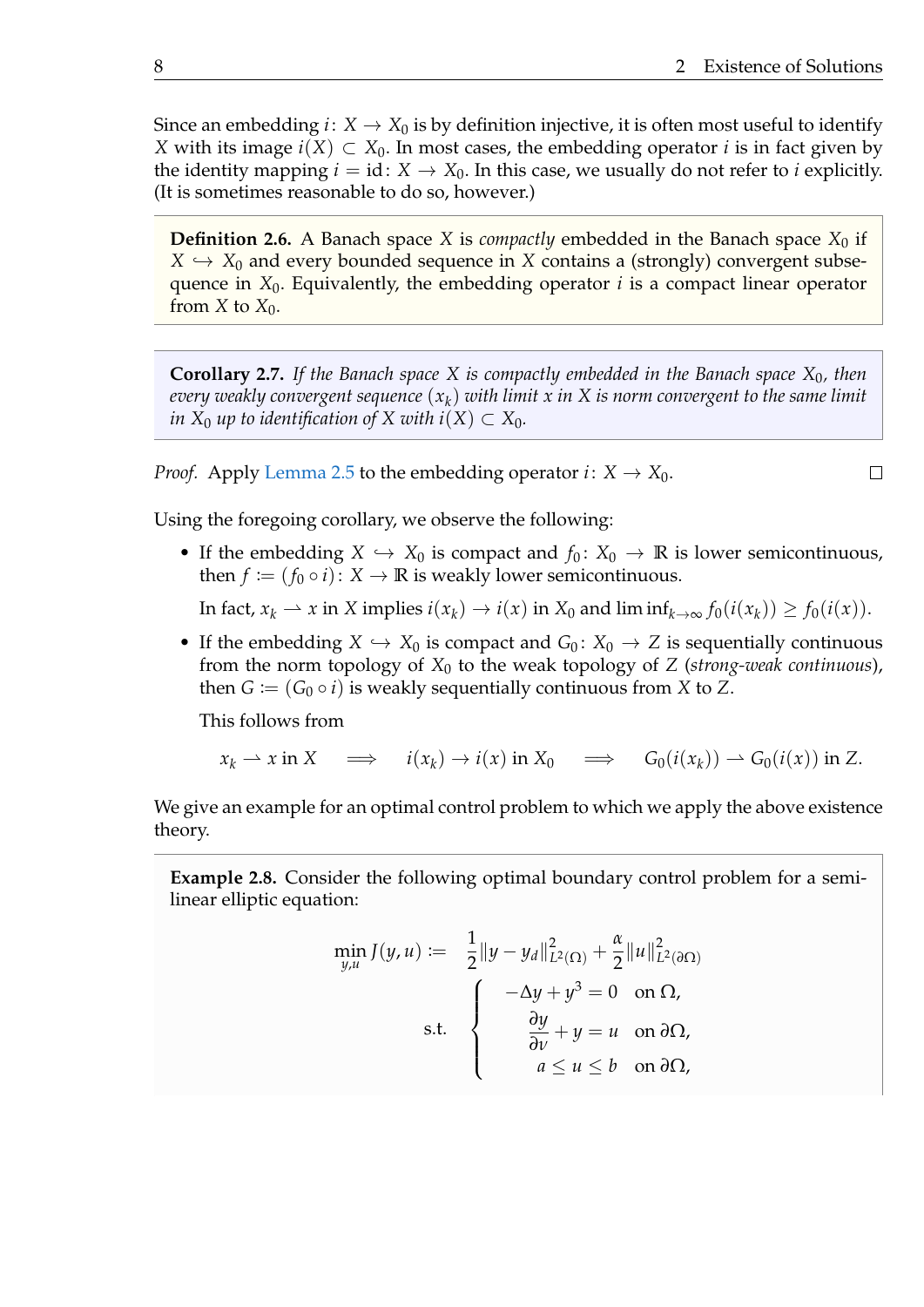where  $\Omega \subset \mathbb{R}^n$ , for  $n = 2$  or  $n = 3$ , is an open and bounded Lipschitz domain,  $y_d \in L^2(\Omega)$ ,  $\alpha \geq 0$ , and, with the surface measure  $\omega$  on  $\partial \Omega$ ,

$$
a, b \in L^2(\partial \Omega)
$$
 with  $a \leq b$   $\omega$ -a.e. in  $\partial \Omega$ .

Let  $U = L^2(\partial \Omega)$  and  $Y = H^1(\Omega)$ , and

$$
U_{\text{ad}} = \Big\{ u \in U \colon a \leq u \leq b \text{ } \omega\text{-a.e. in } \partial\Omega \Big\}.
$$

We consider weak solutions of the state equation encoded in  $E(y, u) = 0$ , i.e.,

E: 
$$
Y \times U \to Y^*
$$
,  
\n $\langle E(y, u), v \rangle_{Y^*,Y} := (\nabla y, \nabla v)_{L^2(\Omega)^n} + (y^3, v)_{L^2(\Omega)} + (y - u, v)_{L^2(\partial \Omega)}$  for all  $v \in Y$ .

This formulation is obtained by testing (that is, multiplying and integrating) the PDE with  $v \in H^1(\Omega) = Y$  and integrating by parts. Note that, by Sobolev embeddings, we have  $H^1(\Omega) \hookrightarrow L^6(\Omega)$  for  $n \leq 3$  and thus  $y^3 \in L^2(\Omega).$  Moreover, for  $w \in H^1(\Omega)$  there is a well defined notion of the restriction  $w|_{\partial\Omega}\in L^2(\partial\Omega)$  and  $w\mapsto w|_{\partial\Omega}$  is continuous between these spaces. (Why is this mapping not an embedding?)

One can show that for each  $u \in U$ , the state equation possesses a unique solution *y*(*u*) ∈ *Y*. This defines the control-to-state operator *U*  $\ni$  *u*  $\mapsto$  *y*(*u*) ∈ *Y*. Furthermore, there holds

<span id="page-12-0"></span>
$$
||y(u)||_{Y} \le C||u||_{U}.
$$
 (2.1)

with a constant  $C > 0$  independent of *u*. The estimate [\(2.1\)](#page-12-0) follows by choosing  $v =$  $y(u)$  in the weak formulation, which gives:

$$
\|\nabla y\|_{L^2(\Omega)}^2 + \|y\|_{L^4(\Omega)}^4 + \|y\|_{L^2(\partial\Omega)}^2 = (u, y)_{L^2(\partial\Omega)} \le \|u\|_{L^2(\partial\Omega)} \|y\|_{L^2(\partial\Omega)}
$$
  

$$
\le \frac{1}{2} \|u\|_{L^2(\partial\Omega)}^2 + \frac{1}{2} \|y\|_{L^2(\partial\Omega)}^2.
$$

By the generalized Friedrichs' inequality, there holds

$$
||y||_{L^{2}(\Omega)}^{2} \leq C(\Omega) \left[ ||\nabla y||_{L^{2}(\Omega)^{n}}^{2} + ||y||_{L^{2}(\partial\Omega)}^{2} \right]
$$

with a constant *C*( $\Omega$ ) independent of *y*, from which now [\(2.1\)](#page-12-0) follows. (Work this out!) In the terminology of  $(P)$ , we put

$$
X = Y \times U, \quad Z = Y^* \times U, \quad K = \{0_{Y^*}\} \times U_{ad},
$$

with  $G(y, u) := (E(y, u), u)$  and  $f := J$ . We verify the requirements of [Theorem 2.4.](#page-9-1) There holds: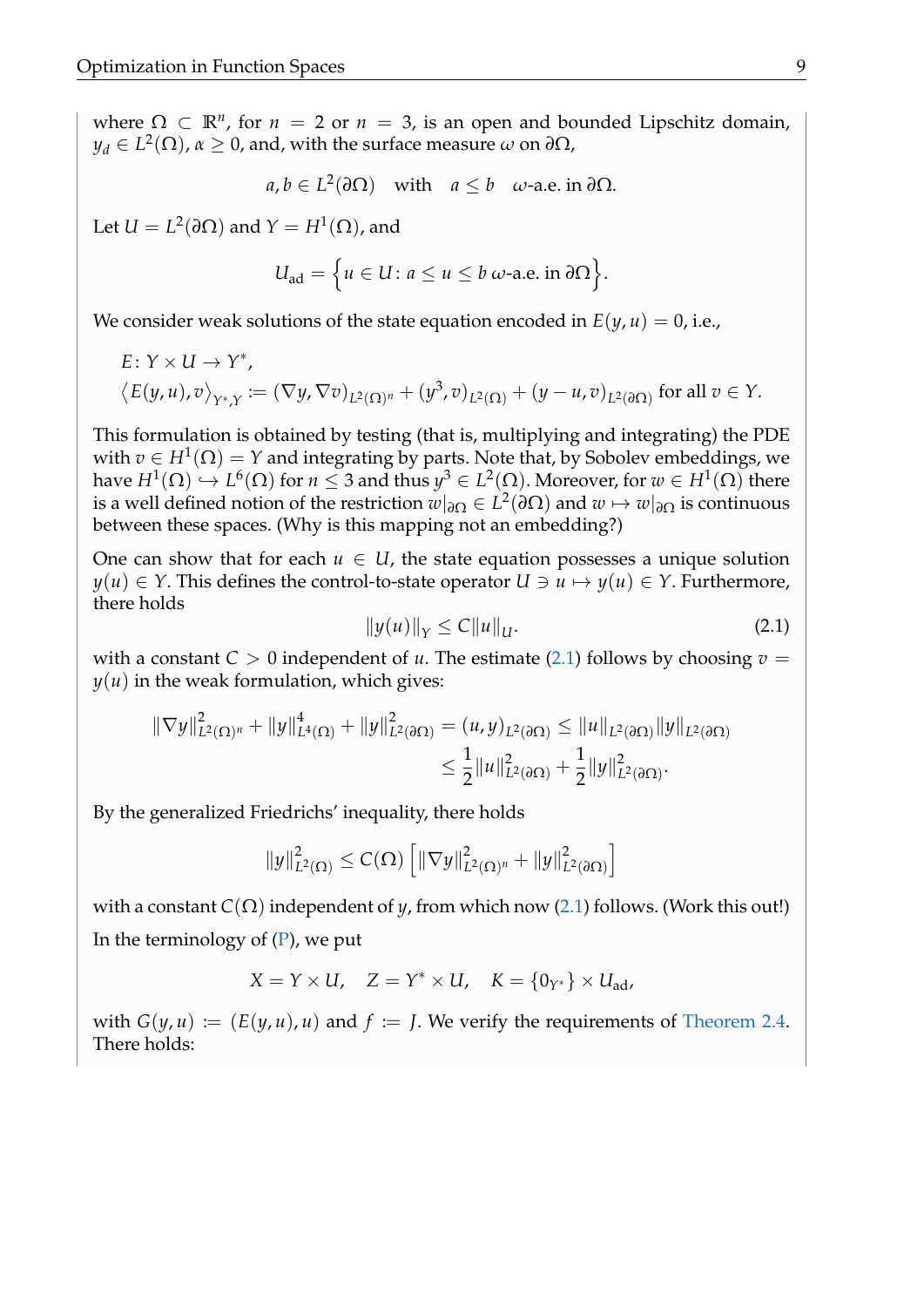(a) The mapping  $E: Y \times U \rightarrow Y^*$  is weakly sequentially continuous:

In fact,  $Y = H^1(\Omega)$  is compactly embedded into  $L^5(\Omega)$  for  $n = 2, 3$ . Further, the function  $\varphi(t) \coloneqq t^3$  clearly satisfies

$$
|\varphi(t)| = |t|^3 = |t|^{\frac{5}{(\frac{5}{3})}},
$$

such that the superposition operator  $y\mapsto y^3$  is continuous from  $L^5(\Omega)$  to  $L^{\frac{5}{3}}(\Omega).$ (Exercises!) Further, since  $Y = H^1(\Omega) \hookrightarrow L^{\frac{5}{2}}(\Omega)$  densely, we also have the adjoint embedding  $(L^{\frac{5}{2}}(\Omega))^* = L^{\frac{5}{3}}(\Omega) \hookrightarrow Y^*$ . By [Corollary 2.7](#page-11-0) and the following factorization diagram, this means that the mapping  $Y \ni y \mapsto y^3 \in Y^*$  is sequentially continuous from the weak topology on *Y* to the norm topology on *Y* ∗ :

$$
Y \xrightarrow{\text{id}} L^{5}(\Omega) \xrightarrow{\text{y} \mapsto y^{3}} L^{\frac{5}{3}}(\Omega) \xrightarrow{\longrightarrow} Y^{*}
$$

The operator  $(y, u) \mapsto E(y, u) - y^3$  is linear and continuous from  $Y \times U$  to  $Y^*$ , hence weakly sequentially continuous. Therefore, *E* is weakly sequentially continuous.

The second component of *G* is the identity id on *U* and as such obviously weakly sequentially continuous. Overall, *G* is weakly sequentially continuous from *Y* × *U* to  $Y^* \times U$ .

- (b) The function *J* is convex and continuous on  $Y \times U$ , hence weakly lower semi-continuous by [Proposition 2.3](#page-9-0) [\(c\).](#page-9-2) (Here note that  $Y = H^1(\Omega) \hookrightarrow L^2(\Omega)$  and that the norm on a Banach space is convex and by definition continuous.)
- (c)  $U_{\text{ad}} \subset U$  is bounded, closed and convex.
- (d) The feasible set  $\mathcal{F} = \{(y, u) \in Y \times U : E(y, u) = 0, u \in U_{ad}\}\)$  is nonempty and bounded:

Since *U*<sub>ad</sub> is bounded, the set *F* is also bounded by [\(2.1\)](#page-12-0). Further,  $(y(a), a) \in \mathcal{F}$ .

Thus, the assumptions of [Theorem 2.4](#page-9-1) are verified and there exists a globally optimal solution to the semilinear optimal boundary control problem.

# 3 Optimality conditions

We now turn to optimality conditions for the general problem [\(P\)](#page-5-0), both of first order necessary– and second order sufficient type. These will be conditions which characterize optimal solutions of  $(P)$ . Since  $(P)$  is in general a nonconvex problem, there will be possibly multiple local solutions which are not necessarily also global ones. (The techniques in the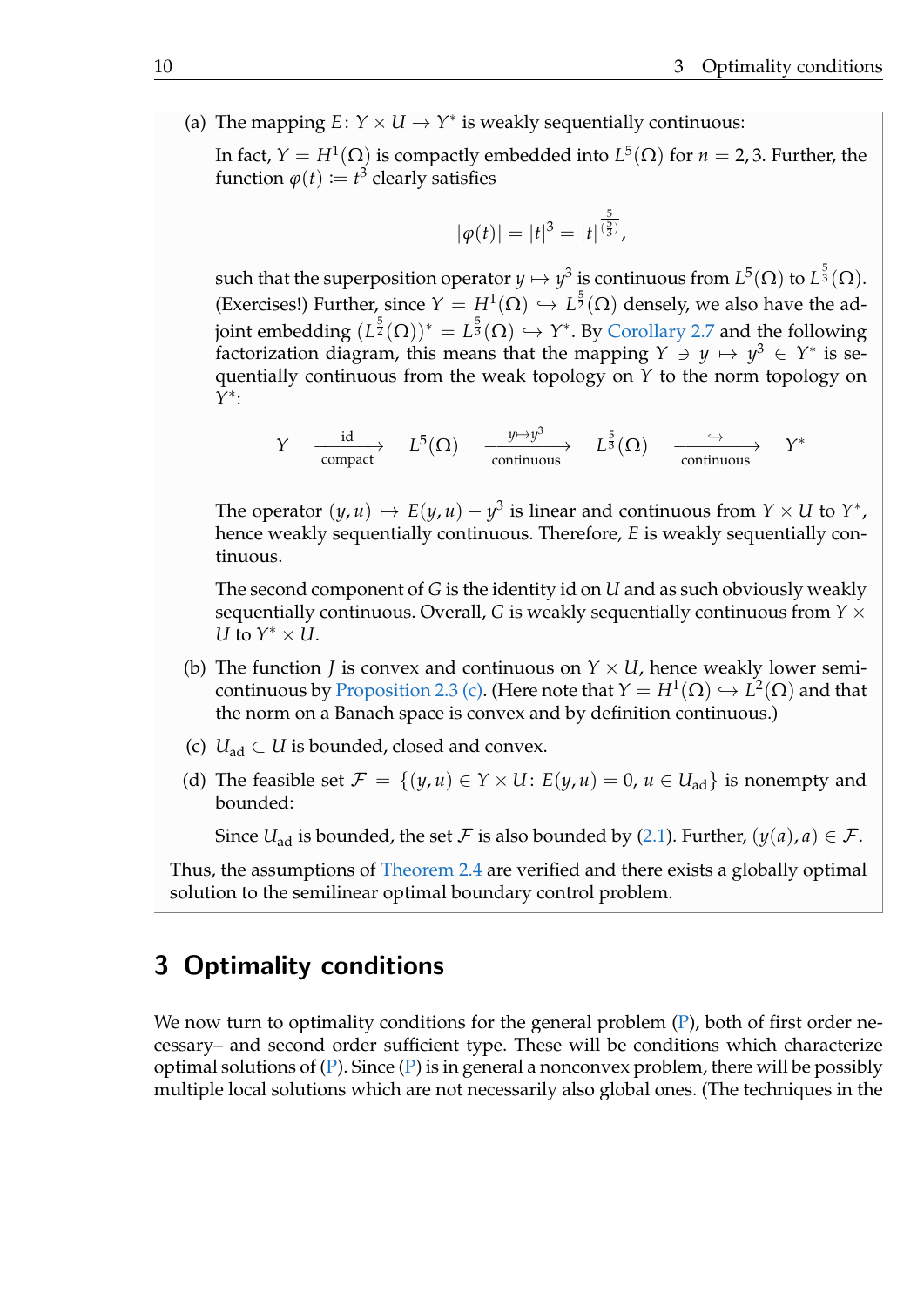previous section yield existence of a *globally* optimal solution, though!) We can in general only expect characterizations of *local* solutions of [\(P\)](#page-5-0).

Before we begin with the actual definitions and statements leading to optimality conditions, we recall and define some concepts which will be needed in the following. Firstly, from the name *first* or *second order* optimality conditions, it is clear that derivatives will play a decisive role from now on.

**Definition 3.1** (Differentiability). Let *X*, *Y* be Banach spaces and let *F* : *X*  $\supseteq U \rightarrow Y$  be an operator between *X* and *Y* defined on an open subset  $U \neq \emptyset$  of *X*.

(a) We say that *F* is *directionally differentiable* (richtungsdifferenzierbar) *at*  $x \in U$ if the limit

$$
dF(x,h) = \lim_{t \searrow 0} \frac{F(x+th) - F(x)}{t} \in Y
$$

exists for all  $h \in X$ . In this case,  $dF(x, h)$  is called *directional derivative* of F at *x* in the direction *h*.

- (b) Moreover, *F* is called *Gâteaux differentiable* (G-differentiable) *at*  $x \in U$  if *F* is directionally differentiable at *x* and the directional derivative as a function in *h*, so  $X \ni h \mapsto dF(x, h) \in Y$ , is bounded and linear, i.e., it is given by a linear operator  $A \in \mathcal{L}(X;Y)$  for which we set  $F'(x) := A$ .
- (c) Finally, we say that *F* is *Fréchet differentiable* (F-differentiable) *at*  $x \in U$  if *F* is Gâteaux differentiable at x and the following approximation condition holds:

$$
||F(x+h) - F(x) - F'(x)h||_Y = o(||h||_X)
$$
 for  $h \to 0$  in X.

- (d) If *F* is directionally-/G-/F-differentiable at every  $x \in V$  for  $V \subseteq U$  open, then *F* is called *directionally-/G-/F-differentiable on V*.
- (e) If *F* is *G* or F-differentiable on a neighborhood of  $x \in U$  and the derivative map- $\text{ping } X \ni x \mapsto F'(x) \in \mathcal{L}(X;Y)$  is continuous, then we say that *F* is *continuously G-/F-differentiable*.

**Reminder:** The *o* notation in the definition of F-differentiability means that

$$
\lim_{h \to 0} \frac{\|F(x+h) - F(x) - F'(x)h\|_Y}{\|h\|_X} = 0,
$$

so, when  $h \to 0$  in *X*, then the linear approximation error  $||F(x+h) - F(x) - F'(x)h||_Y$ goes to zero *much faster* than  $\|h\|_X$ .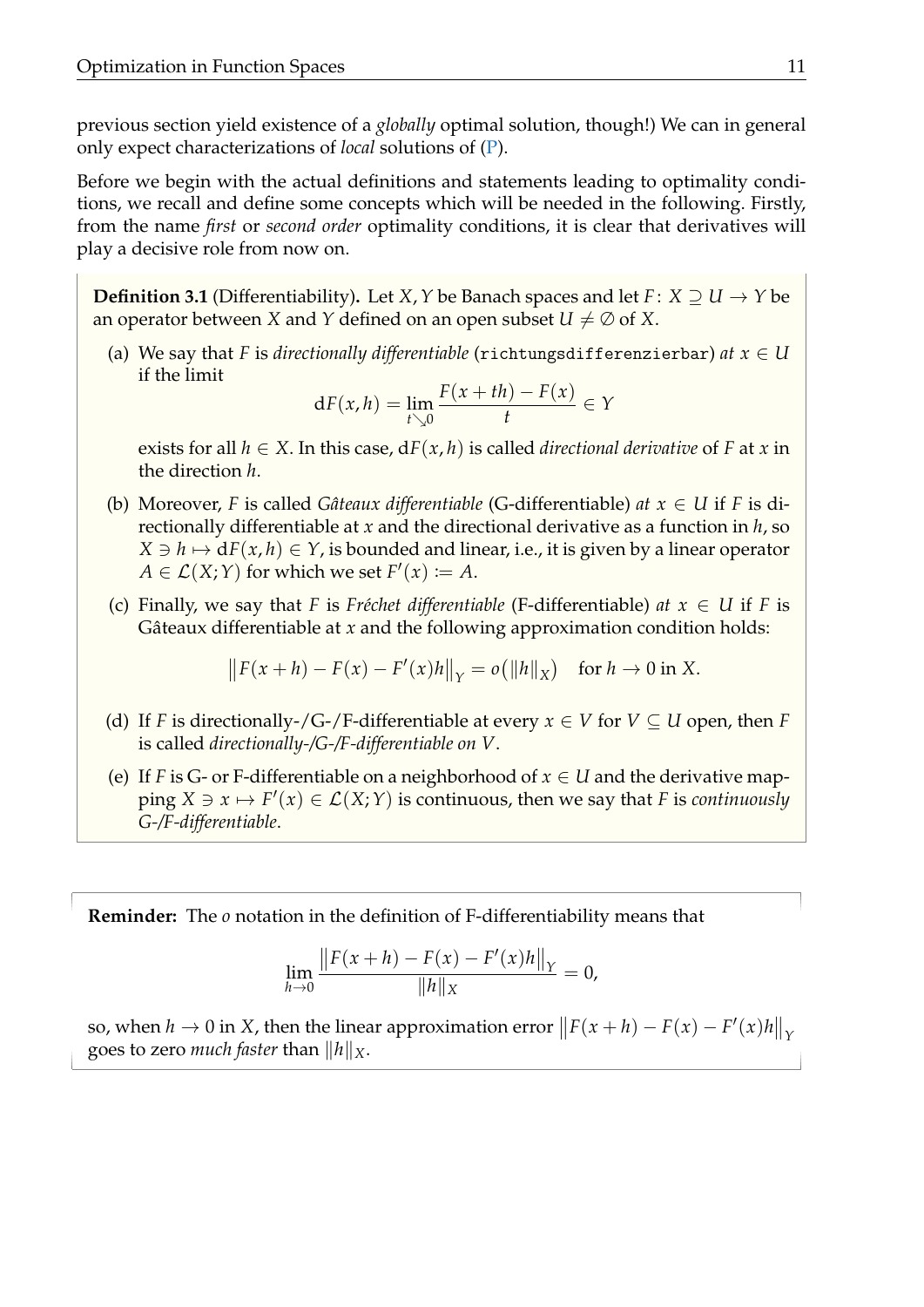**Remark 3.2.** We note that there are concepts to deal with functions where the directional derivative is a nonlinear function in the direction *h*, but an approximation condition analogous to the one posed for F-differentiability holds true; this is so-called *Bouligand differentiability*. We will however not need these concepts for this lecture.

**Example 3.3.** Classical examples for differentiable mappings in Banach spaces include (see the exercises):

- (a) Every bounded linear operator  $A \in \mathcal{L}(X;Y)$  is continuously F-differentiable and its derivative in every point  $x \in X$  is given by A.
- (b) The quadratic form  $X \ni u \mapsto \frac{1}{2}a(u, u) \in \mathbb{R}$  induced by a (symmetric) continuous bilinear form  $a: X \times X \rightarrow \mathbb{R}$  is continuously *F*-differentiable and its derivative in  $u \in X$  is given by  $h \mapsto a(u, h)$ .
- (c) The superposition operator given by  $\sin: \mathbb{R} \to \mathbb{R}$  is continuously F-differentiable as a mapping from  $L^{\infty}(0, 1)$  into itself with the derivative  $h \mapsto \cos(f)h$  for every  $f \in L^\infty(0,1).$  The operator is *not* F-differentiable as a mapping from  $L^p(0,1)$  into itself for any  $1 \leq p < \infty$ .

By imitating the proof for the finite-dimensional case, many classical formulas as the following are easily established. (Work this out!)

**Proposition 3.4.** *Let X*,*Y and Z be Banach spaces.*

- *(a) If F*, *G* : *X* → *Y are (continuously) F-differentiable, then so are αF* + *βG for every*  $\alpha, \beta \in \mathbb{R}$  *and*  $(\alpha F + \beta G)' = \alpha F' + \beta G'.$
- *(b)* If  $F: X \to Y$  and  $G: Y \to Z$  are (continuously) F-differentiable in  $x \in X$  and  $F(x) \in Z$ *Y, respectively, then G* ◦ *F is (continuously) F-differentiable in x and its derivative is given by*

 $(G \circ F)'(x) = G'(F(x)) \circ F'(x) \in \mathcal{L}(X; Z),$ 

where the latter means that  $(G \circ F)'(x)h$  is given by the application of the operator  $G'(F(x)) \in \mathcal{L}(Y; Z)$  *to*  $F'(x)h \in Y$  *for every*  $h \in X$ .

The first main goal of this chapter is to ultimately derive conditions under which, given a local solution  $\bar{x}$  of [\(P\)](#page-5-0), a so-called *Lagrange multiplier* (associated to  $\bar{x}$ )  $\bar{\lambda} \in Z^*$  exists. The generic tools to prove *existence* of functionals in a dual space such as *Z* <sup>∗</sup> are *separation theorems* which we will use quite frequently. (Such arguments are also used in the finitedimensional case for Nonlinear Optimization, or even already in Linear Programming, usually in so-called *Farkas lemmas*.) We thus recall the geometric, or separation, versions of the fundamental *Hahn-Banach theorem* [\[Br10,](#page-51-0) Ch. 1.2].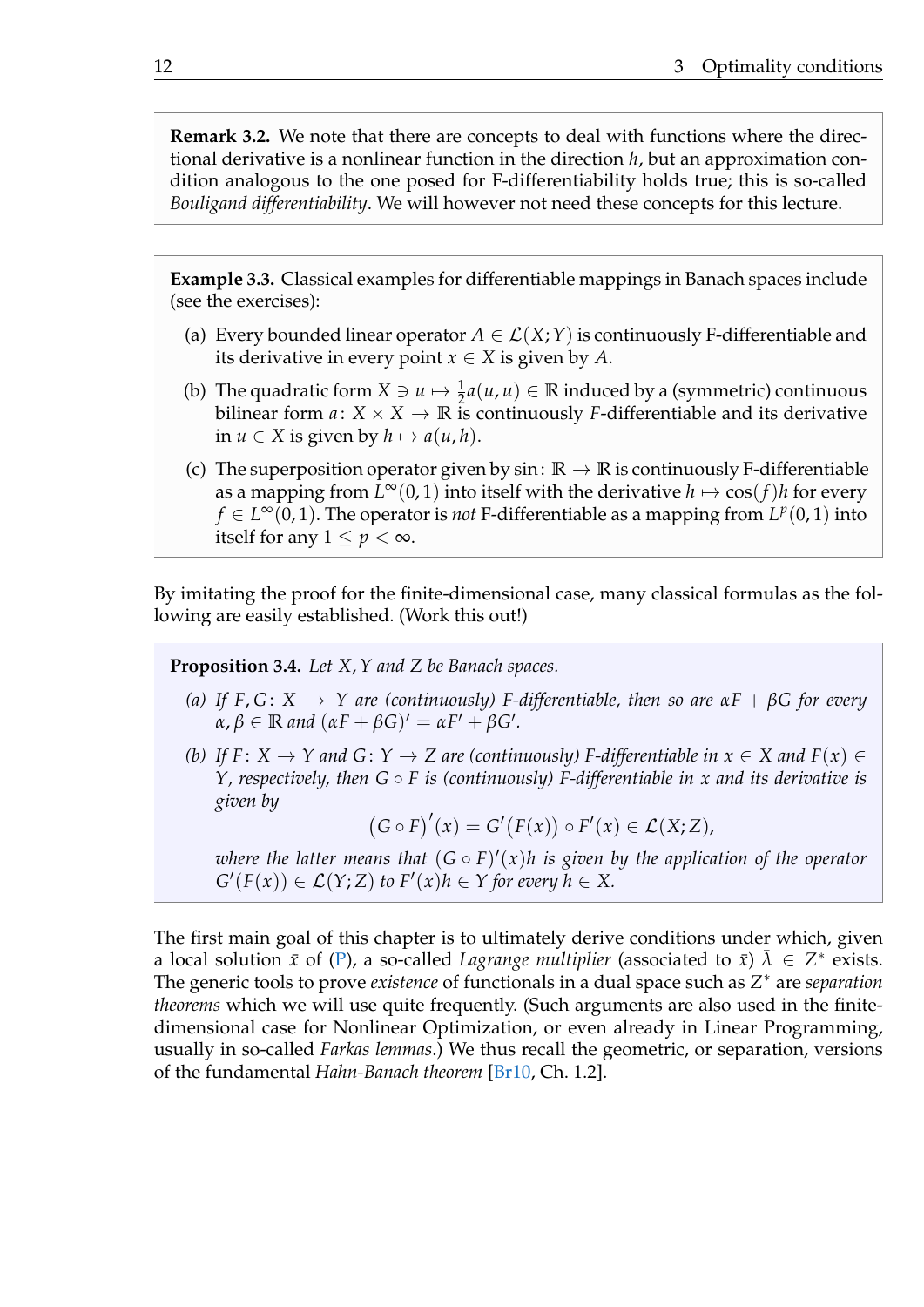**Reminder:** For two subset  $A, B \subset X$  of a Banach space *X*, we say that the hyperplane

$$
H = [f = \alpha] := \{x \in X : \langle f, x \rangle = \alpha\}
$$

induced by  $0 \neq f \in X^*$  and  $\alpha \in \mathbb{R}$  *separates* (trennt) *A* and *B* if  $\langle f, x \rangle \leq \alpha$  for all  $x \in A$ and  $\langle f, x \rangle \ge \alpha$  for all  $x \in B$ . We say the hyperplane *H* strictly separates *A* and *B* if there exists  $\varepsilon > 0$  such that  $\langle f, x \rangle \leq \alpha - \varepsilon$  for all  $x \in A$  and  $\langle f, x \rangle \geq \alpha + \varepsilon$  for all  $x \in B$ .

<span id="page-16-0"></span>**Proposition 3.5** (Hahn-Banach, geometric form)**.** *Let X be a Banach space and let A*, *B* ⊂ *X* be two nonempty convex subsets such that  $A \cap B = \emptyset$ .

- *(a) Assume that A or B is open. Then there exists a hyperplane separating A and B.*
- *(b) Assume that A is closed and that B is compact. Then there exists a hyperplane strictly separating A and B.*

A general class of first order necessary optimality conditions is obtained by observing that the Fréchet derivative at a local solution  $\bar{x}$  is nonnegative along all directions that are tangential to the feasible set or point into the feasible set. These directions are characterized by the *tangent cone* (Tangentialkegel) of the feasible set at the solution.

**Definition 3.6** (Tangent cone)**.** The *Bouligand tangent cone* (or *contingent cone*) of a set *M* ⊆ *X*, where *X* is a Banach space, at *x* ∈ *M* is defined by

$$
T(M,x) = \Big\{d \in X \colon \exists \ (x_k) \subseteq M, \ x_k \to x, \ (\eta_k) > 0 \colon \eta_k(x_k - x) \to d \Big\}.
$$

The set  $T(M, x)$  is a closed cone for every  $x \in M$ .

See the exercises for the proof that  $T(M, x)$  is closed. In the case when M is *convex*, a possibly—more intuitive description of  $T(M, x)$  can be derived using the conical hull. This description relies on the idea that we are interested in all directions which point into the feasible set. We need two more notions, which are however of independent interest and will be used frequently in the following.

**Reminder:** Recall that the *Minkowski sum* of two sets  $A, B \subset X$  is given by

$$
A + B := \left\{ a + b : a \in A, b \in B \right\}
$$

with the convention  $a + B := \{a\} + B$ , allowing to write the *Minkowski difference* as

$$
A - B := \Big\{ c \in X \colon c + B \subseteq A \Big\}.
$$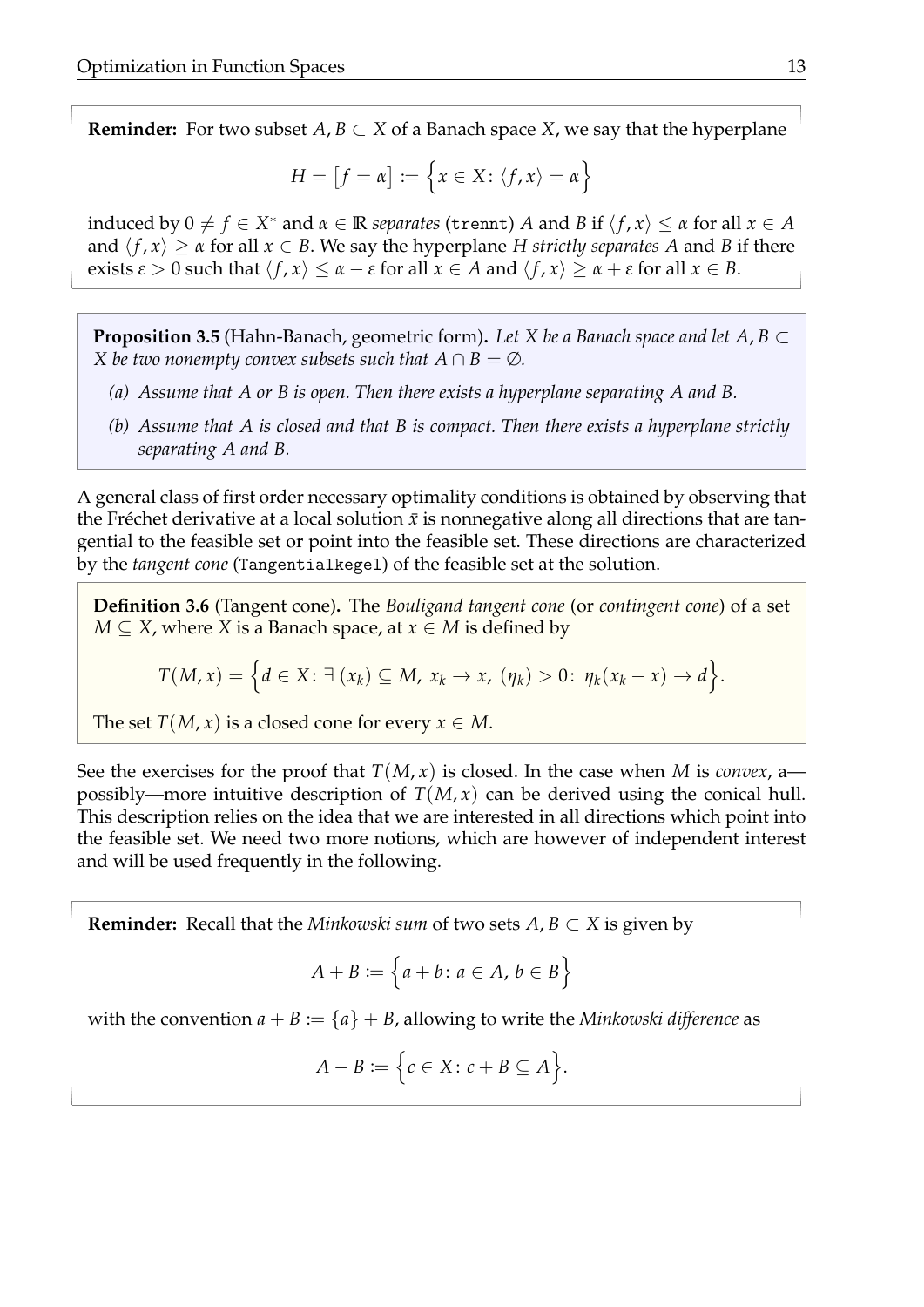**Definition 3.7** (Conical hull, cone of radial directions)**.** Let *X* be a vector space and let  $\emptyset \neq A \subseteq X$  be convex. Then the *conical hull* (konische Hülle) of *A* is given by

$$
cone(A) := \Big\{\lambda x \colon x \in A, \, \lambda > 0\Big\}.
$$

It is the smallest cone which includes the set *A*. More generally, the *cone of radial directions* of *A* in a point  $y \in X$  is given by

$$
cone(A,y) := cone(A-y) = \Big\{ z \in X \colon z = \lambda(x-y), x \in A, \, \lambda > 0 \Big\}.
$$

It is the smallest cone *C* such that  $A \subseteq y + C$ . See also [Fig. 1.](#page-17-0)



<span id="page-17-0"></span>Figure 1: Conical hull of *A* and cone of radial directions of *A* at *y*

<span id="page-17-1"></span>**Lemma 3.8.** *Let*  $M \subseteq X$  *be convex and*  $x \in M$ *, then*  $T(M, x) = \overline{\text{cone}(M, x)}$ .

*Moreover,* cone(*M*, *x*) and thus  $T(M, x)$  are convex.

*Proof.* Let  $d \in T(M, x)$ . Then there exist  $(x_k) \subset M$  with  $x_k \to x$  and  $(\eta_k) > 0$  with  $d_k := \eta_k(x_k - x) \to d$ . By definition,  $(d_k) \subset \text{cone}(M, x)$ . (Set  $y = x_k$  and  $\lambda = \eta_k$  for each  $k$ .) Hence,  $\lim_{k\to\infty} d_k = d \in \text{cone}(M, x)$ .

Conversely, to prove cone(*M*, *x*) ⊂ *T*(*M*, *x*) it is sufficient to prove cone(*M*, *x*) ⊂ *T*(*M*, *x*) since  $T(M, x)$  is closed. To this end, consider any  $d \in \text{cone}(M, x)$ . Then there exist  $\lambda > 0$ and  $y \in M$  with  $d = \lambda(y - x)$ . Now set  $\eta_k := k\lambda$  and  $x_k := x + (y - x)/k$  for  $k \ge 1$ . Then  $x_k \in M$  by convexity of *M* and  $x_k \to x$ . Further,  $\eta_k(x_k - x) = \lambda(y - x) = d$ . This shows  $d \in T(M, x)$ .

We lastly show that if *M* is convex, then so is cone $(M, x)$ . Since the closure of convex sets is convex (why?), this implies that  $T(M, x)$  is convex, too. Let  $d_1, d_2 \in \text{cone}(M, x)$ , i.e., for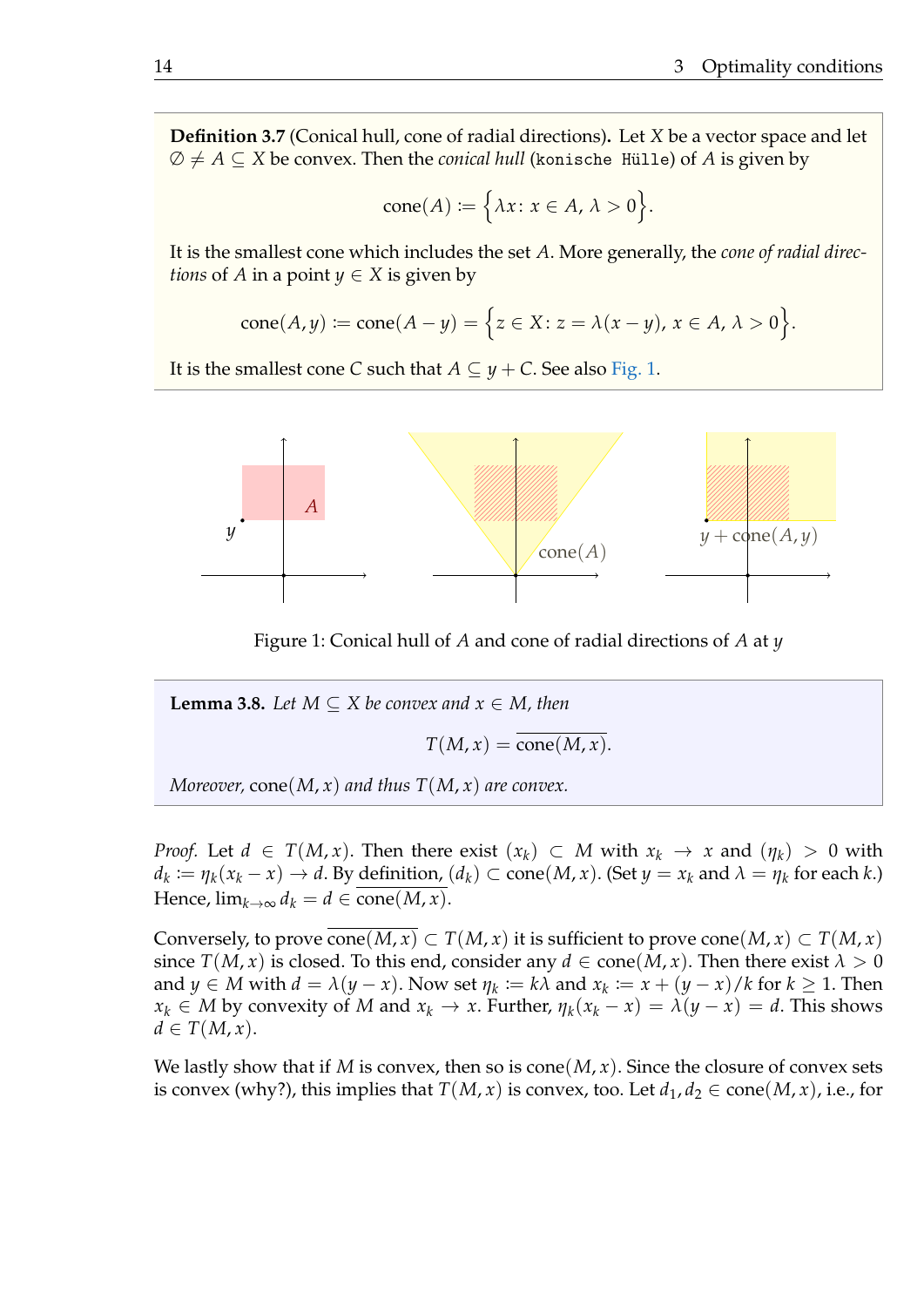$i = 1, 2$ , there are  $\lambda_i > 0$  and  $y_i \in M$  such that  $d_i = \lambda_i(y_i - x)$ . Then, for  $\alpha \in (0, 1)$ , we have

$$
(1-\alpha)d_1+\alpha d_2=\big((1-\alpha)\lambda_1+\alpha\lambda_2\big)\Big(\frac{(1-\alpha)\lambda_1}{(1-\alpha)\lambda_1+\alpha\lambda_2}y_1+\frac{\alpha\lambda_2}{(1-\alpha)\lambda_1+\alpha\lambda_2}y_2-x\Big).
$$

Since *M* is assumed to be convex,  $(1 - \alpha)d_1 + \alpha d_2 \in \text{cone}(M, x)$  follows.

As apparent from the proof, the inclusion  $T(M, x) \subseteq \text{cone}(M, x)$  is always true, independent of convexity of *M*. (Think of nonconvex set *M* where cone(*M*, *x*)  $\nsubseteq T(M, x)!$ )

We now can state a first order optimality condition.

<span id="page-18-1"></span>**Theorem 3.9.** Let  $f: U \to \mathbb{R}$  be defined on an open neighborhood U of the set  $M \subseteq X$ , *where X* is a Banach space. Let  $\bar{x} \in M$  be a local minimizer of f on M, i.e., a local solution of  $\min_{x \in M} f(x)$  *and assume that f is F-differentiable at x. Then there holds* 

<span id="page-18-0"></span>
$$
\langle f'(\bar{x}), d \rangle_{X^*, X} \ge 0 \quad \text{for all } d \in T(M, \bar{x}). \tag{3.1}
$$

.

*Proof.* For all  $d \in T(M, \bar{x})$  there exist sequences  $(x_k) \subseteq M$  and  $(\eta_k) > 0$  such that  $x_k \to \bar{x}$ and  $\eta_k(x_k - \bar{x}) \to d$ .

We then have  $\eta_k o(\|x_k - \bar{x}\|_X) \to 0$ . Now, for sufficiently large *k*, there holds  $f(x_k) \ge f(\bar{x})$ since  $\bar{x}$  was a local minimum, and thus

$$
\langle f'(\bar{x}), d \rangle = \lim_{k \to \infty} \eta_k \langle f'(\bar{x}), x_k - \bar{x} \rangle = \lim_{k \to \infty} \Big[ \eta_k \big( f(x_k) - f(\bar{x}) \big) + \eta_k o \big( \|x_k - \bar{x} \|_X \big) \Big]
$$
  
\n
$$
\geq \lim_{k \to \infty} \eta_k o \big( \|x_k - \bar{x} \|_X \big) = 0.
$$

We are interested in applying this result to the problem  $(P)$ , i.e., with  $M = \mathcal{F}$ . However, the cone  $T(\mathcal{F}, \bar{x})$  is difficult and often impossible to compute in practice. Hence, we approximate it by linearization and give conditions (so-called *constraint qualifications*) under which the linearizing cone and the contingent cone coincide. We recall that the set *K* is convex as in the basic assumptions in [Assumption 1.1.](#page-6-0)

**Definition 3.10** (Linearizing cone). Let *G* be F-differentiable at  $x \in \mathcal{F} = G^{-1}[K]$ . The *linearizing cone* at *x* is given by

$$
T_{\ell}(G, K, x) = \left\{ d \in X \colon G'(x)d \in T(K, G(x)) \right\}
$$

$$
= \left\{ d \in X \colon G'(x)d \in \overline{\text{cone}(K, G(x))} \right\}
$$

 $\Box$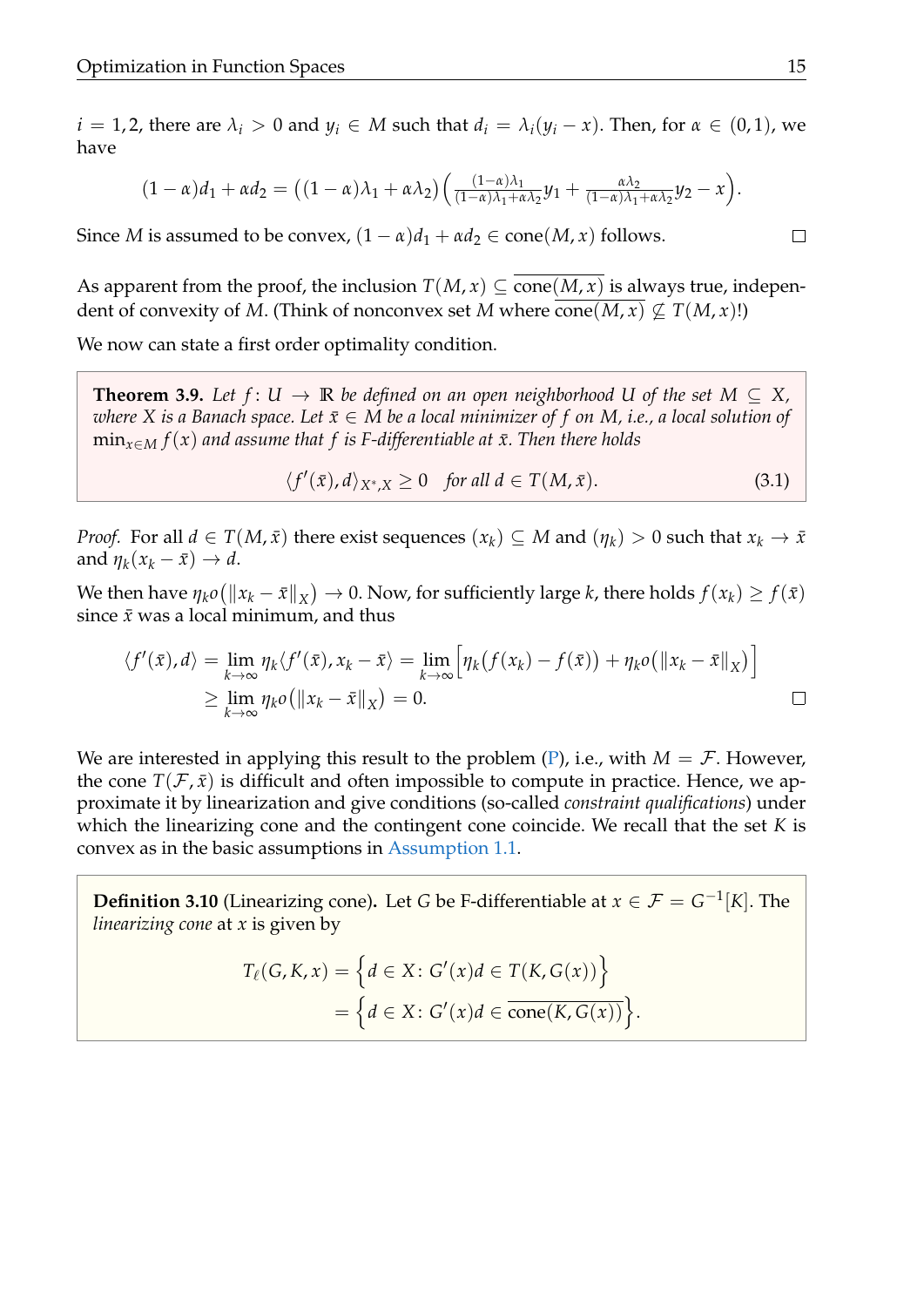<span id="page-19-0"></span>**Remark 3.11.** Note that due to convexity of *K*, the linearizing cone  $T_f(G, K, x)$  is always convex. (See [Lemma 3.8.](#page-17-1))

<span id="page-19-1"></span>**Remark 3.12.** For the classical NLP

min  $f(x)$  s.t.  $g(x) < 0$ ,  $h(x) = 0$ 

with  $f: \mathbb{R}^n \to \mathbb{R}$ ,  $g: \mathbb{R}^n \to \mathbb{R}^m$  and  $h: \mathbb{R}^n \to \mathbb{R}^p$  continuously differentiable, given in our setting for [\(P\)](#page-5-0) by  $X = \mathbb{R}^n$ ,  $Z = \mathbb{R}^m \times \mathbb{R}^p$ ,  $G(x) = \binom{g(x)}{h(x)}$  $_{h(x)}^{g(x)})$  and  $K=(-\infty,0]^m\times\{0\}^p$  , we indeed have (see the exercises)

$$
T_{\ell}(G,K,x) = \left\{ d \in \mathbb{R}^n \colon \nabla h(x)^T d = 0, \nabla g_i(x)^T d \leq 0 \text{ for } i \in \mathcal{A}(x) \right\},\
$$

where  $A(x) = \{i : g_i(x) = 0\}$  is the set of active inequality constraints. This is the standard linearizing cone from Nonlinear Optimization.

Our aim now is to infer from [\(3.1\)](#page-18-0) that the optimality condition holds not only for directions *d* from the cone  $T(\mathcal{F}, \bar{x})$ , using  $M = \mathcal{F}$ , but also for directions from the cone  $T_{\ell}(G, K, \bar{x})$ . This, however, is in general only true if  $T_{\ell}(G, K, \bar{x}) \subseteq T(\mathcal{F}, \bar{x})$ .

**Definition 3.13** (Abadie Constraint Qualification)**.** The *Abadie Constraint Qualification* (ACQ) holds true at a point  $\bar{x} \in \mathcal{F}$  if the condition

$$
T_{\ell}(G,K,\bar{x})\subseteq T(\mathcal{F},\bar{x})
$$

is satisfied. We call any condition which implies (ACQ) a *constraint qualification* (CQ).

Note that there are sets  $\mathcal F$  where (ACQ) is *never* satisfied. For example, this is always the case when  $T(F, x)$  is not convex, since we have noted in Remark [3.11](#page-19-0) that  $T_\ell(G, K, x)$  is always convex. However, the reverse inclusion is always true.

**Lemma 3.14.** Let G be F-differentiable at  $x \in \mathcal{F} = G^{-1}[K]$ . Then  $T(\mathcal{F}, x) \subseteq T_{\ell}(G, K, x)$ .

*Proof.* For  $d \in T(\mathcal{F}, x)$  there exist sequences  $(x_k) \subseteq \mathcal{F}$  and  $(\eta_k) > 0$  such that  $x_k \to x$  and  $\eta_k(x_k - x) \to d$ . Without loss of generality, we can assume  $\eta_k \to \infty$  (why?). We need to show that  $G'(x)d \in T(K,G(x))$ . As in the proof of [Theorem 3.9,](#page-18-1) we find  $\eta_k o(\|x_k - \bar{x}\|_X) \to$ 0 and thus

$$
\eta_k[G(x_k)-G(x)] = G'(x)\big[\eta_k(x_k-x)\big] + \eta_k o\big(\|x_k-x\|_X\big) \to G'(x)d.
$$

Due to  $\eta_k \to \infty$ , or, alternatively, continuity of *G*, we have  $G(x_k) \to G(x)$  and, of course,  $G(x_k) \in K$  for every *k*. We conclude  $G'(x)d \in T(K, G(x))$ . П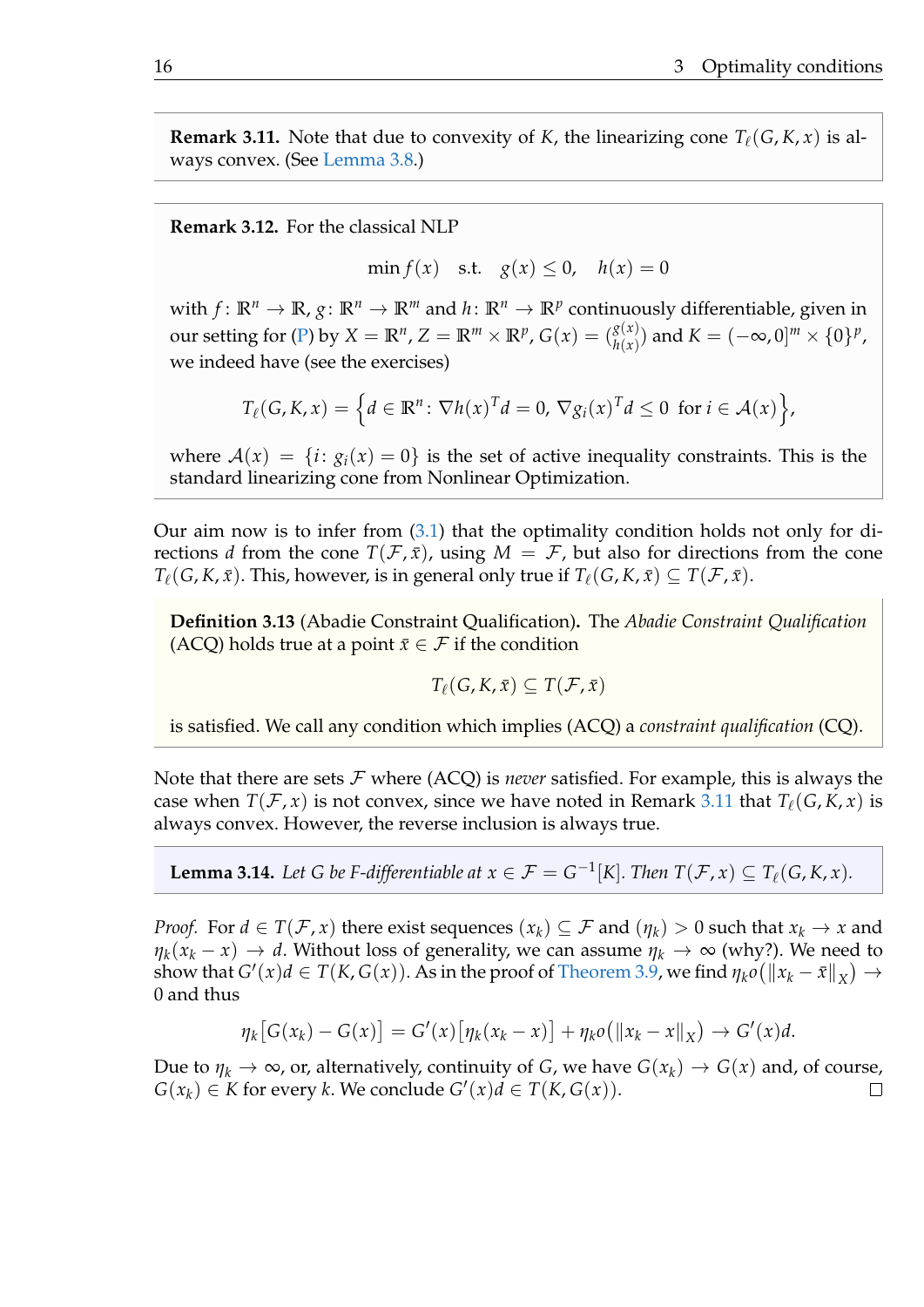## 3.1 Robinson's constraint qualification

The first CQ we consider is an algebraic-topological condition due to Robinson [\[Ro76\]](#page-51-6) and will be of great relevance. It will be used to prove the *Karush-Kuhn-Tucker conditions* for  $(P)$ , which are the most common form of first order optimality conditions.

**Definition 3.15** (Robinson's constraint qualification, regularity)**.** We say that *Robinson's constraint qualification* (RCQ) is satisfied for the problem [\(P\)](#page-5-0) at  $\bar{x} \in \mathcal{F}$  if there holds

<span id="page-20-0"></span>
$$
0 \in \operatorname{int}(G(\bar{x}) + G'(\bar{x})X - K). \tag{3.2}
$$

In this case, we also say that  $\bar{x} \in \mathcal{F}$  is *regular*.

In this section we will show that [\(3.2\)](#page-20-0) implies the ACQ. (So it *is* a CQ.) First, we establish the connection to a well known CQ in the finite-dimensional case.

**Example 3.16.** Consider the case of an NLP

$$
\min f(x) \quad \text{s.t.} \quad g(x) \le 0, \quad h(x) = 0
$$

as in [Remark 3.12.](#page-19-1) We will show that in this case [\(3.2\)](#page-20-0) is equivalent to the *Mangasarian Fromovitz constraint qualification* (MFCQ):

<span id="page-20-1"></span>rank 
$$
\nabla h(\bar{x}) = p
$$
,  $\exists d \in \mathbb{R}^n$ :  $\nabla h(\bar{x})^T d = 0$ ,  $\nabla g_i(\bar{x})^T d < 0$  for  $i \in \mathcal{A}(\bar{x})$ . (3.3)

We now prove this equivalence: Let  $\bar{x}$  be a feasible point for the NLP, so  $h(\bar{x}) = 0$  and  $g(\bar{x}) \leq 0$ .

Let RCQ [\(3.2\)](#page-20-0) be true for  $\bar{x}$  satisfying  $g(\bar{x}) \leq 0$  and  $h(\bar{x}) = 0$ , i.e.,

$$
0 \in \mathrm{int}\left\{ \begin{pmatrix} g(\bar{x}) + \nabla g(\bar{x})^T s - v \\ \nabla h(\bar{x})^T s \end{pmatrix} : s \in \mathbb{R}^n, v \in (-\infty, 0]^m \right\}.
$$

The lower block requires that  $\nabla h(\bar{x})^T$  is surjective, which implies rank  $\nabla h(\bar{x}) = p$ . Now, let  $\delta > 0$  and set  $w \in \mathbb{R}^m$  by  $w_i = -\delta$  if  $g_i(\bar{x}) = 0$  and  $w_i = 0$  if  $g_i(\bar{x}) < 0$ . Then

$$
\begin{pmatrix} w \\ 0 \end{pmatrix} \in \left\{ \begin{pmatrix} g(\bar{x}) + \nabla g(\bar{x})^T s - v \\ \nabla h(\bar{x})^T s \end{pmatrix} : s \in \mathbb{R}^n, v \in (-\infty, 0]^m \right\}
$$

if we choose  $\delta$  sufficiently small. This means that there exist  $s \in \mathbb{R}^n$  and  $v \in (-\infty, 0]^m$ with

$$
\begin{pmatrix} w \\ 0 \end{pmatrix} = \begin{pmatrix} g(\bar{x}) + \nabla g(\bar{x})^T s - v \\ \nabla h(\bar{x})^T s \end{pmatrix}.
$$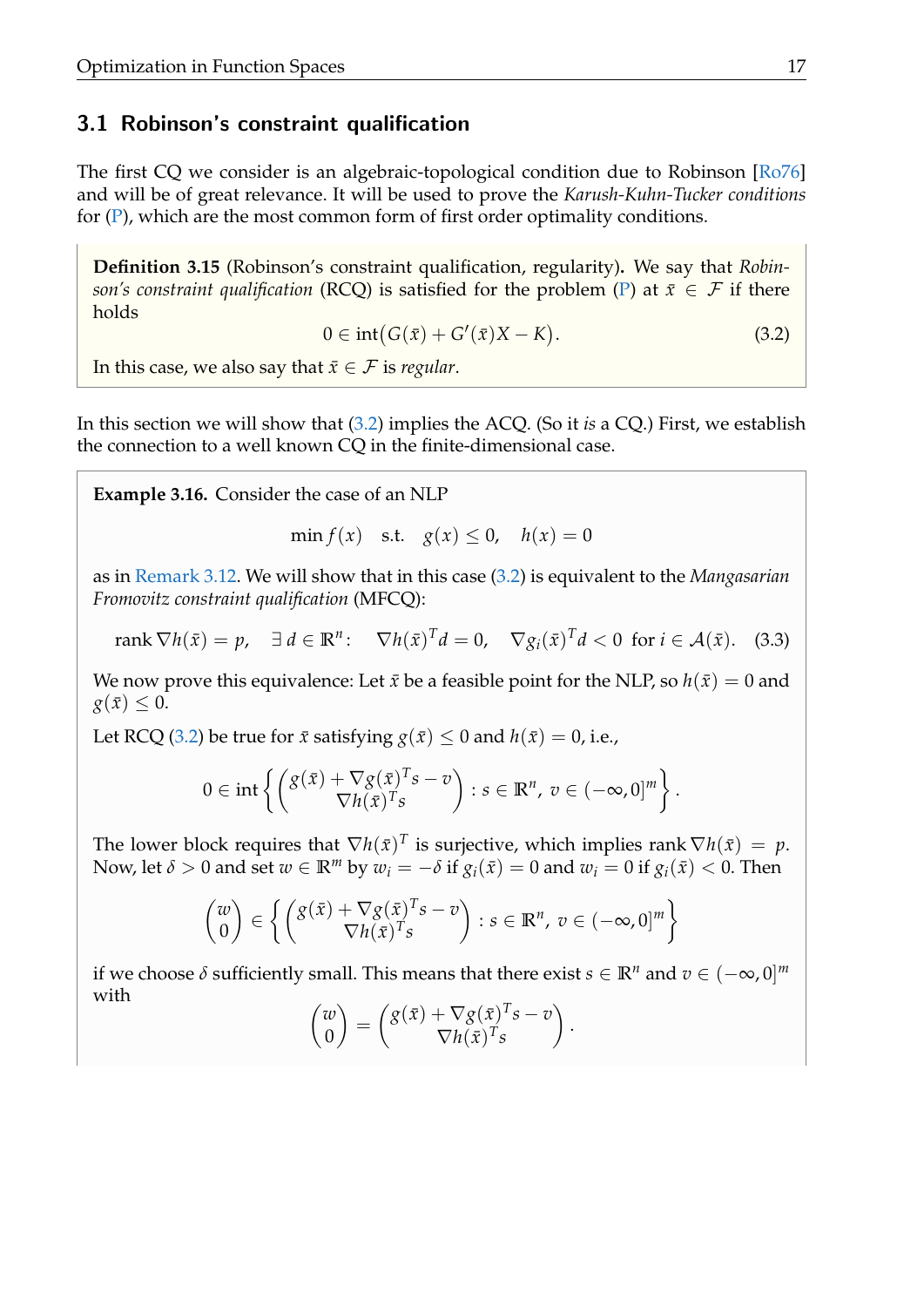$\Box$ 

Hence,  $\nabla h(\bar{x})^T s = 0$  and, for all *i* with  $g_i(\bar{x}) = 0$ :

$$
\nabla g_i(\bar{x})^T s = w_i + v_i = -\delta + v_i \leq -\delta < 0.
$$

Thus, the MFCQ  $(3.3)$  is satisfied for  $d \coloneqq s$ .

Conversely, let the MFCQ [\(3.3\)](#page-20-1) hold true and let  $d \in \mathbb{R}^n$  be the corresponding vector. We show that there exists  $\varepsilon > 0$  such that

$$
B_{\varepsilon,\mathbb{R}^{m+p}}\subseteq\left\{\left(\begin{matrix}g(\bar{x})+\nabla g(\bar{x})^Ts-v\\ \nabla h(\bar{x})^Ts\end{matrix}\right):s\in\mathbb{R}^n,\ v\in(-\infty,0]^m\right\}.
$$

Firstly, from  $g_i(\bar{x}) < 0$  for  $i \notin A(\bar{x})$ , we can find numbers  $\delta_1, t > 0$  such that

$$
g_i(\bar{x}) + \nabla g_i(\bar{x})^T t d < -2\delta_1 \text{ for } i \notin \mathcal{A}(\bar{x}).
$$

Secondly, for  $i \in \mathcal{A}(\bar{x})$  we know that  $\nabla g_i(\bar{x})^T d < 0$ , thus we can find another number  $\delta_2>0$  such that  $\nabla g_i(\bar x)^T t d<-2\delta_2$  for all  $i\in\mathcal{A}(\bar x).$  But then we have

$$
g_i(\bar{x}) + \nabla g_i(\bar{x})^T t d < -2\delta \quad \text{for } i = 1,\ldots,m,
$$

where  $\delta := \min(\delta_1, \delta_2)$ , and there exists  $\rho > 0$  such that

$$
g_i(\bar{x}) + \nabla g_i(\bar{x})^T \bigl( t d + s_0 \bigr) < -\delta \quad \text{for } i = 1, \ldots, m,
$$

for all  $s_0 \in B_{\rho,\mathbb{R}^n}(0)$ . From the rank assumption on  $\nabla h(\bar{x})$  in [\(3.3\)](#page-20-1), we finally obtain a  $\text{number } \varepsilon_1 \text{ such that } B_{\varepsilon_1,\mathbb{R}^p}(0) \subseteq \nabla h(\bar{x})^T B_{\rho,\mathbb{R}^n}(0) \text{ (why?) and set } \varepsilon \coloneqq \min(\delta,\varepsilon_1).$ 

Now consider an arbitrary vector  $w = \binom{w_1}{w_2}$  $\mathbb{R}^{m_1}_{w_2}$   $\in \mathbb{R}^{m+p}$  with  $w \in B_{\varepsilon,\mathbb{R}^{m+p}}(0)$ . Then we also have  $\|w_i\|_2 < \varepsilon$  for  $i = 1, 2$ , and by construction of  $\rho$  and  $\varepsilon$  there exists a vector  $s_0\in B_{\rho,\mathbb{R}^n}(0)\subset\mathbb{R}^n$  with  $w_2=\nabla h(\bar x)^Ts_0=\nabla h(\bar x)^T(td+s_0).$  Choosing  $s\coloneqq td+s_0$ and

$$
v := -w_1 + g(\bar{x}) + \nabla g(\bar{x})^T s,
$$

we find  $v_i < \varepsilon - \delta \leq 0$  and thus  $v \in (-\infty, 0]^m$ . But this means that

$$
w = \begin{pmatrix} g(\bar{x}) + \nabla g(\bar{x})^T s - v \\ \nabla h(\bar{x})^T s \end{pmatrix}
$$

and, since  $w \in B_{\varepsilon, \mathbb{R}^{m+p}}(0)$  was arbitrary,

$$
B_{\varepsilon,\mathbb{R}^{m+p}}(0) \subset \left\{ \begin{pmatrix} g(\bar{x}) + \nabla g(\bar{x})^T s - v \\ \nabla h(\bar{x})^T s \end{pmatrix} : s \in \mathbb{R}^n, v \in (-\infty,0]^m \right\},\
$$

which is exactly Robinson's CQ  $(3.2)$  for  $\bar{x}$ .

A particularly interesting case for RCQ is the one where int  $K \neq \emptyset$ , which allows to obtain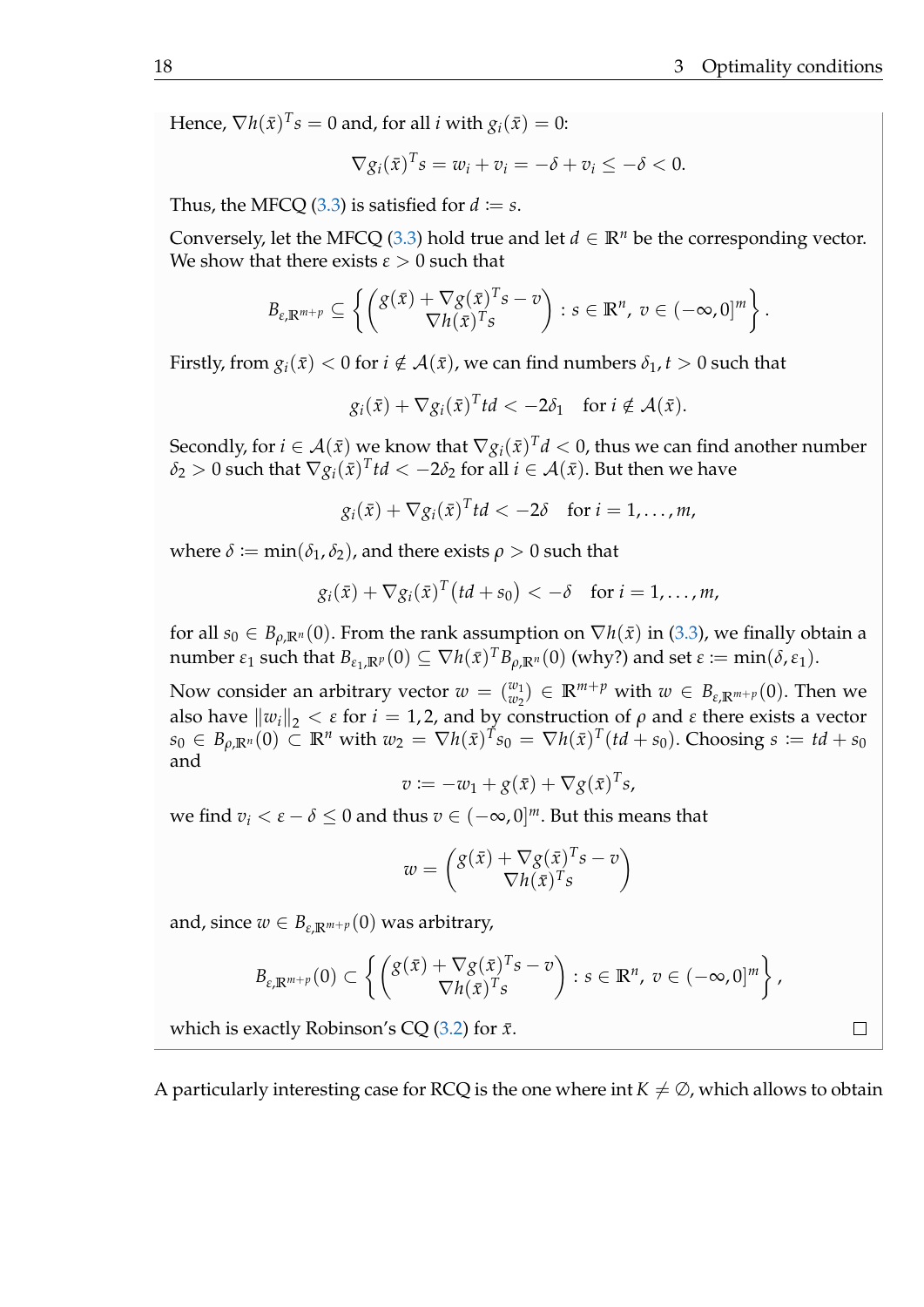<span id="page-22-1"></span>a slightly more direct formulation.

**Lemma 3.17.** If int  $K \neq \emptyset$ , then Robinson's CQ for  $\bar{x} \in \mathcal{F} = G^{-1}[K]$  is equivalent to the *existence of h* ∈ *X with*

<span id="page-22-0"></span>
$$
G(\bar{x}) + G'(\bar{x})h \in \text{int } K,\tag{3.4}
$$

*which is also called the* Linarized Slater constraint qualification *(LSCQ).*

*Proof.* From [\(3.4\)](#page-22-0) it follows that for  $\delta > 0$  sufficiently small there holds  $G(\bar{x}) + G'(\bar{x})h +$  $B_{Z,\delta}(0) \subset K$ . Hence,

$$
B_{Z,\delta}(0) \subset G(\bar{x}) + G'(\bar{x})h - K \subset G(\bar{x}) + G'(\bar{x})X - K
$$

and RCQ is satisfied. We next show that if the LSCQ is not satisfied, then the RCQ also fails to hold. So, let [\(3.4\)](#page-22-0) be violated. This means that the *convex* sets  $G(\bar{x}) + G'(\bar{x})X$  and int *K* have an empty intersection. (Why is int *K* convex?) By the Hahn-Banach theorem as in [Proposition 3.5,](#page-16-0) the sets can thus be separated by a hyperplane  $[z' = \alpha]$ , i.e., there exist  $z' \in \overline{Z^*} \setminus \{0\}$  and  $\alpha \in \mathbb{R}$  with

$$
\langle z', G(\bar{x}) + G'(\bar{x})h \rangle \ge \alpha \ge \langle z', z \rangle \quad \text{for all } h \in X, \ z \in K.
$$

Now choose a vector  $v \in Z$  with  $\langle z', v \rangle_{Z^*,Z} < 0$ . Then for all  $t > 0$  there holds

$$
\langle z', G(\bar{x}) + G'(\bar{x})h - z \rangle \ge 0 > \langle z', tv \rangle \quad \text{for all } h \in X, \ z \in K,
$$

which shows that  $tv \notin G(\bar{x}) + G'(\bar{x})X - K$  for all  $t > 0$ . But this means that Robinson's CQ [\(3.2\)](#page-20-0) cannot hold.  $\Box$ 

There are also more sufficient conditions and equivalencies to RCQ, in particular for the often-occurring case of multiple "blocks" of constraints with different structure. We collect some useful cases in the following proposition. For the proofs we refer to the exercises.

<span id="page-22-2"></span>**Proposition 3.18.** Let  $\bar{x} \in \mathcal{F} = G^{-1}[K]$  be given.

- (a) If  $G'(\bar{x}) \in \mathcal{L}(X; Z)$  *is surjective, then RCQ is satisfied for*  $\bar{x}$ *.*
- *(b)* Ljusternik's theorem: Let  $K = \{0_Z\}$ . Then RCQ for  $\bar{x}$  is satisfied if and only if  $G'(\bar{x})$ :  $X \to Z$  is surjective.

*Now let G be of the form*

$$
G = \begin{pmatrix} G_1 \\ G_2 \end{pmatrix} : X \to Z_1 \times Z_2 = Z
$$

*and let accordingly*  $K = K_1 \times K_2$  *where*  $K_i \subseteq Z_i$  for  $i = 1, 2$ *.* 

(*c*) If  $G'_{1}(\bar{x}) \in \mathcal{L}(X; Z_{1})$  *is surjective, then RCQ for*  $\bar{x}$  *is equivalent to* 

$$
0 \in \mathrm{int} (G_2(\bar{x}) + G_2'(\bar{x}) (G_1'(\bar{x})^{-1} [K_1 - G_1(\bar{x})]) - K_2).
$$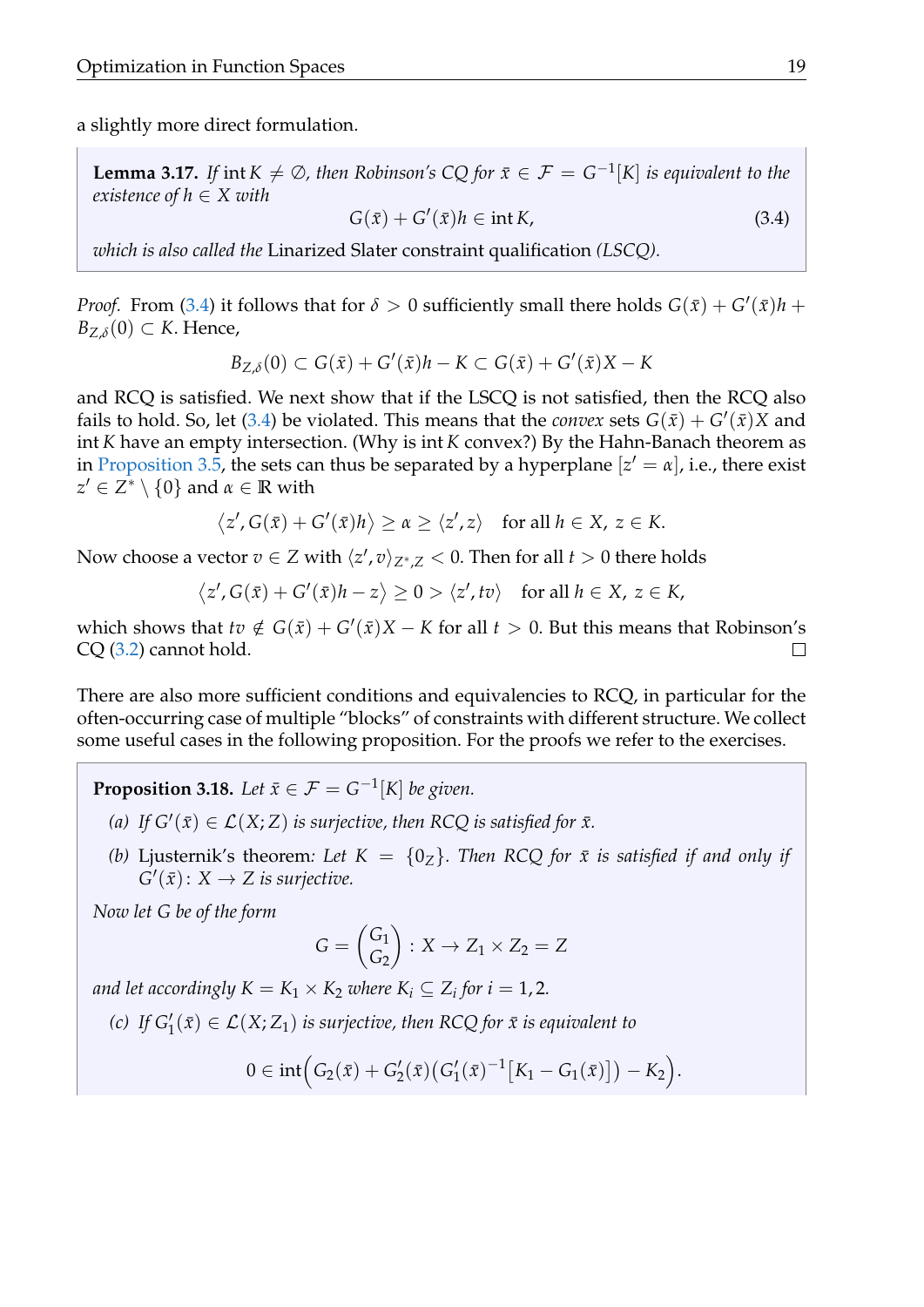(*d*) If  $G'_1(x) \in \mathcal{L}(X; Z_1)$  is surjective and  $\text{int } K_2 \neq \emptyset$  in  $Z_2$ , then RCQ for  $\bar{x}$  is equivalent *to the existence of*  $h \in X$  *such that* 

$$
G_1(\bar{x}) + G'_1(\bar{x})h \in K_1,
$$
  
\n
$$
G_2(\bar{x}) + G'_2(\bar{x})h \in \text{int } K_2.
$$
\n(3.5)

<span id="page-23-0"></span>In particular, if  $K_1 = \{0_{Z_1}\}\$ , then the first of the two conditions in [\(3.5\)](#page-23-0) collapses to  $h \in \ker G_1'$  $\frac{1}{1}(\bar{x})$ .

We want to show that Robinson's CQ [\(3.2\)](#page-20-0) implies the ACQ. To do so, we will need an estimate that allows us to bound the distance of a point *x* from  $G^{-1}[K]$  by means of the distance of  $G(x)$  from *K*.

**Reminder:** The *distance* of a point *b* to a set *A* in a normed vector space is given by

$$
dist(b, A) := \inf_{a \in A} ||a - b||.
$$

A special case of a celebrated result by Robinson provides such an estimate, cf. [\[BS00,](#page-51-3) Thm. 2.87], see also [\[Ro76,](#page-51-6) Cor. 1] and [\[Ro76b\]](#page-51-7):

<span id="page-23-2"></span>**Theorem 3.19.** Assume that Robinson's CQ is satisfied at  $\bar{x} \in \mathcal{F} = G^{-1}[K]$  and let  $G: X \rightarrow$ *Z* be continuously F-differentiable near  $\bar{x}$ . Then there exist constants  $c > 0$  and  $\delta > 0$  such *that*

<span id="page-23-1"></span>
$$
dist(x, G^{-1}[K-z]) \le c \text{ dist}(G(x) + z, K) \tag{3.6}
$$

*for all*  $x \in B_{\delta,X}(\bar{x})$  *and*  $z \in B_{\delta,Z}(0)$ *, where* 

$$
G^{-1}[K - z] = \{x \in X : G(x) + z \in K\}.
$$

#### <span id="page-23-3"></span>**Remark 3.20.**

- (a) The condition  $(3.6)$  is called *metric regularity of G at*  $\bar{x}$  with respect to K. This is also the origin of calling  $\bar{x}$  regular if it satisfies RCQ.
- (b) For the special choice  $z = 0$ , we obtain

$$
dist(x, F) \leq c \, dist(G(x), K)
$$

for all  $x \in B_{\delta,X}(\bar{x})$ .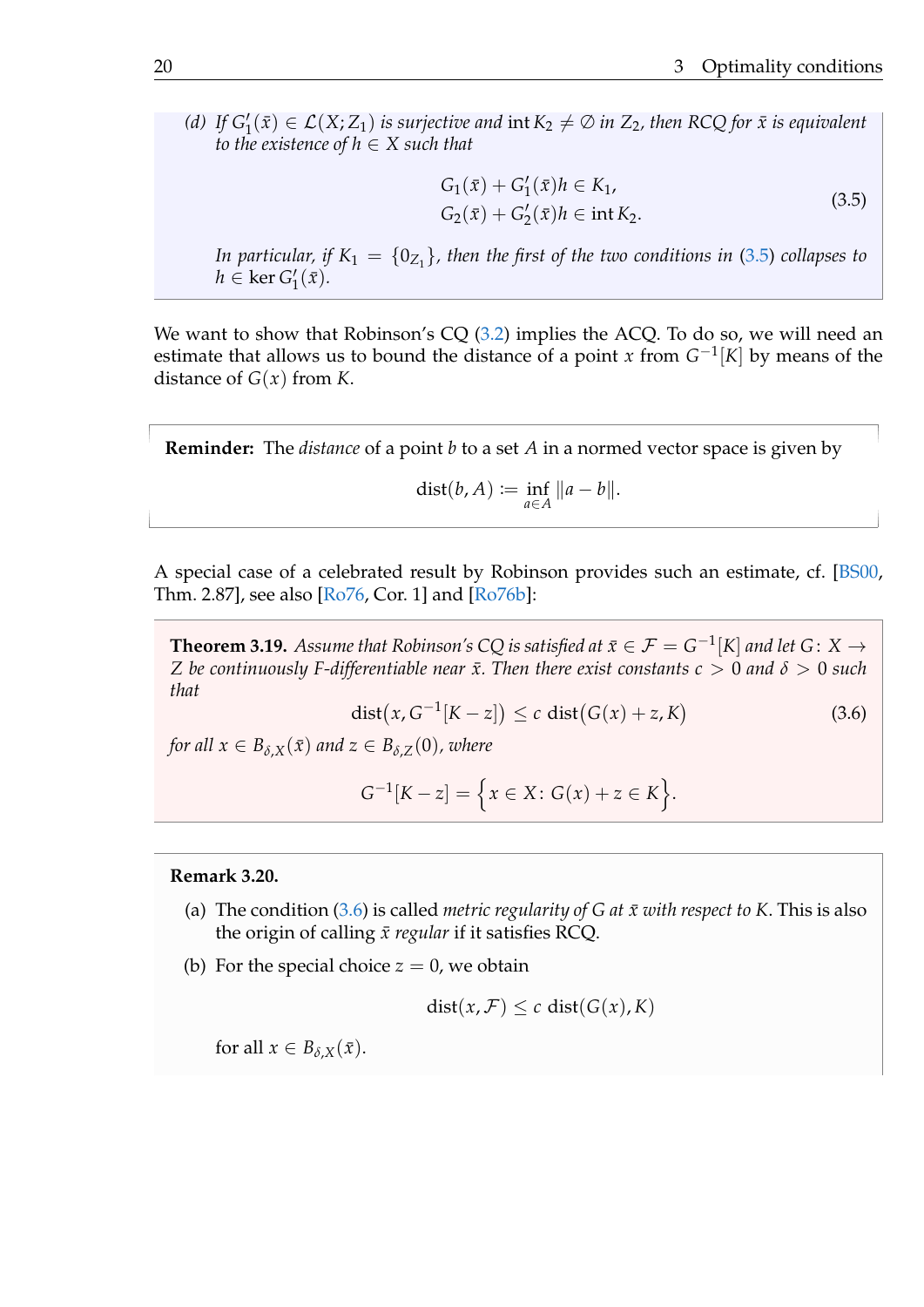(c) In the case  $K = \{0\}$ , the metric regularity condition [\(3.6\)](#page-23-1) is equivalent to

$$
dist(x, \{y \in X : G(y) = z\}) \le c ||G(x) - z||_Z
$$

for all  $x \in B_{\delta,X}(\bar{x})$  and  $z \in B_{\delta,Z}(0)$ .

Using [Theorem 3.19,](#page-23-2) we finally prove that Robinson's constraint qualification implies the ACQ.

<span id="page-24-0"></span>**Theorem 3.21.** Let G be continuously F-differentiable near  $\bar{x} \in \mathcal{F}$  and assume that Robin*son's constraint qualification* [\(3.2\)](#page-20-0) *holds at*  $\bar{x}$ . Then the ACQ is satisfied at  $\bar{x}$ , *i.e.*,  $T(\mathcal{F}, \bar{x}) =$  $T_\ell(G, K, \bar{x})$ .

*Proof.* We only need to show  $T_{\ell}(G, K, \bar{x}) \subseteq T(\mathcal{F}; \bar{x})$ , so consider an arbitrary direction  $h \in T_{\ell}(G, K, \bar{x})$ . Then, by definition,  $G'(\bar{x})h = v \in T(K, G(\bar{x}))$  and there exist sequences  $(z_k) \subseteq K$ ,  $(\eta_k) > 0$  such that  $z_k \to G(\bar{x})$  and  $v_k := \eta_k(z_k - G(\bar{x})) \to v$  as  $k \to \infty$ . We can always choose  $(z_k)$  and  $(\eta_k)$  such that  $\eta_k \to \infty$  (why?) and we suppose that this is the case from now on.

By Taylor expansion, or the definition of F-differentiability, we obtain

$$
G(\bar{x} + \eta_k^{-1}h) = G(\bar{x}) + G'(\bar{x})\eta_k^{-1}h + r_k(h) = G(\bar{x}) + \eta_k^{-1}v + r_k(h)
$$
  
=  $z_k + \eta_k^{-1}(v - v_k) + r_k(h)$ ,

where  $r_k(h) \in Z$  with  $\|r_k(h)\|_Z = o(\eta_k^{-1})$  $\frac{1}{k}$ <sup>-1</sup> $||h||_X$ ) as  $k \to \infty$ . Hence, using [Theorem 3.19](#page-23-2) with *z* = 0 (cf. [Remark 3.20\)](#page-23-3) and  $\eta_k^{-1} \to 0$ , there exists  $c > 0$  and  $\ell > 0$  such that for all  $k \geq \ell$ we have

dist
$$
(\bar{x} + \eta_k^{-1}h, \mathcal{F}) \le c
$$
dist $(G(\bar{x} + \eta_k^{-1}h), K)$   
 $\le c ||G(\bar{x} + \eta_k^{-1}h) - z_k||_Z = c ||\eta_k^{-1}(v - v_k) + r_k(h)||_Z.$ 

Now, for each  $k \ge \ell$ , there exists an infimal sequence  $(x_m^k)_m \subseteq \mathcal{F}$  for  $\mathrm{dist}(\bar{x}+\eta_k^{-1})$  $\binom{-1}{k}$ ,  $\mathcal{F}$ ). Thus there is  $m_0(k)$  such that

$$
\left\|\bar{x}+\eta_k^{-1}h-x_m^k\right\|_X\leq \text{dist}(\bar{x}+\eta_k^{-1}h,\mathcal{F})+\frac{1}{k\eta_k}\quad\text{for }m\geq m_0(k).
$$

Accordingly, the sequence  $(x_k) \coloneqq (x_k^k)$  $_{m_{0}(k)}^{k})_{k}\subseteq\mathcal{F}$  satisfies

$$
\|\bar{x} + \eta_k^{-1}h - x_k\|_X \le c \|\eta_k^{-1}(v - v_k) + r_k(h)\|_Z + \frac{1}{k\eta_k} \quad \text{for } k \ge \ell.
$$

But this implies

$$
\|\eta_k(x_k-\bar{x})-h\|_X\leq c\,\|v-v_k\|_Z+c\,\eta_k o\big(\eta_k^{-1}\|h\|_X\big)+\frac{1}{k}\,\longrightarrow 0\quad\text{as }k\to\infty,
$$

so  $\eta_k(x_k - \bar{x}) \to h$  and also  $x_k \to \bar{x}$  (recall that  $\eta_k \to \infty$ ). This proves  $h \in T(\mathcal{F}, \bar{x})$ .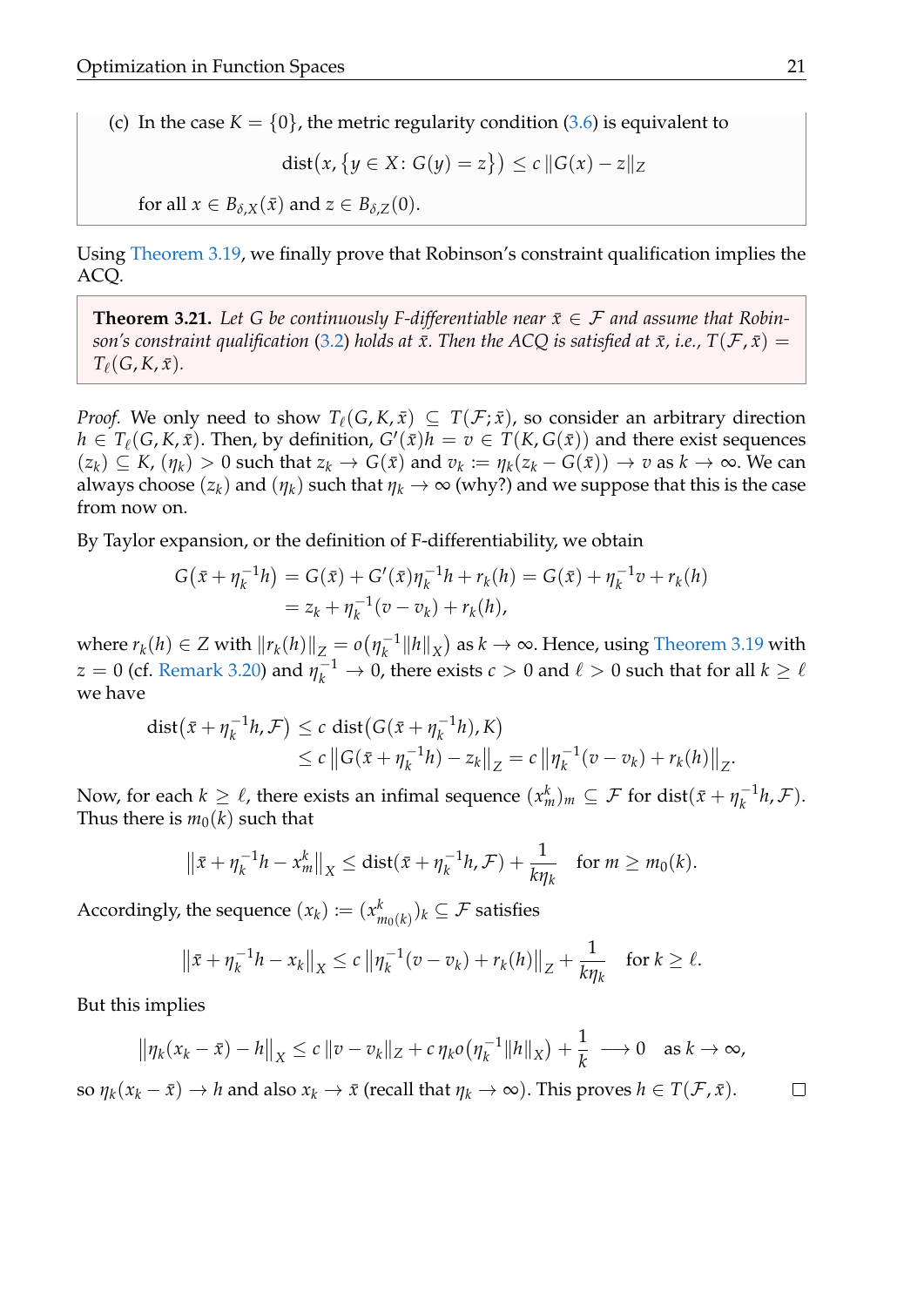## 3.2 The Karush-Kuhn-Tucker conditions

We will take advantage of the easier structure of  $T_{\ell}(G, K, \bar{x})$  to derive optimality conditions of Karush-Kuhn-Tucker type under a constraint qualification. This will be achieved by applying a separation theorem, cf. [Proposition 3.5.](#page-16-0) To prove the required interior point condition, Robinson's CQ [\(3.2\)](#page-20-0) is used once again in a form that will be derived now.

We give the first result in an abstract formulation to make the idea more transparent. It builds upon the following extension of the open mapping theorem for multi-valued functions, again due to Robinson ([\[Ro72\]](#page-51-8), [\[Ro76b,](#page-51-7) Thm. 1]).

**Reminder:** The fundamental *open mapping theorem* says that if  $A \in \mathcal{L}(X;Y)$  is a continuous linear *surjective* operator between Banach spaces *X* and *Y*, then it is an open mapping, i.e.,  $0 \in \text{int}(AB_{r,X}(0))$  for all  $r > 0$ . The Banach space property for *X* and *Y* is crucial here.

Note that the graph of a continuous linear operator  $A \in \mathcal{L}(X;Y)$ , so the set  $\{(x,y) \in X \times Y\}$ *Y*:  $Ax = y$ , is closed and convex, and if *A* is surjective, then  $0 \in \text{int}(AB_{r,X}(0))$  for some (and thus all)  $r > 0$ . Moreover, A is surjective if and only if  $0 \in \text{int}(AX)$ . In this sense, the following result is a true generalization of the classical open mapping theorem.

<span id="page-25-2"></span>**Proposition 3.22** (Generalized open mapping theorem). Let  $\Psi: X \rightrightarrows Z$  be a set-valued *function (i.e.,* Ψ(*x*) ⊆ *Z for all x* ∈ *X) between Banach spaces X and Z whose graph*

$$
graph \Psi = \Big\{ (x,z) \in X \times Z \colon z \in \Psi(x) \Big\}.
$$

*is a closed convex set, and let*  $z \in \text{int }\Psi(X)$ *. Then*  $z \in \text{int }\Psi(B_{r,X}(x))$  for all  $r > 0$  and all  $x \in \Psi^{-1}[\{z\}].$ 

<span id="page-25-3"></span>**Lemma 3.23.** Let  $A \in \mathcal{L}(X;Z)$  with Banach spaces X and Z and let  $C \subseteq Z$  be a closed *convex set with*  $0 \in C$ . Then the following assertions are equivalent:

- <span id="page-25-1"></span>*(i)*  $AX + cone(C) = Z$ , and
- <span id="page-25-0"></span>(*ii*)  $0 \in \text{int} \left( A \overline{B_X(0)} + \left( C \cap \overline{B_Z(0)} \right) \right)$ .

*Proof.* We start with [\(ii\)](#page-25-0)  $\implies$  [\(i\).](#page-25-1) Let  $z \in Z$ . Choosing  $\varepsilon > 0$  sufficiently small, (ii) means that

$$
\varepsilon z \in A\overline{B_X(0)} + (C \cap \overline{B_Z(0)}) \quad \Longrightarrow \quad z \in A\overline{B_{\varepsilon^{-1},X}(0)} + \varepsilon^{-1}(C \cap \overline{B_Z(0)})
$$

and thus  $z \in AX + \text{cone}(C)$ . Since *z* was arbitrary, this implies [\(i\).](#page-25-1)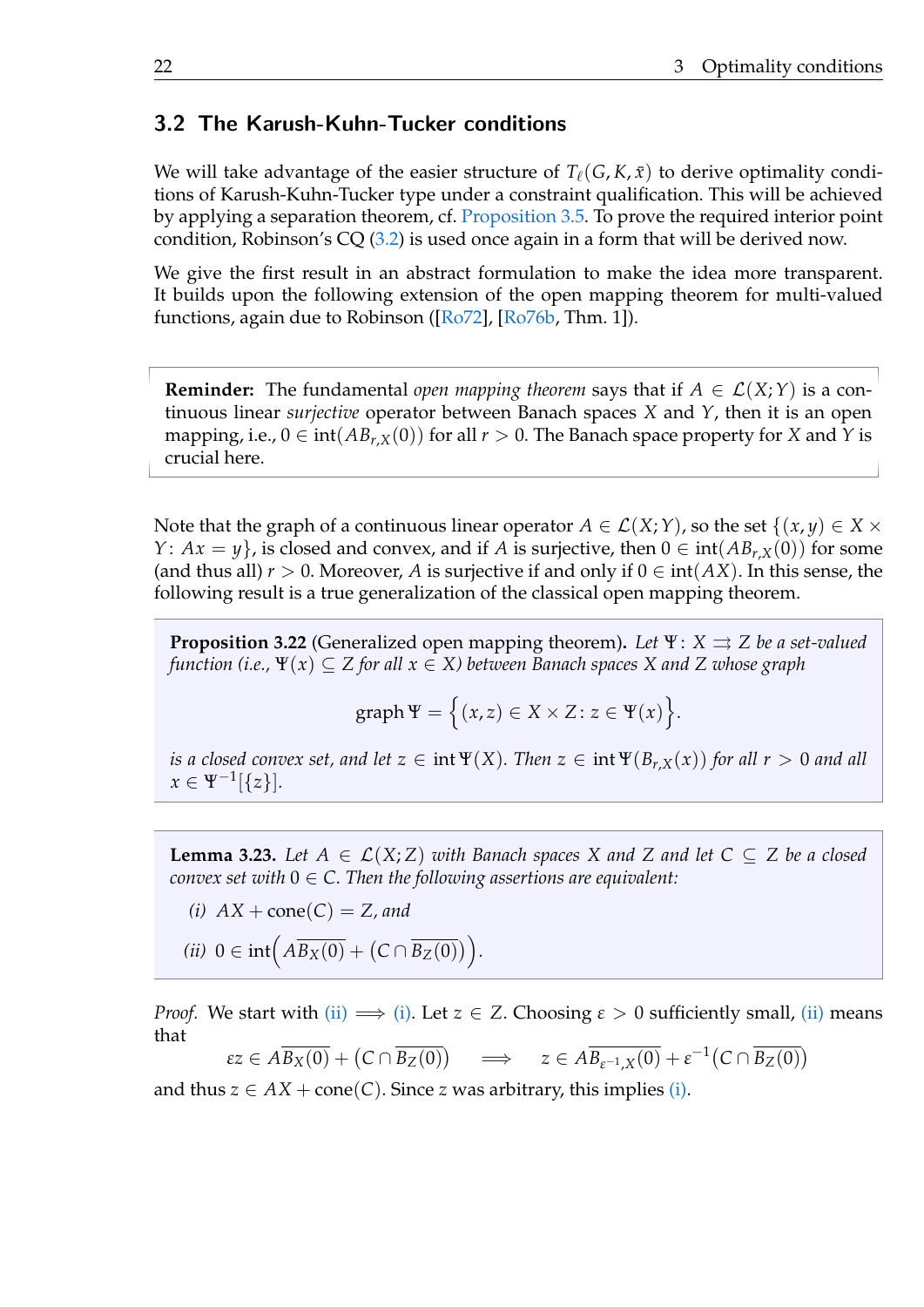Now we turn to [\(i\)](#page-25-1)  $\implies$  [\(ii\).](#page-25-0) We employ the generalized open mapping theorem, setting

$$
\Psi \colon X \times \mathbb{R} \rightrightarrows Z, \quad \Psi(x, t) := \begin{cases} Ax + t(C \cap \overline{B_Z(0)}) & \text{if } t \ge 0, \\ \varnothing & \text{otherwise.} \end{cases}
$$

Then by [\(i\),](#page-25-1)  $\Psi(X,\mathbb{R}) = AX + \text{cone}(C) = Z$  and thus clearly  $\Psi(0,0) = 0 \in \text{int } \Psi(X,\mathbb{R})$ . Moreover, the graph of  $\Psi$  is closed and convex and, due to [Proposition 3.22,](#page-25-2) we obtain

$$
0 \in \operatorname{int} \Psi(B_X(0), B(0)) = \operatorname{int} \Big( AB_X(0) + [0, 1) (C \cap \overline{B_Z(0)}) \Big)
$$
  

$$
\subset \operatorname{int} \Big( AB_X(0) + (C \cap \overline{B_Z(0)}) \Big),
$$

where we have used that  $0 \in C$ .

With [Lemma 3.23,](#page-25-3) we are now able to give an alternative form of the RCQ: the *Zowe-Kurcyusz constraint qualification* (ZKCQ) [\[ZK79\]](#page-51-9) in a feasible point  $\bar{x} \in \mathcal{F} = G^{-1}[K]$  given by

<span id="page-26-0"></span>
$$
Z = G'(\bar{x})X - \text{cone}(K, G(\bar{x})).
$$
\n(3.7)

It is indeed equivalent to (RCQ), and even to the restricted version

<span id="page-26-1"></span>
$$
0 \in \mathrm{int}\Big(G'(\bar{x})\overline{B_X(0)} - ((K - G(\bar{x})) \cap \overline{B_Z(0)})\Big),\tag{3.8}
$$

<span id="page-26-2"></span>as the following lemma shows:

**Lemma 3.24.** *Robinson's constraint qualification* [\(3.2\)](#page-20-0) *in*  $\bar{x} \in \mathcal{F}$  *is equivalent to both forms of the Zowe-Kurcyusz constraint qualification, that is*

$$
(3.2) \quad \Longleftrightarrow \quad (3.7) \quad \Longleftrightarrow \quad (3.8).
$$

*Proof.* The equivalence of [\(3.7\)](#page-26-0) and [\(3.8\)](#page-26-1) is exactly the statement of [Lemma 3.23](#page-25-3) for the choices  $A = G'(\bar{x})$  and  $C = K - G(\bar{x})$ , the latter being a closed convex set satisfying  $0 \in C$ thanks to  $G(\bar{x}) \in K$ .

Robinson's CQ [\(3.2\)](#page-20-0) follows from [\(3.8\)](#page-26-1) immediately due to the existence of *ε* > 0 such that

$$
B_{\varepsilon,Z}(0)\subset G'(\bar x)\overline{B_X(0)}-\big((K-G(\bar x))\cap \overline{B_Z(0)}\big)\subset G(\bar x)+G'(\bar x)X-K.
$$

Lastly, from Robinson's CQ [\(3.2\)](#page-20-0) we infer the (ZKCQ) [\(3.7\)](#page-26-0) by considering  $z \in Z$  and  $\alpha$  observing that for *ε* > 0 sufficiently small we find *εz* ∈ *G*(*x*̄) + *G*<sup> $\alpha$ </sup>(*x*̄)*X* − *K* and thus

$$
z\in G'(\bar x)\varepsilon^{-1}X-\varepsilon^{-1}\big(K-G(\bar x)\big)\subset G'(\bar x)X+\textup{cone}(K,G(\bar x)).
$$

Since  $z \in Z$  was arbitrary, this implies  $(3.7)$ .

For stating the main result of this section, we need the notion of the polar cone.

 $\Box$ 

 $\Box$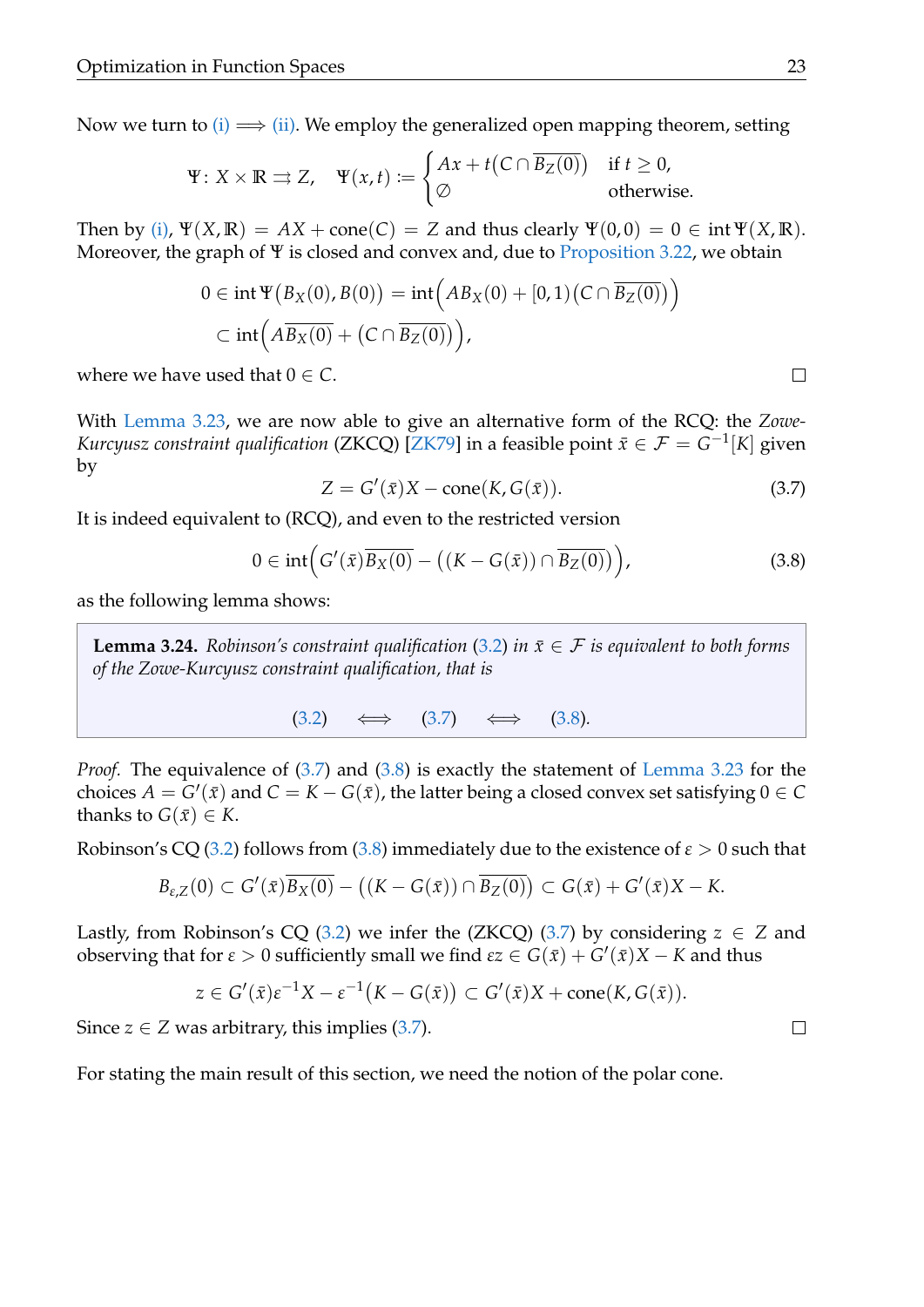**Definition 3.25** (Polar cone). Let  $\emptyset \neq C \subseteq Z$ . Then the set

$$
C^{\circ} \coloneqq \left\{ z' \in Z^* \colon \langle z', z \rangle_{Z^*, Z} \leq 0 \text{ for all } z \in C \right\} \subseteq Z^*
$$

denotes the *polar cone* of *C*, which is a closed convex cone.

<span id="page-27-2"></span>**Theorem 3.26** (First-order necessary optimality conditions)**.** *Let X and Z be Banach spaces and*  $K \subseteq Z$  *be closed and convex. Further, let*  $\bar{x}$  *be a local solution of* [\(P\)](#page-5-0) *at which*  $f: X \to \mathbb{R}$  and  $G: X \to Z$  are continuously F-differentiable. Assume that Robinson's con*straint qualification*  $(3.2)$  *is satisfied at*  $\bar{x}$ *.* 

*Then there exists a* Lagrange multiplier  $\bar{\lambda} \in Z^*$  such that the Karush-Kuhn-Tucker conditions *for* [\(P\)](#page-5-0)

<span id="page-27-0"></span>
$$
f'(\bar{x}) + G'(\bar{x})^* \bar{\lambda} = 0,
$$
\n(3.9)

<span id="page-27-1"></span>
$$
G(\bar{x}) \in K, \quad \bar{\lambda} \in T(K, G(\bar{x}))^{\circ}, \tag{3.10}
$$

*are satisfied.*

*Proof.* To show the existence of a Lagrange multiplier, we define the set  $M \subseteq \mathbb{R} \times Z$  as follows:

$$
M = \left\{ \left( \left\langle f'(\bar{x}), h \right\rangle_{X^*, X} + \sigma, G'(\bar{x})h - v \right) : h \in X, \sigma \ge 0, v + G(\bar{x}) \in K \right\}
$$

The idea is to separate int *M* from the origin  $(0,0)$  in  $\mathbb{R} \times \mathbb{Z}$  and to derive a Lagrange multiplier from the separating hyperplane. Due to the linear appearances of  $h, \sigma$  and  $v$ and the convexity of *K*, the set *M* is quite obviously convex. Accordingly, int *M* is also convex (why?) and clearly open. In order to apply the Hahn Banach separation theorem as stated in [Proposition 3.5,](#page-16-0) we need to show that  $(0, 0) \notin M$  and that int *M* is in fact nonempty.

We first claim that  $(0,0)$  is a boundary point of *M*, so  $(0,0) \notin \text{int } M$ . It is evident that  $(0,0) \in M$ , but every open neighborhood of  $(0,0)$  in  $\mathbb{R} \times \mathbb{Z}$  must contain elements which are not in *M*, namely at least those of the form  $(-\tau, 0)$  for  $\tau > 0$ . In fact, assume that  $(-\tau, 0) \in M$  for some  $\tau > 0$ . We show that this contradicts the local optimality of  $\bar{x}$ expressed by [Theorem 3.9,](#page-18-1) which was

$$
\langle f'(\bar{x}), d \rangle_{X^*, X} \ge 0 \quad \text{for all } d \in T(\mathcal{F}, \bar{x}) = T_\ell(G, K, \bar{x}),
$$

where we have already used that Robinson's CQ implies the ACQ [\(Theorem 3.21\)](#page-24-0). Indeed, if  $(-\tau, 0) \in M$  for some  $\tau > 0$ , then there exist  $h \in X$  and  $\sigma \ge 0$  with  $\langle f'(\bar x), h \rangle_{X^*,X} + \sigma =$  $-\tau < 0$  and  $G'(\bar{x})h = v \in K - G(\bar{x})$ . But then  $h \in T_{\ell}(G, K, \bar{x})$  and  $\langle f'(\bar{x}), h \rangle_{X^*, X} < 0$ . This is the contradiction.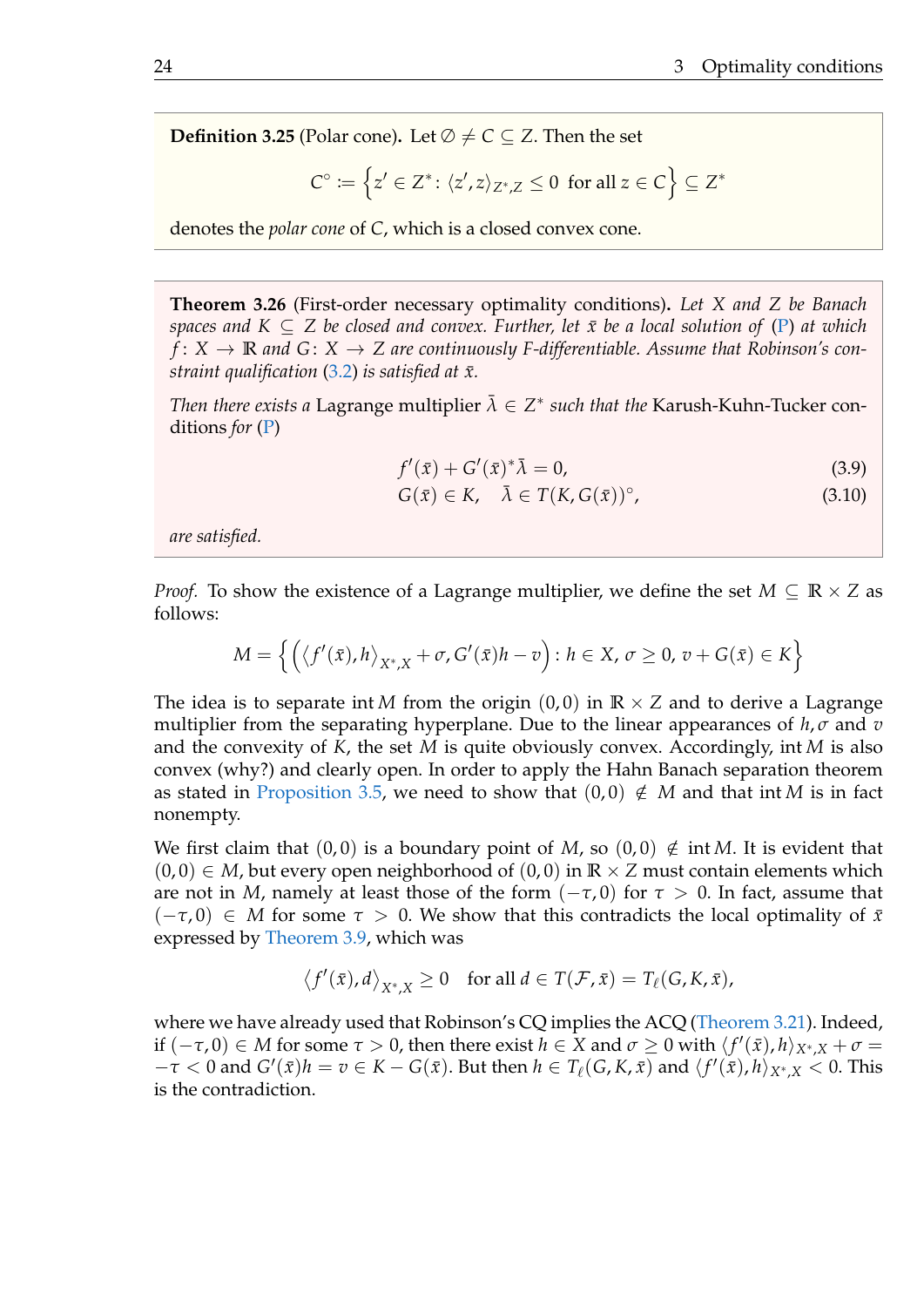Next, we show that *M* has a nonempty interior. To this end, we use that [\(3.2\)](#page-20-0) implies [\(3.8\)](#page-26-1) as in [Lemma 3.24.](#page-26-2) By [\(3.8\)](#page-26-1), there exists  $\delta > 0$  such that for any  $z \in B_{\delta Z}(0)$  there exist  $h\in\overline{B_X(0)}$  and  $v\in K-G(\bar x)$  with  $G'(\bar x)h-v=z.$  Moreover,  $\langle f'(\bar x),h\rangle_{X^*,X}\leq \|f'(\bar x)\|_{X^*}$  $\textrm{due to } h \in \overline{B_X(0)}.$  This shows that  $\big[\|f'(\bar x)\|_{X^*},\infty\big) \times B_{\delta,\mathrm{Z}}(0) \subseteq M,$  hence  $M$  has nonempty interior.

Now [Proposition 3.5](#page-16-0) shows that  $(0,0)$  and int M can be separated by a hyperplane  $[(\alpha, z') =$ *β*], i.e., there exist  $\alpha \in \mathbb{R}$  and  $z' \in Z^*$  with  $(\alpha, z') \neq (0, 0)$  such that

$$
\left\langle \begin{pmatrix} \alpha \\ z' \end{pmatrix}, \begin{pmatrix} t \\ z \end{pmatrix} \right\rangle = \alpha t + \left\langle z', z \right\rangle_{Z^*,Z} \ge \beta \ge \left\langle \begin{pmatrix} \alpha \\ z' \end{pmatrix}, \begin{pmatrix} 0 \\ 0 \end{pmatrix} \right\rangle = 0 \text{ for all } (t, z) \in M.
$$

Inserting the definition of *M*, the foregoing inequality means that

$$
\alpha(\langle f'(\bar{x}), h \rangle_{X^*, X} + \sigma) + \langle z', G'(\bar{x})h - v \rangle_{Z^*, Z} \ge 0
$$
  
for all  $h \in X, \sigma \ge 0, v \in K - G(\bar{x})$ . (3.11)

We will derive the KKT conditions [\(3.9\)](#page-27-0) and [\(3.10\)](#page-27-1) from this inequality. For  $h = 0$ ,  $v = 0$ and  $\sigma > 0$  we obtain  $\alpha > 0$ . Now assume that  $\alpha = 0$ . Then

$$
\langle z', G'(\bar{x})\lambda h - \lambda v \rangle_{Z^*,Z} \ge 0 \quad \text{for all } h \in X, \ v \in K - G(\bar{x}), \ \lambda \ge 0,
$$

from which we find that for  $\alpha = 0$ , [\(3.11\)](#page-28-0) implies that

$$
\langle z', z \rangle_{Z^*, Z} \ge 0
$$
 for all  $z \in G'(\bar{x})X - \text{cone}(K, G(\bar{x})).$ 

From the (ZKCQ) [\(3.7\)](#page-26-0) we obtain the contradiction  $z'=0$ , so we have  $\alpha>0$ . This allows to multiply [\(3.11\)](#page-28-0) by  $\alpha^{-1}$  and to obtain, setting  $\bar{\lambda} = \alpha^{-1} z'$ :

$$
(\langle f'(\bar{x}), h \rangle_{X^*,X} + \sigma) + \langle \bar{\lambda}, G'(\bar{x})h - v \rangle_{Z^*,Z} \ge 0 \quad \text{for all } h \in X, \ \sigma \ge 0, \ v \in K - G(\bar{x}).
$$

The choice  $h = 0$  and  $\sigma = 0$  shows that  $\bar{\lambda} \in \text{cone}(K, G(\bar{x}))$ ° =  $T(K, G(\bar{x}))$ °.

Further, choosing  $\sigma = 0$  and  $v = 0$  shows that

$$
\langle f'(\bar{x}), h \rangle_{X^*,X} + \langle \bar{\lambda}, G'(\bar{x})h \rangle_{Z^*,Z} \ge 0 \quad \text{for all } h \in X,
$$

which is the same as

 $\langle f'(\bar{x}) + G'(\bar{x})^* \bar{\lambda}, h \rangle_{X^*,X} \ge 0$  for all  $h \in X$ .

This implies

$$
f'(\bar{x}) + G'(\bar{x})^* \bar{\lambda} = 0.
$$

Thus, the existence of a Lagrange multiplier is proved.

So far, we have derived the KKT conditions under Robinson's CQ and used the equivalences to other conditions as proven in [Lemma 3.24.](#page-26-2) One might wonder how restrictive Robinson's CQ or the equivalent (ZKCQ) [\(3.7\)](#page-26-0) actually is. The following lemma proves necessary properties for the set of Lagrange multipliers associated to [\(P\)](#page-5-0) and shows that these properties are also *nearly* sufficient for the (ZKCQ).

<span id="page-28-0"></span> $\Box$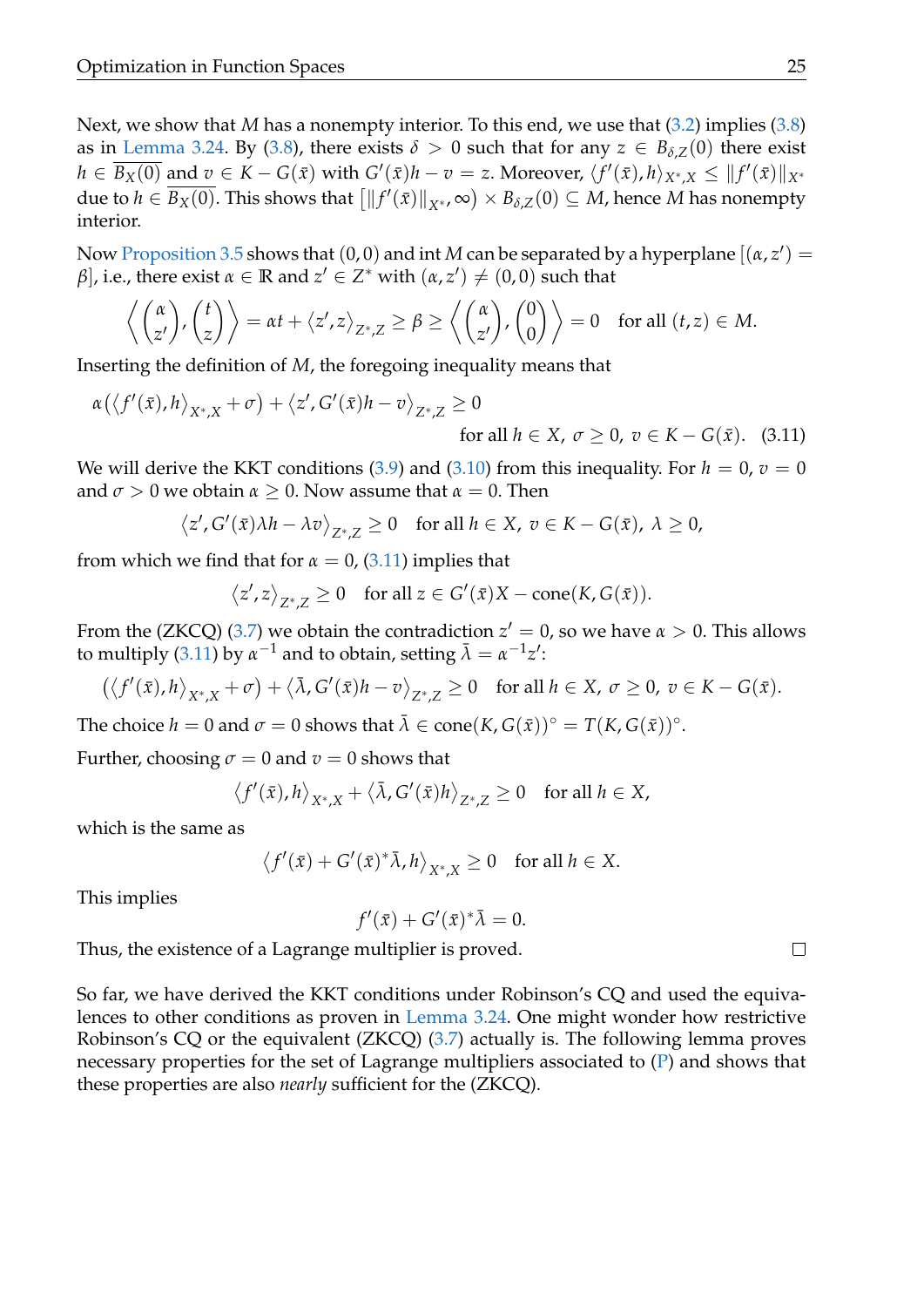**Lemma 3.27.** Let  $\bar{x} \in \mathcal{F}$  be given and consider the set of Lagrange multipliers associated *to* [\(P\)](#page-5-0) *given by*

$$
\Lambda(\bar{x}) = \left\{ \lambda \in T(K, G(\bar{x}))^{\circ} : f'(\bar{x}) + G'(\bar{x})^* \lambda = 0 \right\}.
$$

<span id="page-29-0"></span>*It is a closed and convex set characterized by the following assertions:*

*1. If the (ZKCQ)*

$$
Z = G'(\bar{x})X - \text{cone}(K, G(\bar{x}))
$$
\n(3.7)

*or equivalently* [\(3.8\)](#page-26-1) *or Robinson's CQ* [\(3.2\)](#page-20-0) *are satisfied in*  $\bar{x}$ *, then the set*  $\Lambda(\bar{x})$  *is nonempty and bounded.*

*2. Let conversely*  $\Lambda(\bar{x})$  *be nonempty and bounded. Then* 

$$
Z = \overline{G'(\bar{x})X - \text{cone}(K, G(\bar{x})),}
$$

*i.e.*, 
$$
G'(\bar{x})X
$$
 – cone(K,  $G(\bar{x})$ ) is dense in Z.

*Proof.* Closedness and convexity of  $\Lambda(\bar{x})$  are evident since the polar cone is closed and convex (as an infinite intersection of closed half spaces) and the defining equation, so  $f'(\bar{x}) + G'(\bar{x})^* \lambda = 0$ , is linear and continuous w.r.t.  $\tilde{\lambda} \in Z^*.$ 

We start with  $(1)$ , so let one of the equivalent constraint qualifications  $(3.2)$ ,  $(3.7)$ , or  $(3.8)$  be satisfied. Then [Theorem 3.26](#page-27-2) shows that  $\Lambda(\bar{x})$  is nonempty and the KKT conditions [\(3.9\)](#page-27-0) and [\(3.10\)](#page-27-1) are satisfied, i.e.,

$$
f'(\bar{x}) + G'(\bar{x})^* \bar{\lambda} = 0, \qquad (3.9)
$$

$$
G(\bar{x}) \in K, \quad \bar{\lambda} \in T(K, G(\bar{x}))^{\circ}.
$$
 (3.10)

Due to  $\bar{\lambda} \in T(K, G(\bar{x}))^{\circ} = \text{cone}(K, G(\bar{x}))^{\circ}$ , we know that

$$
\left\langle \bar{\lambda}, v - G(\bar{x}) \right\rangle_{Z^*, Z} \leq 0 \quad \text{for all } v \in K.
$$

Moreover, from [\(3.8\)](#page-26-1) there exists  $\delta > 0$  such that for all  $z \in B_{\delta Z}(0)$  there are  $h \in B_X(0)$ and  $v \in K$  such that  $-z = G(\bar{x}) + G'(\bar{x})h - v$ . Applying  $\bar{\lambda}$  to *z* yields

$$
\langle \bar{\lambda}, z \rangle_{Z^*,Z} = \langle \bar{\lambda}, v - G(\bar{x}) - G'(\bar{x})h \rangle_{Z^*,Z}
$$
  
=  $\langle \bar{\lambda}, v - G(\bar{x}) \rangle_{Z^*,Z} - \langle f'(\bar{x}) + G'(\bar{x})^* \bar{\lambda}, h \rangle_{X^*,X} + \langle f'(\bar{x}), h \rangle_{X^*,X}$   
 $\leq ||f'(\bar{x})||_{X^*} ||h||_X \leq ||f'(\bar{x})||_{X^*}.$ 

But this shows that

$$
\langle \bar{\lambda}, \bar{z} \rangle_{Z^*, Z} \le \delta^{-1} ||f'(\bar{x})||_{X^*} \quad \text{for all } \bar{z} \in B_Z(0)
$$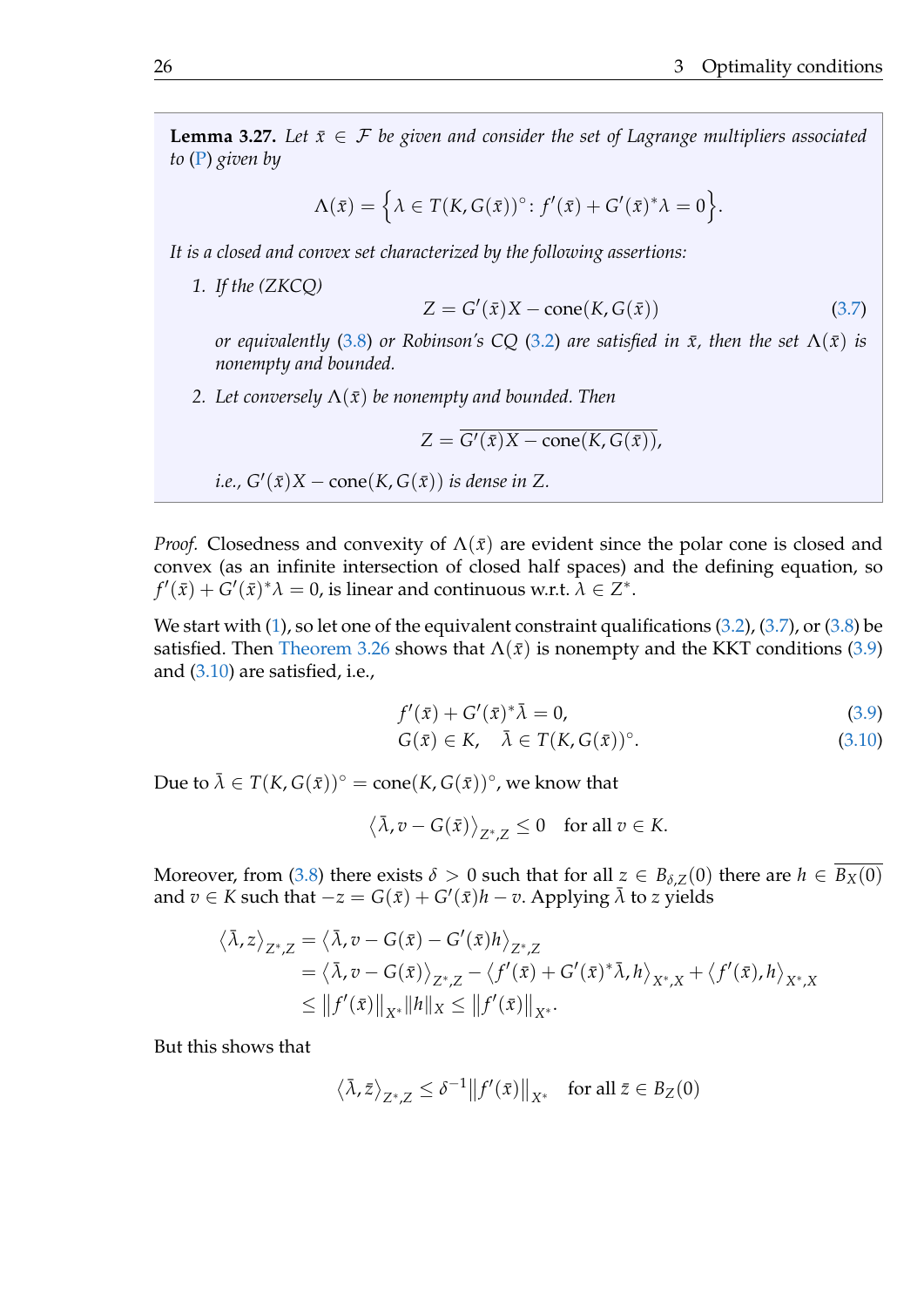since  $z \in B_{\delta Z}(0)$  was arbitrary, and thus

$$
\|\bar{\lambda}\|_{Z^*} \le \delta^{-1} \|f'(\bar{x})\|_{X^*}.
$$

Since this estimate is uniform in  $\bar{\lambda}$ , the set  $\Lambda(\bar{x})$  is bounded.

Now assume that  $\Lambda(\bar{x})$  is nonempty and bounded. We argue via contradiction, so assume that there exists

$$
\bar{z} \in Z \setminus M \quad \text{with} \quad M := \overline{G'(\bar{x})X - \text{cone}(K, G(\bar{x}))}.
$$

The set *M* is clearly closed and convex and contains 0, so it is nonempty. We use [Proposi](#page-16-0)[tion 3.5](#page-16-0) to separate  $\bar{z}$  and M: There exists an hyperplane  $[z' = \alpha]$  such that

$$
\left\langle z',z\right\rangle_{Z^*,Z} \geq \alpha \geq \left\langle z',\bar{z}\right\rangle_{Z^*,Z} \quad \text{for all } z\in M.
$$

(In fact, [Proposition 3.5](#page-16-0) states that there is a hyperplane *H* which even *strictly* separates  $\bar{z}$  and *M*. We will however not need the strict separation.) Since  $G'(\bar{x})X$  – cone $(\bar{K}, G(\bar{x}))$ is a cone, so is its closure *M*, hence the foregoing inequality implies  $\langle z', z \rangle_{Z^*,Z} \geq 0$  for all *z* ∈ *M*: The right-hand side is a fixed number and we are allowed to scale the left-hand side by an arbitrary number  $\lambda > 0$  by inserting  $\lambda z$  for  $z \in M$ . The inequality can then only be true if  $\langle z', z \rangle_{Z^*,Z} \geq 0$  for all  $z \in M$ , which in turn implies

<span id="page-30-0"></span>
$$
\langle z', G'(\bar{x})h + G(\bar{x}) - v \rangle_{Z^*,Z} \ge 0 \quad \text{for all } h \in X, v \in K. \tag{3.12}
$$

We will derive that  $\bar{\lambda} + \beta z' \in \Lambda(\bar{x})$  for every  $\bar{\lambda} \in \Lambda(\bar{x})$  and  $\beta \geq 0$  from this inequality. Choosing  $v = G(\bar{x}) \in K$  in [\(3.12\)](#page-30-0) shows that

$$
\langle z', G'(\bar{x})h \rangle_{Z^*,Z} = \langle G'(\bar{x})^* z', h \rangle_{X^*,X} \ge 0 \quad \text{for all } h \in X
$$

and thus (insert  $h \in X$  and  $-h \in X$ )

<span id="page-30-1"></span>
$$
G'(\bar{x})^*z' = 0 \quad \text{in } X^*.
$$
 (3.13)

Conversely, inserting  $h = 0$  in  $(3.12)$  implies

$$
\langle z', v - G(\bar{x}) \rangle_{Z^*,Z} \le 0
$$
 for all  $v \in K$ ,

so

<span id="page-30-2"></span>
$$
z' \in \text{cone}(K, G(\bar{x}))^{\circ} = T(K, G(\bar{x}))^{\circ}.
$$
\n(3.14)

Now finally consider  $\bar{\lambda} \in \Lambda(\bar{x})$  satisfying

$$
f'(\bar{x}) + G'(\bar{x})^* \bar{\lambda} = 0, \qquad (3.9)
$$

$$
G(\bar{x}) \in K, \quad \bar{\lambda} \in T(K, G(\bar{x}))^{\circ}.
$$
\n(3.10)

From  $(3.13)$  and  $(3.14)$  we observe that

$$
f'(\bar{x}) + G'(\bar{x})^*(\bar{\lambda} + \beta z') = 0,
$$
  

$$
G(\bar{x}) \in K, \quad \bar{\lambda} + \beta z' \in T(K, G(\bar{x}))^{\circ},
$$

 $\sin\bar{\lambda}+\beta z'\in\Lambda(\bar{x})$  for  $every$   $\beta\geq0.$  Letting  $\beta\to\infty$  gives a contradiction to the boundedness of  $\Lambda(\bar{x})$ .  $\Box$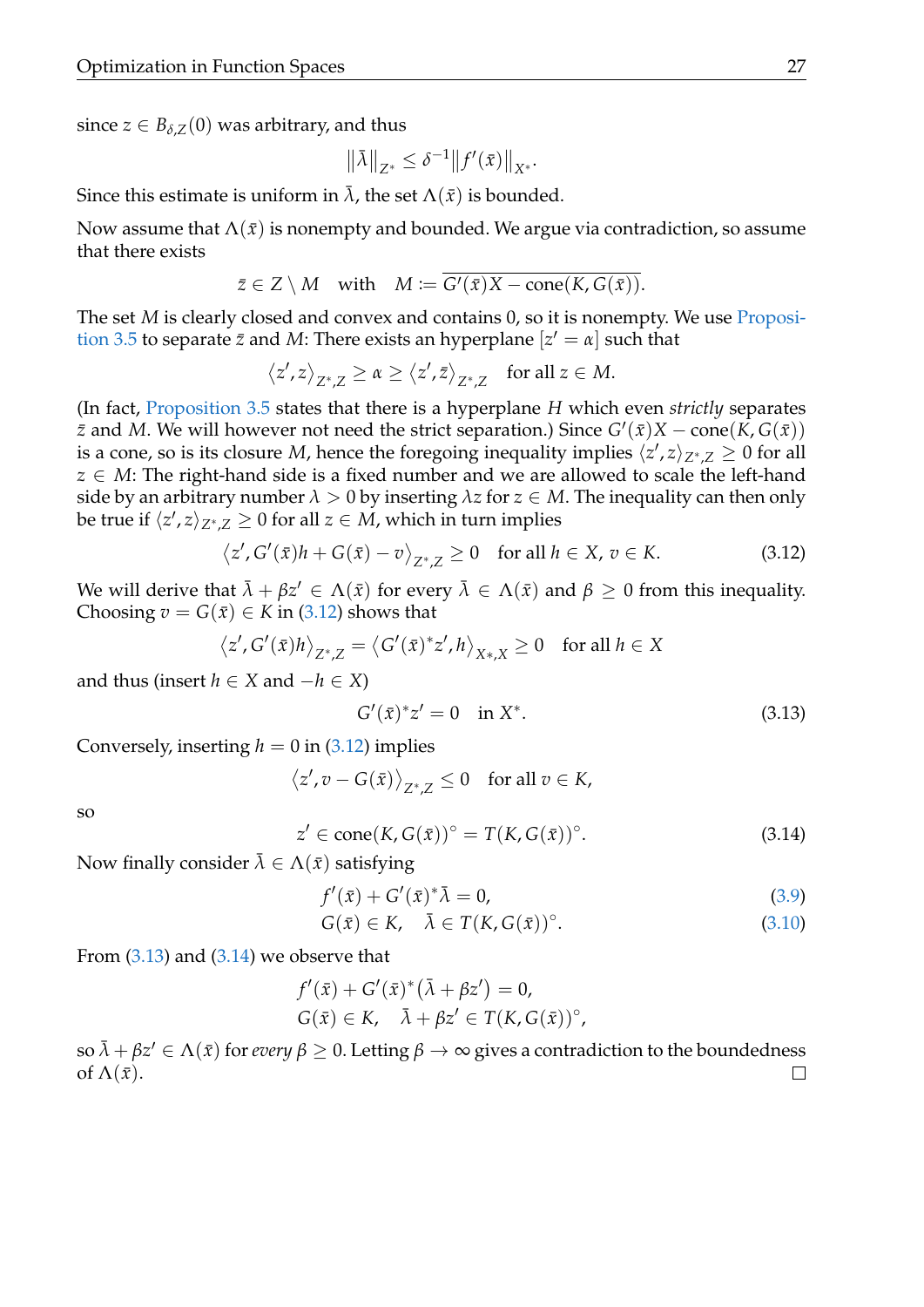**Remark 3.28.** A couple  $(0,0) \neq (\alpha, \bar{\lambda}) \in \mathbb{R}^+ \times \mathbb{Z}^*$  satisfying the generalized KKT conditions

<span id="page-31-0"></span>
$$
\alpha f'(\bar{x}) + G'(\bar{x})^* \bar{\lambda} = 0, \qquad (3.15)
$$

<span id="page-31-1"></span>
$$
G(\bar{x}) \in K, \quad \bar{\lambda} \in T(K, G(\bar{x}))^{\circ}.
$$
 (3.16)

is called *generalized Lagrange multiplier*. The functional z' constructed in the second point of the foregoing proof is a particular instance of a so-called *singular Lagrange multiplier*  $(\alpha, \bar{\lambda}) = (0, z^{\bar{\imath}}) \in \mathbb{R} \times \bar{Z}^*$  satisfying the generalized KKT conditions [\(3.15\)](#page-31-0) and [\(3.16\)](#page-31-1) for  $\alpha = 0$  and  $\overline{\lambda} \neq 0$ . If such a singular Lagrange multiplier exists, the set  $\Lambda(\bar{x})$  can never be bounded, as seen in the foregoing proof.

One can show that, vice versa, the existence of a singular Lagrange multiplier implies that

$$
Z \neq G'(\bar{x})X - \text{cone}(K, G(\bar{x})).
$$

This is seen as follows: Let  $(0, \bar{\lambda}) \neq (0, 0)$  be a singular Lagrange multiplier. Then we have by [\(3.15\)](#page-31-0) and [\(3.16\)](#page-31-1)

$$
\langle \bar{\lambda}, G'(\bar{x})h - v \rangle_{Z^*, Z} \ge 0 \quad \text{for all } h \in X, v \in \text{cone}(K, G(\bar{x})),
$$

and thus  $-\bar{\lambda} \in (G'(\bar{x})X - \text{cone}(K, G(\bar{x})))$ ° from which there would follow  $\bar{\lambda} = 0$  if  $G'(\bar{x})X$  – cone $(K, G(\bar{x}))$  was dense in *Z* (why?).

<span id="page-31-2"></span>**Lemma 3.29.** *If*  $\bar{x}$  *is a KKT-point, so*  $\Lambda(\bar{x}) \neq \emptyset$ *, then* 

$$
\langle f'(\bar{x}), d \rangle_{X^*, X} \geq 0 \quad \text{for all } d \in T_\ell(G, K, \bar{x}).
$$

*Proof.* For  $d \in T_{\ell}(G, K, \bar{x})$  there holds  $G'(\bar{x})d \in T(K, G(\bar{x}))$ . Now with  $\bar{\lambda} \in \Lambda(\bar{x})$ , we have

$$
\left\langle f'(\bar{x}),d\right\rangle_{X^*,X}=-\left\langle\bar{\lambda},G'(\bar{x})d\right\rangle_{Z^*,Z}\geq 0,
$$

since  $\bar{\lambda} \in T(K, G(\bar{x}))$ °.

The KKT conditions can be written very concisely by means of the Lagrange function which we have already encountered in Nonlinear Optimization:

**Definition 3.30** (Lagrangian). The *Lagrange function* or *Lagrangian*  $L: X \times Z^* \to \mathbb{R}$ for  $(P)$  is given by  $L(x, \lambda) = f(x) + \langle \lambda, G(x) \rangle_{Z^*, Z}.$ 

 $\Box$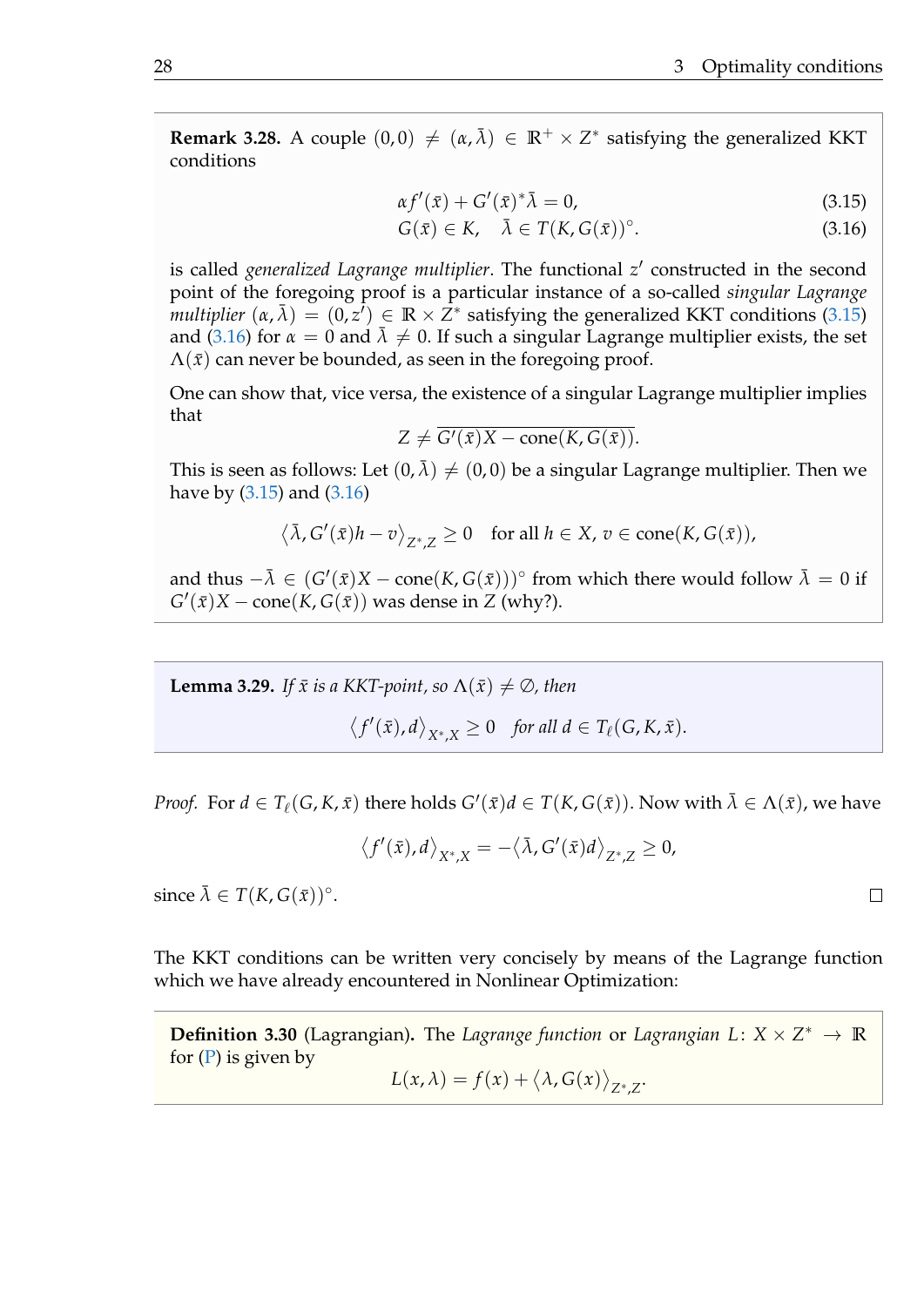Using the Lagrangian, the first KKT expression can be expressed quite comfortably by

$$
L'_x(\bar{x}, \bar{\lambda}) = f'(\bar{x}) + G'(\bar{x})^* \bar{\lambda} = 0.
$$

We next turn to particular cases of  $(P)$  and their associated KKT conditions.

#### 3.2.1 The case of cone constraints

As mentioned earlier, in the case where *K* is a closed convex *cone*, the condition  $G(x) \in K$ can be viewed as an abstract inequality constraint. In fact, we define a relation  $\leq_K$  induced by −*K* by

 $z_1 \leq_K z_2 \iff z_2 - z_1 \in -K.$ 

If *K* is *pointed* (spitz), i.e., if  $z, -z \in K$  implies that  $z = 0$ , then this is indeed a partial ordering, see the exercises. (A non-pointed cone *K* is also sometimes called *flat* or *blunt*; there is an unfortunate amount of different notions for properties of cones in general.)

<span id="page-32-0"></span>**Example 3.31.** In a function space *X* consisting of functions defined on some set  $\Omega \subset$  $\mathbb{R}^d$ , the cone of nonpositive functions

$$
K_{-} := \{ f \in X \colon f(x) \le 0 \text{ for almost all } x \in \Omega \}
$$

is pointed and induces the usual pointwise ordering of functions, so *f* ≤*K*<sup>−</sup> *g* if and only if  $f(x) \leq g(x)$  for almost all  $x \in \Omega$ .

**Remark 3.32.** The seemingly unnecessarily complicated definition of the ordering  $\leq_K$ is tailored to the classical notion of nonlinear programs:  $z \leq_K 0$  means exactly that *z* ∈ *K*; so in case of cone constraints the standard constraint  $G(x)$  ∈ *K* can be written as  $G(x) \leq_K 0$ .

Note however that the notation can be misleading, as the partial ordering induced by the cone of non*negative* functions  $K_{+}$  (cf. [Example 3.31\)](#page-32-0) is given by  $f \leq_{K_{+}} g$  if and only if  $f(x) \ge g(x)$  for almost all  $x \in \Omega$ ...

We derive an easier representation of  $T(K,\bar{z})^{\circ}$  for  $\bar{z} \in K$  when K is a closed convex cone. This is done using the *annihilator*.

**Reminder:** The *annihilator*  $A^{\perp}$  of a set  $A \subseteq X$  is given by

$$
A^{\perp} \coloneqq \Big\{ x' \in X^* \colon \langle x', x \rangle = 0 \text{ for all } x \in A \Big\},\
$$

so the collection of all functionals  $x' \in X^*$  for which  $A \subseteq \ker x'$ .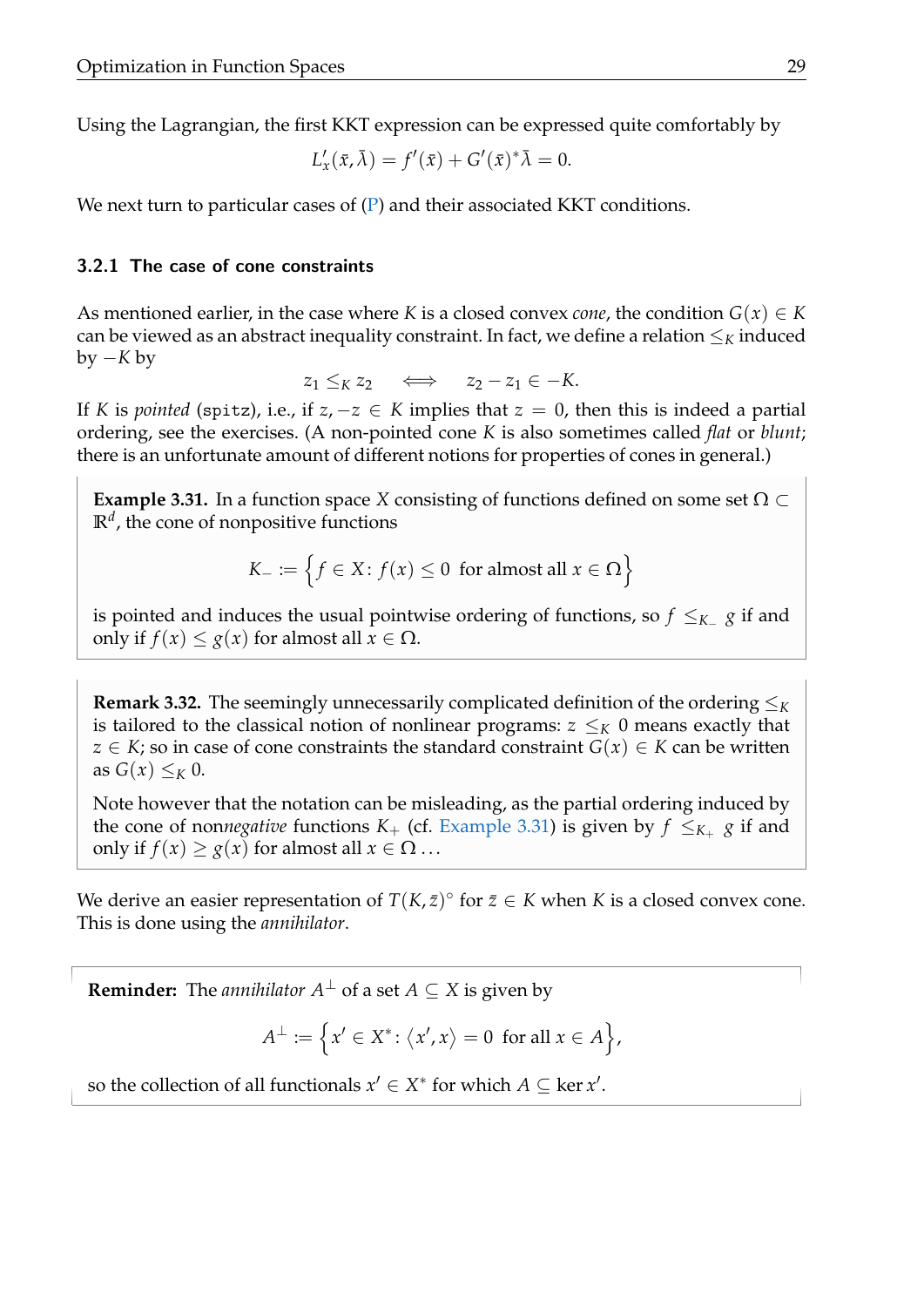<span id="page-33-1"></span>**Lemma 3.33.** *If K is a closed convex cone and*  $\bar{z} \in K$ *, then* 

$$
T(K,\bar{z})^{\circ} = \text{cone}(K,\bar{z})^{\circ} = K^{\circ} \cap \{\bar{z}\}^{\perp}.
$$

*Proof.* The first equality follows from  $A^{\circ} = \overline{A}^{\circ}$  for every set *A*; see the exercises.

For the second equality: For every  $z' \in K^{\circ} \cap \{\bar{z}\}^{\perp}$ , there holds for all  $t > 0$  and all  $z \in K$ :

$$
\left\langle z',t(z-\bar{z})\right\rangle_{Z^*,Z}=t\left\langle z',z\right\rangle_{Z^*,Z}-t\left\langle z',\bar{z}\right\rangle_{Z^*,Z}=t\left\langle z',z\right\rangle_{Z^*,Z}\leq 0.
$$

 $\text{Hence, cone}(K, \bar{z})^{\circ} \supseteq K^{\circ} \cap \{\bar{z}\}^{\perp}.$ 

Conversely, let  $z' \in \text{cone}(K, \bar{z})^{\circ}$ . Due to *K* being closed, we have  $0 \in K$  (why?) and thus  $-z = 1 \cdot (0 - \bar{z}) \in \text{cone}(K, \bar{z})$ . This implies  $\langle z', -\bar{z} \rangle_{Z^*, Z} \leq 0$ . On the other hand, as above,

<span id="page-33-0"></span>
$$
\langle z', t(z - \bar{z}) \rangle_{Z^*, Z} \le 0 \quad \text{for all } z \in K, t > 0. \tag{3.17}
$$

Since *K* is a cone,  $z = 2\bar{z} \in K$ , so  $\langle z', \bar{z} \rangle_{Z^*,Z} \leq 0$  But this means that both  $\langle z', \bar{z} \rangle_{Z^*,Z} \leq 0$ and  $\langle z', -\bar{z} \rangle_{Z^*,Z} \leq 0$ , hence  $z' \in \{\bar{z}\}^\perp$ . Then, in [\(3.17\)](#page-33-0),  $\langle z', z \rangle_{Z^*,Z} \leq 0$  for all  $z \in K$ , which is exactly the definition of  $z' \in K^{\circ}$ .

**Reminder:** Recall that a cone *K* is convex *if and only if* from  $x, y \in K$  it follows that *x* + *y* ∈ *K*. Indeed, if *K* is convex, then  $\frac{1}{2}(x + y)$  ∈ *K*, and since *K* is a cone, 2 ·  $\frac{1}{2}$  $\frac{1}{2}(x+y) =$ *x* + *y* ∈ *K*. Conversely, if *x*, *y* ∈ *K*, then also  $(1 - t)x$  ∈ *K* and  $t y$  ∈ *K* if  $t$  ∈ [0, 1], and then by assumption also  $(1 - t)x + ty \in K$  and *K* is convex.

Hence, in the case of a closed convex cone *K*, the KKT condition

$$
G(\bar{x}) \in K, \quad \bar{\lambda} \in T(K, G(\bar{x}))^{\circ}
$$
\n(3.10)

can be written equivalently as a cone *complementarity condition*

$$
G(\bar{x}) \in K, \quad \bar{\lambda} \in K^{\circ}, \quad \langle \bar{\lambda}, G(\bar{x}) \rangle_{Z^*,Z} = 0.
$$

Using the cone ordering notation from above, we can rewrite the latter yet again to

$$
G(\bar{x}) \leq_K 0, \quad \bar{\lambda} \geq_{K^+} 0, \quad \langle \bar{\lambda}, G(\bar{x}) \rangle_{Z^*,Z} = 0,
$$

where *K* <sup>+</sup> := −*K* ◦ is the *dual cone* to *K*. The last representation quite exactly resembles the classical KKT conditions from Nonlinear Optimization.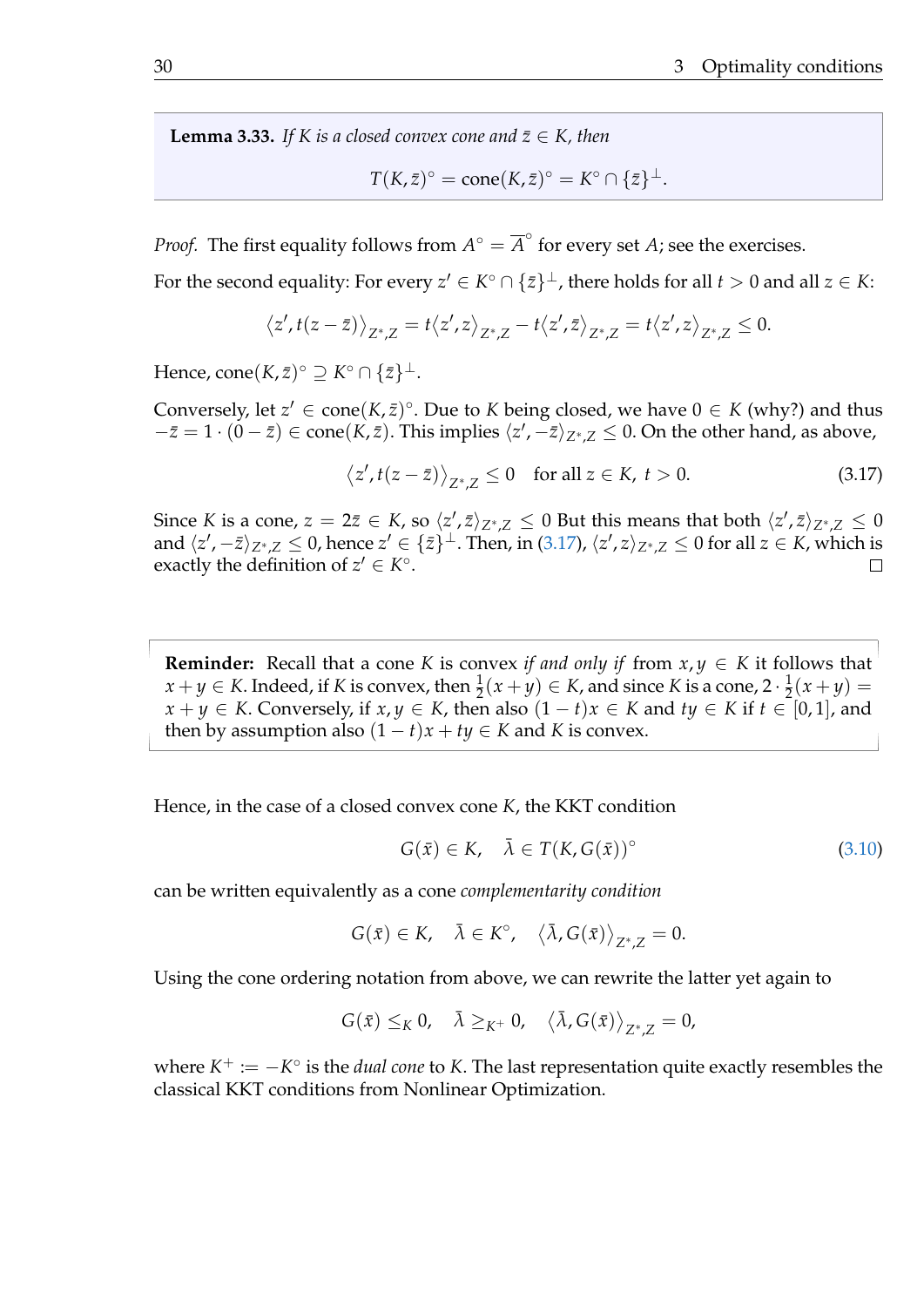### 3.2.2 The Slater condition

We now consider the case of convex problem, for which we first give a notion of convexity in function spaces.

**Definition 3.34** (Generalized convexity). Let  $K \subseteq Z$  be a closed convex cone. We say that *G* : *X* → *Z* is *convex with respect to*  $-K$  (or  $\leq_K$ ), if

$$
G((1-t)x + ty) \leq_K (1-t)G(x) + tG(y) \text{ for all } x, y \in X, t \in [0,1],
$$

or equivalently

 $(1-t)G(x) + tG(y) - G((1-t)x + ty) \in -K$  for all  $x, y \in X$ ,  $t \in [0,1]$ .

In case of F-differentiable and convex *G*, the *Slater constraint qualification* (or *Slater condition*), well-known from Nonlinear Optimization,

<span id="page-34-0"></span>
$$
\exists \hat{x} \in \mathcal{F}: \quad G(\hat{x}) \in \text{int } K \tag{3.18}
$$

implies the Robinson CQ:

<span id="page-34-1"></span>**Lemma 3.35.** Let  $K \subseteq Z$  is a closed convex cone and let G be F-differentiable and convex *with respect to*  $\leq_K$ *. Assume that the Slater condition* [\(3.18\)](#page-34-0) *is satisfied. Then RCQ* [\(3.2\)](#page-20-0) *in the form of the Linearized Slater CQ* [\(3.4\)](#page-22-0) *is satisfied in every feasible point*  $\bar{x}\in\mathcal{F}=G^{-1}[K].$ 

*Proof.* Using convexity of *G* and the fact that *K* is a cone, we observe that for every *t* ∈ (0, 1] and  $\bar{x}$  ∈  $\mathcal{F}$  we have

$$
\frac{G((1-t)\bar{x}+t\hat{x})-(1-t)G(\bar{x})-tG(\hat{x})}{t}\in K.
$$

Taking the limit  $t \searrow 0$  gives

$$
G(\bar{x}) + G'(\bar{x})(\hat{x} - \bar{x}) - G(\hat{x}) \in K \quad \Longleftrightarrow \quad G(\bar{x}) + G'(\bar{x})(\hat{x} - \bar{x}) \in K + G(\hat{x}).
$$

By the Slater condition, there exists  $\varepsilon > 0$  with  $G(\hat{x}) + B_{\varepsilon,Z}(0) \subseteq K$ . Therefore,

$$
G(\bar{x})+G'(\bar{x})(\hat{x}-\bar{x})+B_{\varepsilon,Z}(0)\subseteq K+G(\hat{x})+B_{\varepsilon,Z}(0)\subseteq K+K=K.
$$

Thus,

$$
G(\bar{x}) + G'(\bar{x})(\hat{x} - \bar{x}) \in \text{int } K,
$$

which is exactly the LSCQ [\(3.4\)](#page-22-0) and thus equivalent to the Robinson CQ by [Lemma 3.17.](#page-22-1)  $\Box$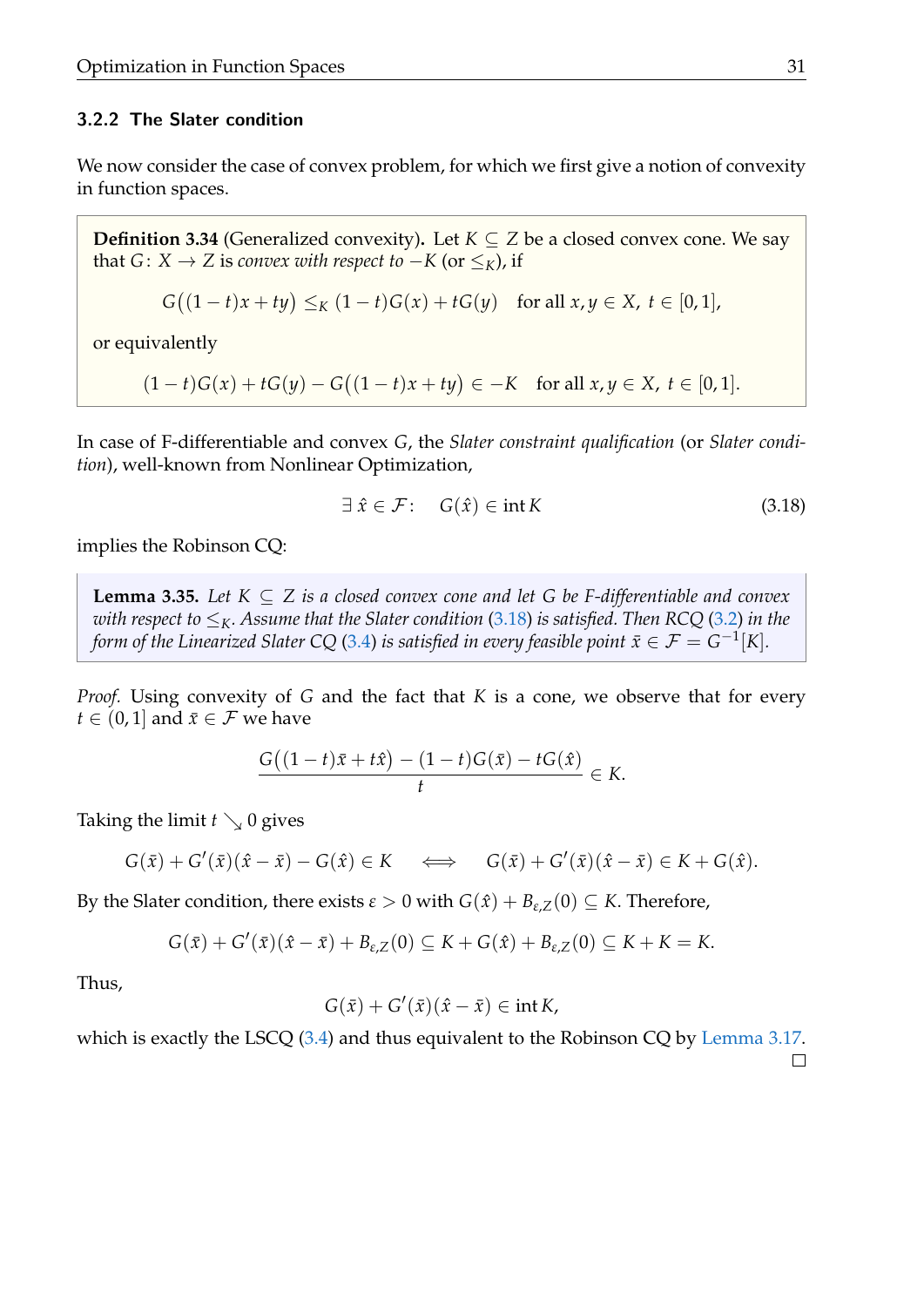**Remark 3.36.** In the proof of [Lemma 3.35,](#page-34-1) we have shown along the way that the differentiable convex function *G* satisfies

<span id="page-35-0"></span>
$$
G(y) - G(x) - G'(x)(y - x) \in -K \quad \text{or} \quad G'(x)(y - x) \leq_K G(y) - G(x) \tag{3.19}
$$

for all  $x, y \in \mathcal{F} = G^{-1}[K]$ . This is exactly the analogue of the well-known characterization of classical convex functions  $f: \mathbb{R}^n \to \mathbb{R}$ , given by

$$
\nabla f(x)^T (y - x) \le f(y) - f(x).
$$

The proof that [\(3.19\)](#page-35-0) also implies convexity works again analogously to the classical case.

## 3.2.3 Applications

We proceed by giving two examples for the KKT conditions in an optimal control setting. The first one is still of rather abstract nature and incorporates control constraints, while the second one is slightly more specialized and has state constraints.

**Reminder:** Let *H* be a Hilbert space. The *Fréchet-Riesz representation theorem* says that there exists an isometric isomorphism  $T \in \mathcal{L}(H^*;H)$ —the *Riesz isomorphism*—such that

$$
\langle g, v \rangle_{H^*,H} = (Tg,v)_H \quad \text{for all } g \in H^*, \ v \in H,
$$

where  $(\cdot, \cdot)_H$  is the inner product on the Hilbert space *H*. In particular,  $\|g\|_{H^*} = \|Tg\|_H$ . In this sense, we can always identify a Hilbert space *H* with its dual *H*<sup>∗</sup> up to the application of the Riesz isomorphism.

**Example 3.37** (Optimal control problem with control constraints)**.** We consider a controlconstrained optimal control problem

<span id="page-35-1"></span>
$$
\min_{(y,u)\in Y\times U} J(y,u) \quad \text{s.t.} \quad E(y,u) = 0, \quad u \in U_{\text{ad}} \tag{3.20}
$$

governed by the state equation

$$
E(y, u) = 0,
$$

where  $E: Y \times U \rightarrow W$  is continuously differentiable, *Y* and *W* are Banach spaces, and  $U = L^2(\Omega)$  for a bounded domain  $\Omega \subset \mathbb{R}^n$ . The objective function *J* :  $Y \times U \to \mathbb{R}$  is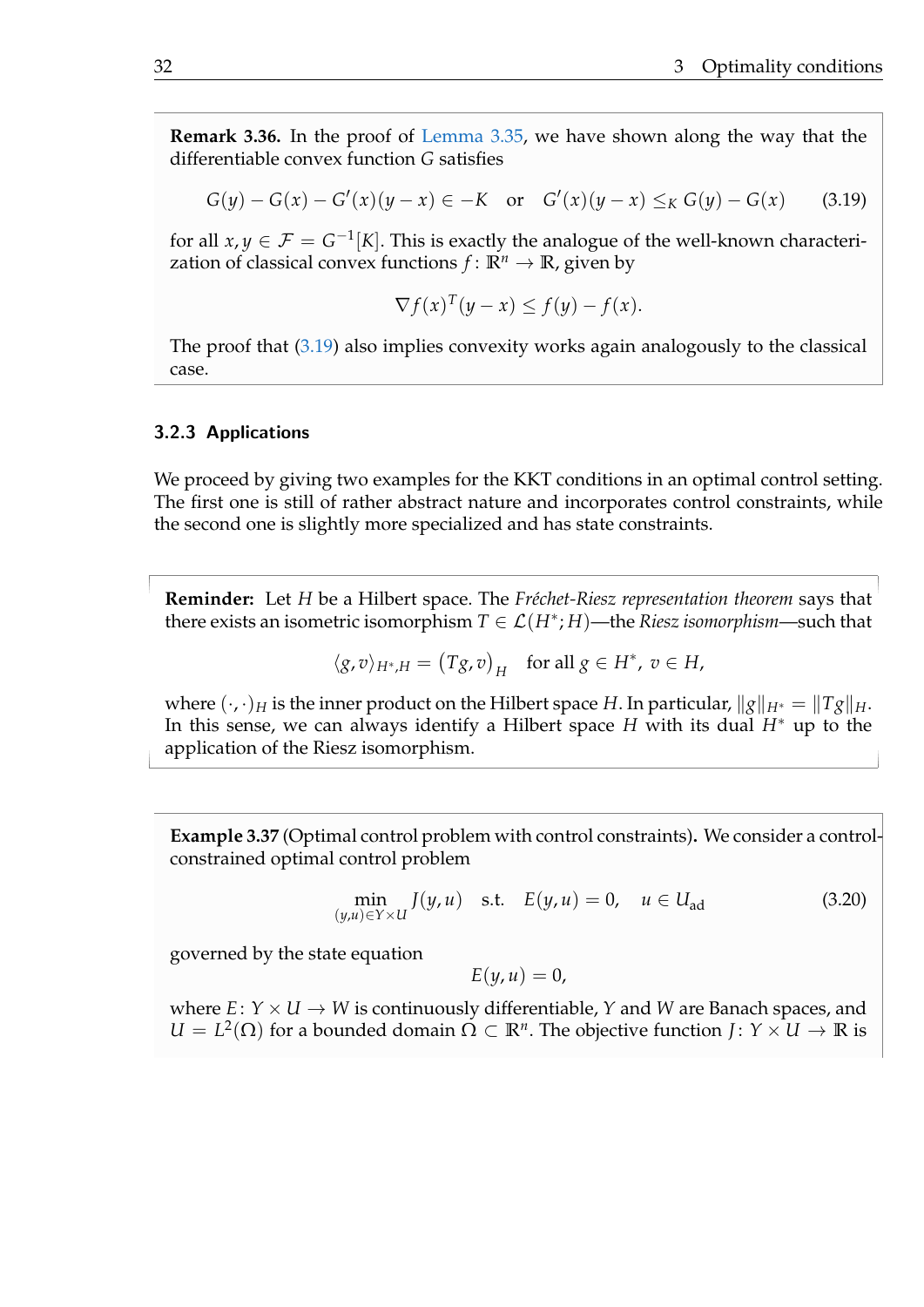assumed to be F-differentiable and the control constraints are given by

$$
U_{\text{ad}} = \left\{ u \in U \colon a \le u \le b \text{ a.e. in } \Omega \right\}
$$

with  $a, b \in L^2(\Omega)$  and  $a \leq b$  almost everywhere on  $\Omega$ , so  $U_{\text{ad}} \neq \varnothing$ .

Let  $(\bar{y}, \bar{u}) \in Y \times U$  be a local solution to [\(3.20\)](#page-35-1). We need a constraint qualification to be satisfied in order to derive a KKT characterization for  $(\bar{y}, \bar{u})$ . To this end, we first transfer the problem to standard form. This is obtained by identifying

$$
X = Y \times U
$$
,  $Z = W \times U$  and  $K = \{0_W\} \times U_{ad} \subseteq Z$ ,

as well as  $\bar{x} = (\bar{y}, \bar{u})$  and  $G: X \to Z$  given by  $G(x) = {E(y, u) \choose u}$  $_{u}^{y,u)}).$ 

We have seen in [Proposition 3.18](#page-22-2) that  $G'(\bar{x})$  being surjective is a constraint qualification by implying RCQ. To show that  $G'(\bar{x})$  is indeed surjective, we need to show that for any  $(w, u) \in Z = W \times U$  there exists  $(h_y, h_u) \in X = Y \times U$  such that

$$
G'(\bar{x})h = \begin{pmatrix} E'_y(\bar{y}, \bar{u}) & E'_u(\bar{y}, \bar{u}) \\ 0 & \mathrm{id}_U \end{pmatrix} \begin{pmatrix} h_y \\ h_u \end{pmatrix} = \begin{pmatrix} w \\ u \end{pmatrix},
$$

where we have identified  $G'(\bar{x})$  with its Jacobian matrix type representation, see the exercises. Due to the upper triangular form of this Jacobian of  $\tilde{G}'(\bar{x})$ , it will turn out that it is both sufficient and necessary to assume that  $E'_y(\bar{y}, \bar{u})$  is surjective in order to have  $G'(\bar x)$  surjective. In fact, looking at the second row in the foregoing equality, we immediately see that necessarily  $h_u = u$ . Thus, surjectivity of  $G'(\bar{x})$  is equivalent to, for every  $(w, u) \in W \times U$ , being able to find  $h_y \in Y$  such that

$$
E'_y(\bar{y}, \bar{u})h_y = w - E'_u(\bar{y}, \bar{u})u.
$$

But this is exactly the question of surjectivity of  $E'_y(\bar{y}, \bar{u})$ . (Choose any  $u \in U$  and consider  $w := E'_u(\bar{y}, \bar{u})u + v$  for arbitrary  $v \in W$ .)

So, if we *assume* that

 $E'_{1}$  $y'_{y}(\bar{y}, \bar{u})$  is surjective, (3.21)

then  $G'(\bar{x})$  is surjective and RCQ for  $(3.20)$  is satisfied. Hence, there exist a Lagrange multiplier (pair)

$$
\bar{\lambda} = (\bar{p}, \bar{\mu}) \in Z^* = (W \times U)^* = W^* \times U^* = W^* \times L^2(\Omega)
$$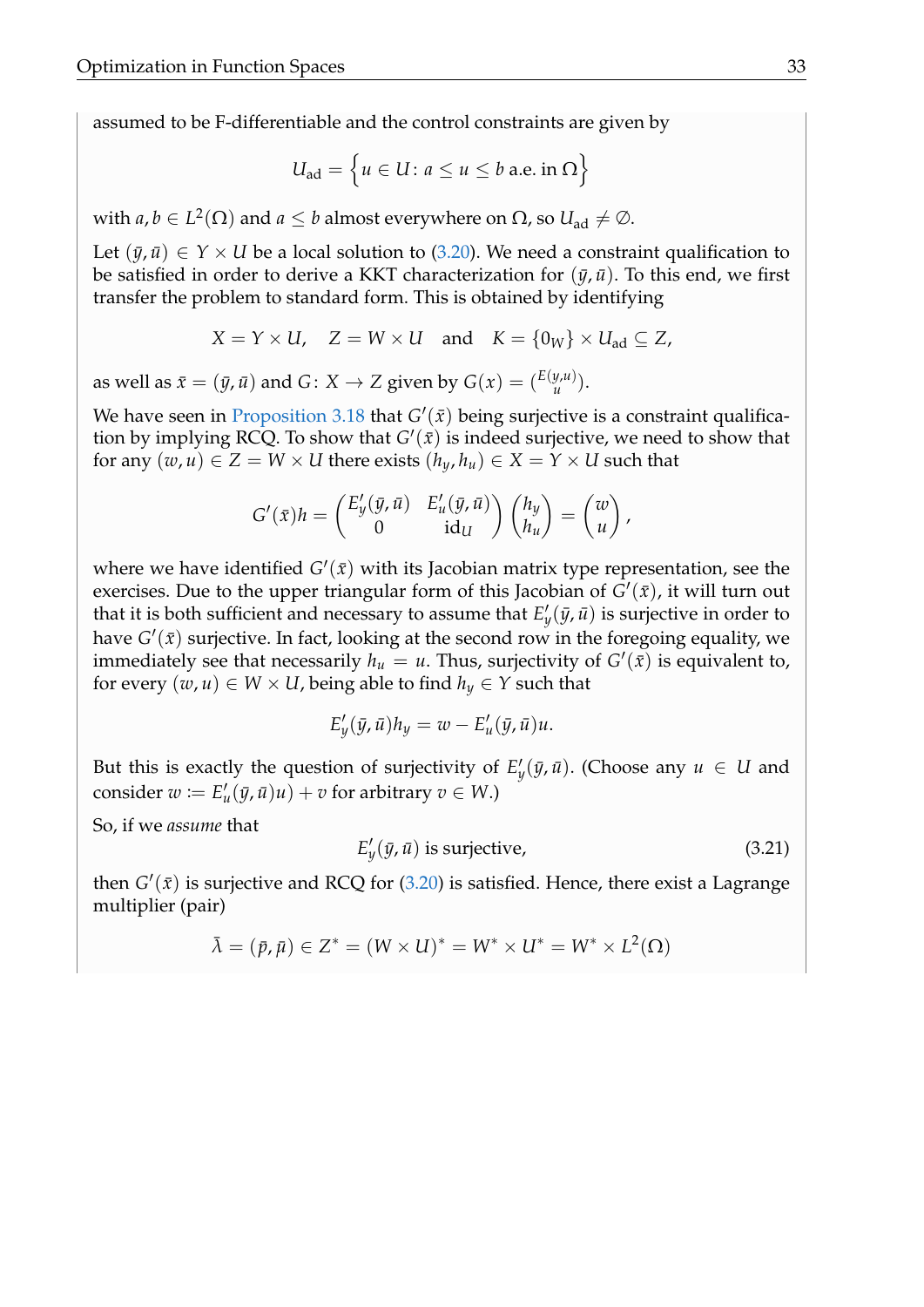such that  $(3.9)$  and  $(3.10)$  are satisfied, i.e.,

$$
J'_{y}(\bar{y}, \bar{u}) + E'_{y}(\bar{y}, \bar{u})^* \bar{p} = 0 \quad \text{in } Y^*,
$$
  
\n
$$
J'_{u}(\bar{y}, \bar{u}) + E'_{u}(\bar{y}, \bar{u})^* \bar{p} + \bar{\mu} = 0 \quad \text{in } L^2(\Omega),
$$
  
\n
$$
E(\bar{y}, \bar{u}) = 0 \quad \text{in } W,
$$
  
\n
$$
\bar{u} \in U_{ad}, \quad \bar{\mu} \in T(U_{ad}, \bar{u})^\circ.
$$

Note that  ${0_W}^{\circ} = W^*$ , thus the condition  $\bar{p} \in {0_W}^{\circ}$  is void.

We next consider  $T(U_{ad}, \bar{u})^{\circ}$ . Since  $U_{ad}$  is convex, we have  $T(U_{ad}, \bar{u}) = \overline{\mathrm{cone}(U_{ad}, \bar{u})}$ [\(Lemma 3.8\)](#page-17-1). Using this, it is easy to see that

$$
T(U_{\text{ad}}, \bar{u}) = \left\{ h \in L^{2}(\Omega) : h|_{[\bar{u}=a]} \geq 0, h|_{[\bar{u}=b]} \leq 0 \right\},\
$$

where  $[\bar{u} = a] = \{x \in \Omega : \bar{u}(x) = a(x)\}$  and analogously for  $[\bar{u} = b]$ . Thus,  $T(U_{ad}, \bar{u})^{\circ}$ consists exactly of all functions  $s \in L^2(\Omega)$  such that

$$
\int_{\Omega} h(x)s(x) dx \le 0 \quad \text{for all } h \in L^{2}(\Omega) \text{ with } h|_{[\bar{u}=a]} \ge 0, \ h|_{[\bar{u}=b]} \le 0.
$$

So let  $s \in T(U_{ad}, \bar{u})^{\circ}$ . Consider  $M \subseteq [\bar{u} = a]$ . Then  $\chi_M \in T(U_{ad}, \bar{u})$ , where

$$
\chi_M(x) = \begin{cases} 1 & \text{if } x \in M, \\ 0 & \text{otherwise.} \end{cases}
$$

Suppose that  $s|_M > 0$  if the measure  $|M| > 0$ . We obtain

$$
\int_{\Omega} \chi_M(x) s(x) \, \mathrm{d}x = \int_M s(x) \, \mathrm{d}x > 0,
$$

which is a contradiction to  $s \in T(U_{ad}, \bar{u})^{\circ}$ . Thus  $s|_{[\bar{u}=a]} \leq 0$  almost everywhere. By the analogous argument with  $-\chi_M \in T(U_{ad}, \bar{u})$  for  $M \subseteq [\bar{u} = b]$ , we find that then  $s|_{[\bar{u}=b]} \geq 0$  almost everywhere. Finally, consider  $M \subseteq [a \langle \bar{u} \langle b]$ . Then  $\pm \chi_M \in T(U_{ad}, \bar{u})$ , and it follows that  $s_{a < \bar{u} < b} = 0$ . It is easily seen that these conditions together are also sufficient for  $s \in T(U_{ad}^{\perp}, \bar{u})^{\circ}$ . Hence,

$$
T(U_{ad}, \bar{u})^{\circ} = \Big\{ s \in L^{2}(\Omega) \colon s|_{[\bar{u}=a]} \leq 0, \, s|_{[\bar{u}=b]} \geq 0, \, s|_{[a < \bar{u} < b]} = 0 \Big\}.
$$

Hence, the multiplier  $\bar{\mu}$  for the control constraints is an  $L^2(\Omega)$  function satisfying

$$
\bar{\mu}|_{[\bar{u}=a]} \leq 0, \quad \bar{\mu}|_{[\bar{u}=b]} \geq 0, \quad \bar{\mu}|_{[a < \bar{u} < b]} = 0,
$$

which is usually interpreted as a complimentarity condition for the control constraints  $a \leq \bar{u} \leq b$ .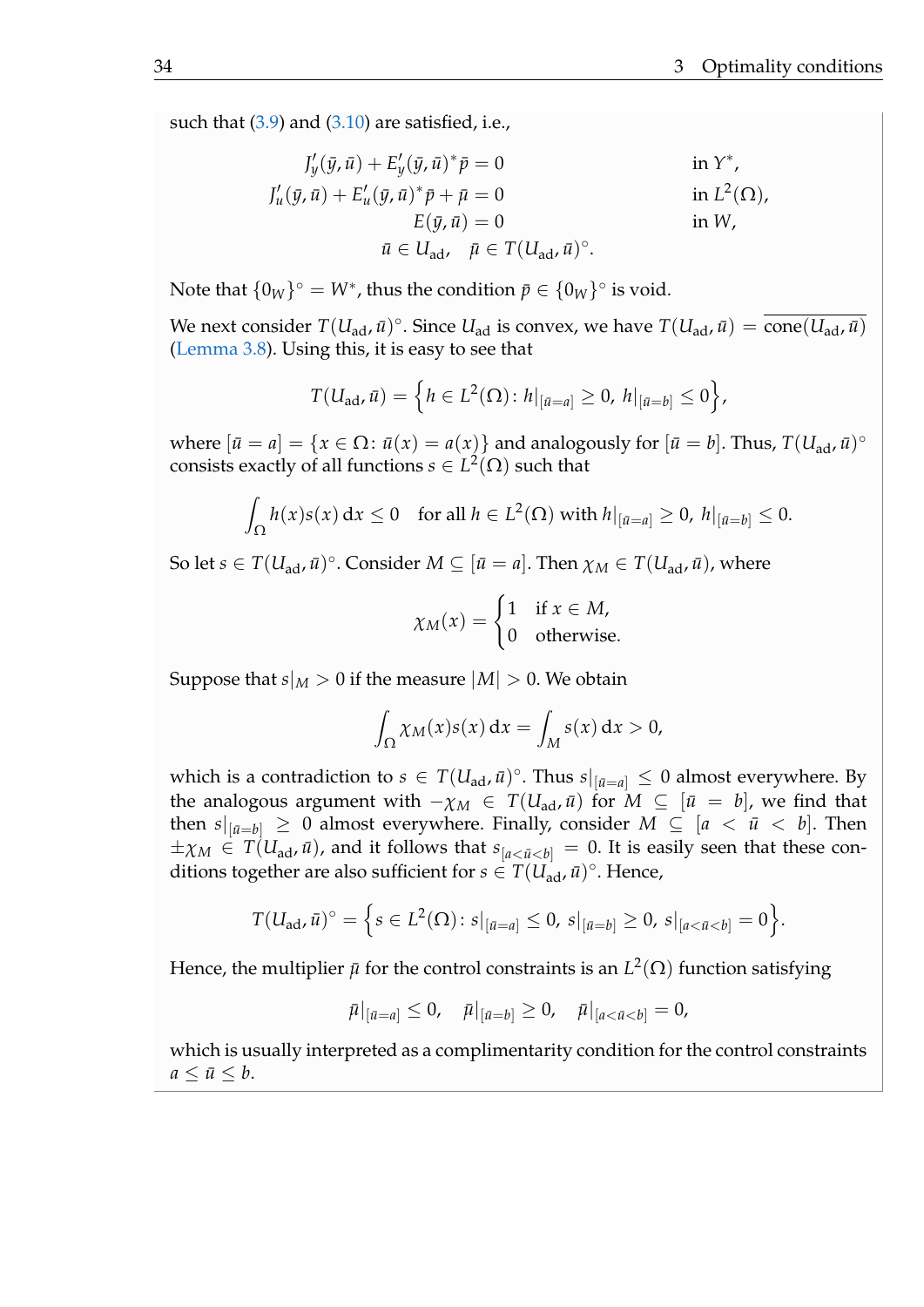**Remark 3.38.** Note that  $\text{int } U_{ad} = \emptyset$  in  $U = L^2(\Omega)$  as seen in the exercises, so there is no other (practical) characterization of RCQ than surjectivity of  $G'(\bar x)$  available in the foregoing example.

<span id="page-38-0"></span>**Example 3.39** (Elliptic optimal control problem with state contraints)**.** We consider an optimal control problem with an abstract elliptic state equation, control on the righthand side and pointwise state constraints, that is, the constraints are of the form

$$
Ay = Bu + b \quad \text{and} \quad y \le \psi.
$$

The state equation is to be seen as an abstract form of an elliptic partial differential equation in weak formulation by the following assumptions:

- $\Omega \subset \mathbb{R}^n$ , where  $1 \leq n \leq 3$ , is a bounded Lipschitz domain,
- $B \in \mathcal{L}(U; L^2(\Omega))$ , where the control space *U* is a Banach space, and  $b \in L^2(\Omega)$ ,
- $A \in \mathcal{L}(H_0^1(\Omega); H^{-1}(\Omega))$  with  $A^{-1} \in \mathcal{L}(H^{-1}(\Omega); H_0^1(\Omega))$ , and additionally, the mapping  $y \mapsto Ay$  defines a bounded, injective and surjective operator from the state space  $Y = H_0^1(\Omega) \cap H^2(\Omega)$  to  $L^2(\Omega)$ . As a consequence,  $v \mapsto A^{-1}v$  defines the *solution operator*  $S \in \mathcal{L}(L^2(\Omega); Y)$ . See also [Remark 3.40](#page-40-0) below.

For the upper bound  $\psi$  in the state constraint we suppose  $\psi \in C(\Omega)$ , and we describe the state constraint by

$$
\mathcal{E}y - \psi \in K_-
$$

with the well-known cone of nonnegative functions in  $C(\Omega)$ 

$$
K_{-} = \left\{ q \in C(\overline{\Omega}) : q(x) \le 0 \text{ for all } x \in \overline{\Omega} \right\}
$$

and the embedding  $\mathcal{E} \in \mathcal{L}(Y; C(\Omega))$  granted by the Sobolev embedding theorem. Together with the state equation  $E: Y \times U \rightarrow L^2(\Omega)$  given by  $E(y, u) = Ay - Bu - b$ , we collect all constraints in the function *G* :  $X \rightarrow Z$  by setting  $X = Y \times U$  and  $Z =$  $L^2(\Omega) \times C(\overline{\Omega})$  and  $G(x) = \binom{E(y,u)}{S(u-u)}$  $\mathcal{E}^{(y,u)}_{y-\psi}$   $\in K$  with  $K = \{0_{L^2(\Omega)}\} \times K_-.$ 

Since int *K*<sub>−</sub>  $\neq$  ⊘ in *C*( $\Omega$ ), the following linearized Slater-type assumption will be sufficient for RCQ at any feasible point  $(\bar{y}, \bar{u})$  for this problem: There exist  $\hat{u} \in U$  and  $\hat{y} \in Y$  with  $A\hat{y} = B\hat{u} + b$  and  $\mathcal{E}\hat{y} - \psi < 0$  on  $\Omega$ , so  $(\hat{y}, \hat{u})$  is feasible for the equality constraint and satisfies the inequality constraint strictly.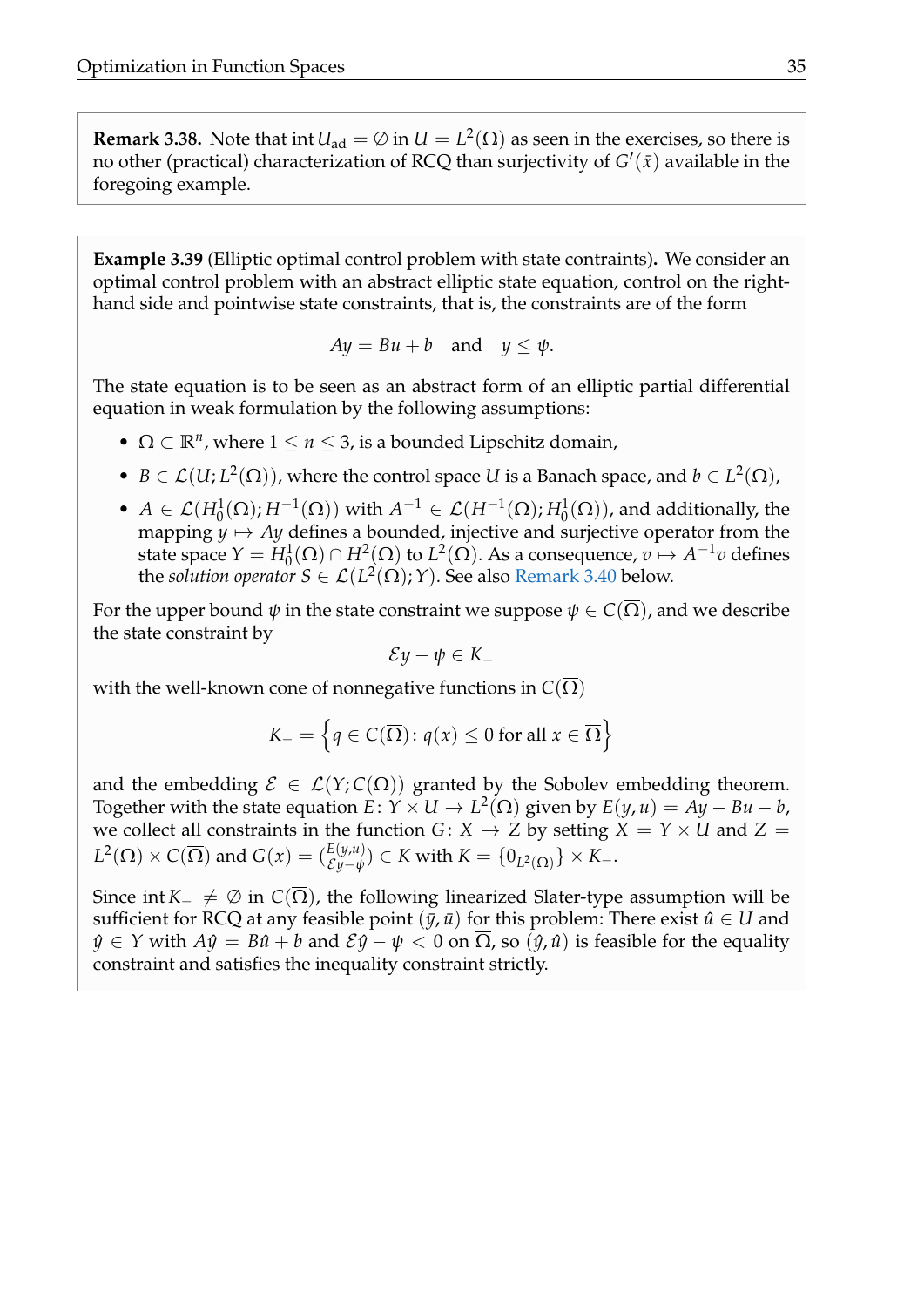Indeed, since  $A \colon Y \to L^2(\Omega)$  is continuously invertible, it is in particular surjective, and so is  $E'_y(y, u) = A$  and thus  $E'(y, u)$  for all  $(y, u) \in Y \times U$ . Let  $(\bar{y}, \bar{u}) \in Y \times U$  be feasible. Then  $(h_y, h_u) := (\hat{y} - \bar{y}, \hat{u} - \bar{u})$  satisfies

$$
E'(\bar{y}, \bar{u})(h_y, h_u) = Ah_y - Bh_u = A\hat{y} - B\hat{u} - (A\bar{y} - B\bar{u}) = b - b = 0.
$$

Hence, we have  $(h_y, h_u) \in \ker E'(\bar{y}, \bar{u})$ . Moreover, from  $\mathcal{E}\hat{y} - \psi \in \mathrm{int} K$ – we infer

$$
\mathcal{E}\bar{y} - \psi + \mathcal{E}h_y = \mathcal{E}\hat{y} - \psi \in \text{int}\,K_-,
$$

and in [\(3.5\)](#page-23-0) in [Proposition 3.18](#page-22-2) we have seen that surjectivity of  $E'(\bar{y}, \bar{u})$  and the existence of  $(h_y, h_y) \in Y \times U$  with the mentioned properties is even equivalent to RCQ for this problem.

Hence, under the assumption that  $(\hat{y}, \hat{u})$  as above exists and letting  $J: Y \times U \rightarrow \mathbb{R}$  be F-differentiable, we obtain a KKT characterization of a locally optimal control  $(\bar{y}, \bar{u})$ for the problem

$$
\min_{(y,u)\in Y\times U} J(y,u) \quad \text{s.t.} \quad Ay = Bu + b, \quad y \le \psi
$$

as follows:

There exist  $\bar{p}\in L^2(\Omega)^*=L^2(\Omega)$  and  $\bar{\mu}\in C(\overline{\Omega})^*$  such that

$$
J'_{y}(\bar{y}, \bar{u}) + A^* \bar{p} + \mathcal{E}^* \bar{\mu} = 0 \qquad \text{in } Y^*,
$$
  
\n
$$
J'_{u}(\bar{y}, \bar{u}) - B^* \bar{p} = 0 \qquad \text{in } U^*,
$$
  
\n
$$
A\bar{y} = B\bar{u} + b \qquad \text{in } L^2(\Omega),
$$
  
\n
$$
\mathcal{E}\bar{y} - \psi \le 0 \qquad \text{in } C(\overline{\Omega}),
$$
  
\n
$$
\bar{\mu} \in T(K_-, \mathcal{E}\bar{y} - \psi)^\circ = K_-^\circ \cap (\mathcal{E}\bar{y} - \psi)^\perp \qquad \text{in } C(\overline{\Omega})^*,
$$

where the last equality follows from [Lemma 3.33,](#page-33-1) since *K*− is a closed convex cone.

The last conditions can be rewritten as a complimentarity condition

$$
\mathcal{E} \bar{y} - \psi \leq 0, \quad \bar{\mu} \in K_{-}^{\circ}, \quad \left\langle \bar{\mu}, \mathcal{E} \bar{y} - \psi \right\rangle_{C(\overline{\Omega})^{*}, C(\overline{\Omega})} = 0.
$$

Here, one can show [\[La93,](#page-51-10) Ch. IX, Thm. 4.2] that there indeed holds  $C(\overline{\Omega})^* = M(\overline{\Omega})$ , where *M*(Ω) is the space of (real) regular Borel measures on Ω with the *total variation* norm

$$
\|\mu\|_{M(\overline{\Omega})} := |\mu|(\overline{\Omega}) = \sup_{\|v\|_{C(\overline{\Omega})} \leq 1} \int_{\overline{\Omega}} v \, d\mu.
$$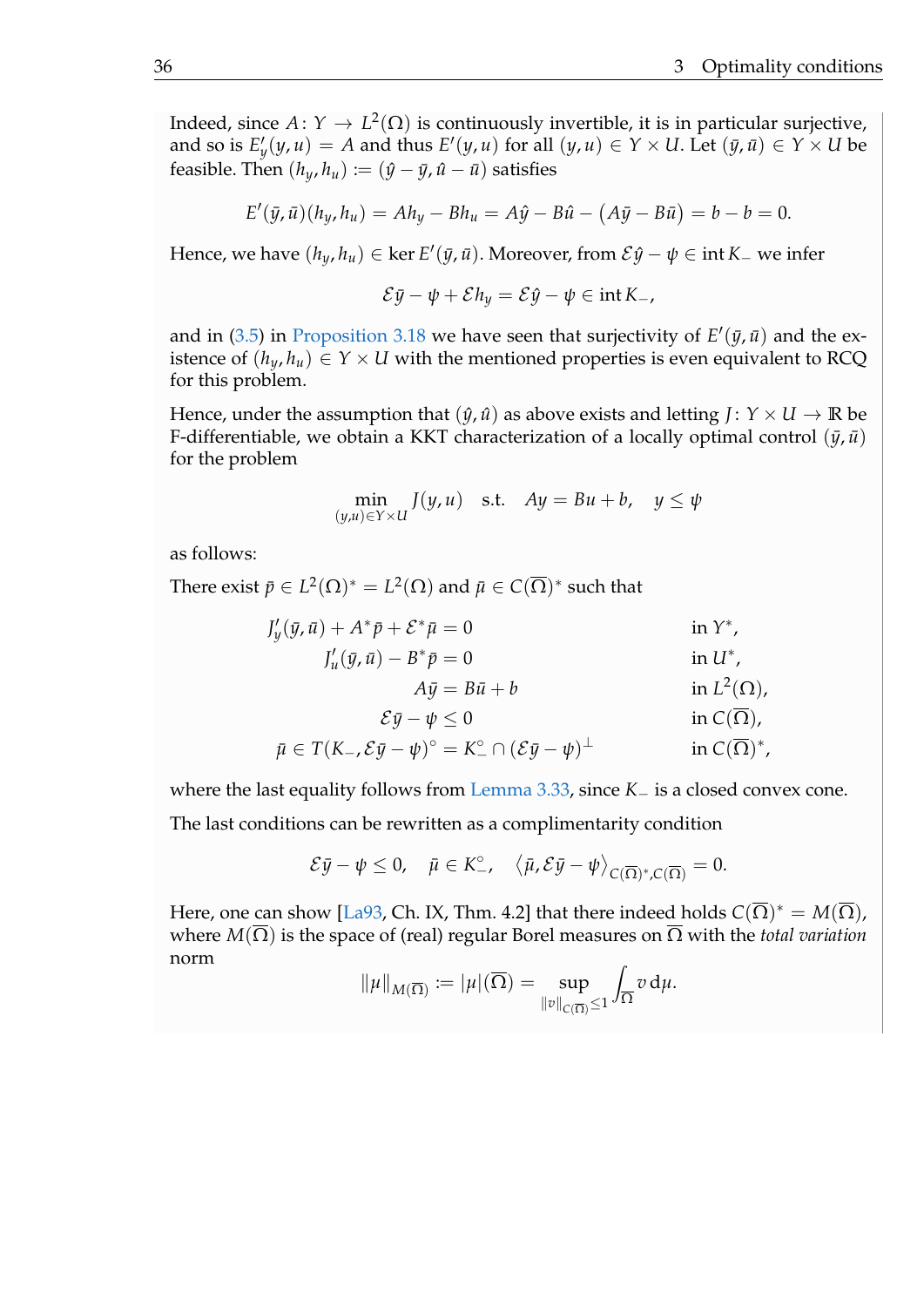Thereby, the dual pairing of  $\mu\in M(\overline{\Omega})=C(\overline{\Omega})^*$  with  $f\in C(\overline{\Omega})$  is given by

$$
\langle \mu, f \rangle_{M(\overline{\Omega}), C(\overline{\Omega})} = \int_{\overline{\Omega}} f d\mu.
$$

Further,  $\bar{\mu} \in K^{\circ}$  means that  $\bar{\mu} \geq 0$  in the sense of  $\langle \bar{\mu}, q \rangle \leq 0$  for all functions  $q \in K_-\$ .

From these properties it follows that the above complementarity condition can be written as

$$
\mathcal{E}\bar{y}-\psi\leq 0,\quad \bar{\mu}\geq 0,\quad \bar{\mu}([\mathcal{E}\bar{y}-\psi<0])=0
$$

or, in other words

$$
T(K_{-}, \mathcal{E}\bar{y}-\psi)^{\circ}=K_{-}^{\circ}\cap(\mathcal{E}\bar{y}-\psi)^{\perp}=\Big\{\bar{\mu}\in M(\overline{\Omega})\colon \bar{\mu}\geq 0,\ \bar{\mu}([\mathcal{E}\bar{y}-\psi<0])=0\Big\}.
$$

<span id="page-40-0"></span>**Remark 3.40.** The regularity assumptions on *A* in [Example 3.39](#page-38-0) are to be understood as follows: The basic assumption says that for every  $f \in H^{-1}(\Omega)$ , there exist a unique  $y \in H_0^1(\Omega)$  such that  $Ay = f$  and a constant  $C > 0$  independent of  $f$  such that  $||y||_{H_0^1(\Omega)} \leq C||f||_{H^{-1}(\Omega)}.$ 

This is the classical result obtained by the Lax-Milgram lemma for large classes of elliptic partial differential operators  $[Br10, Ch. 5.3]$  $[Br10, Ch. 5.3]$ , such as exemplarily the divergencegradient operators  $y \mapsto -\text{div}(\mu \nabla y)$ , complemented with homogeneous Dirichlet boundary conditions, in their weak form given by

$$
\langle Ay, \varphi \rangle = \int_{\Omega} (\mu \nabla y) \cdot \nabla \varphi \, dx \quad \text{for } \varphi \in H_0^1(\Omega),
$$

where  $\mu \in L^{\infty}(\Omega; \mathbb{S}_n)$  takes its values in the space  $\mathbb{S}_n$  of symmetric  $n \times n$ -matrices and satisfies the *coercivity*- or *ellipticity condition*: There exists  $\mu_0 > 0$  such that

> $v^T \mu(x) v \geq \mu_0 ||v||_2^2$  $\frac{2}{2}$  for all  $v \in \mathbb{R}^n$  for almost all  $x \in \Omega$ .

(Compare also with the weak form of the negative Laplacian  $-\Delta$ , so the divergencegradient operator with  $\mu$  being the  $n \times n$ -identity matrix, in [Example 2.8.](#page-11-1)) See the exercises.

Since the underlying partial differential operators are of order two, the assumption  $A^{-1}$  ∈  $\mathcal{L}(H^{-1}(\Omega); H_0^1(\Omega))$  can be seen as a *maximal Sobolev regularity* result in the sense that *A* and *A*<sup>-1</sup> operate exactly between Sobolev spaces with a gap of differentiability of order two, namely  $H_0^1(\Omega)$  and  $H^{-1}(\Omega)$ .

The additional assumption on *A* then requires the following: If the right-hand side *f* in the equation  $Ay = f$  is actually from the better space  $L^2(\Omega) \hookrightarrow H^{-1}(\Omega)$ , then this additional *L* 2 -regularity for the data implies additional *H*<sup>2</sup> -regularity for the state *y*,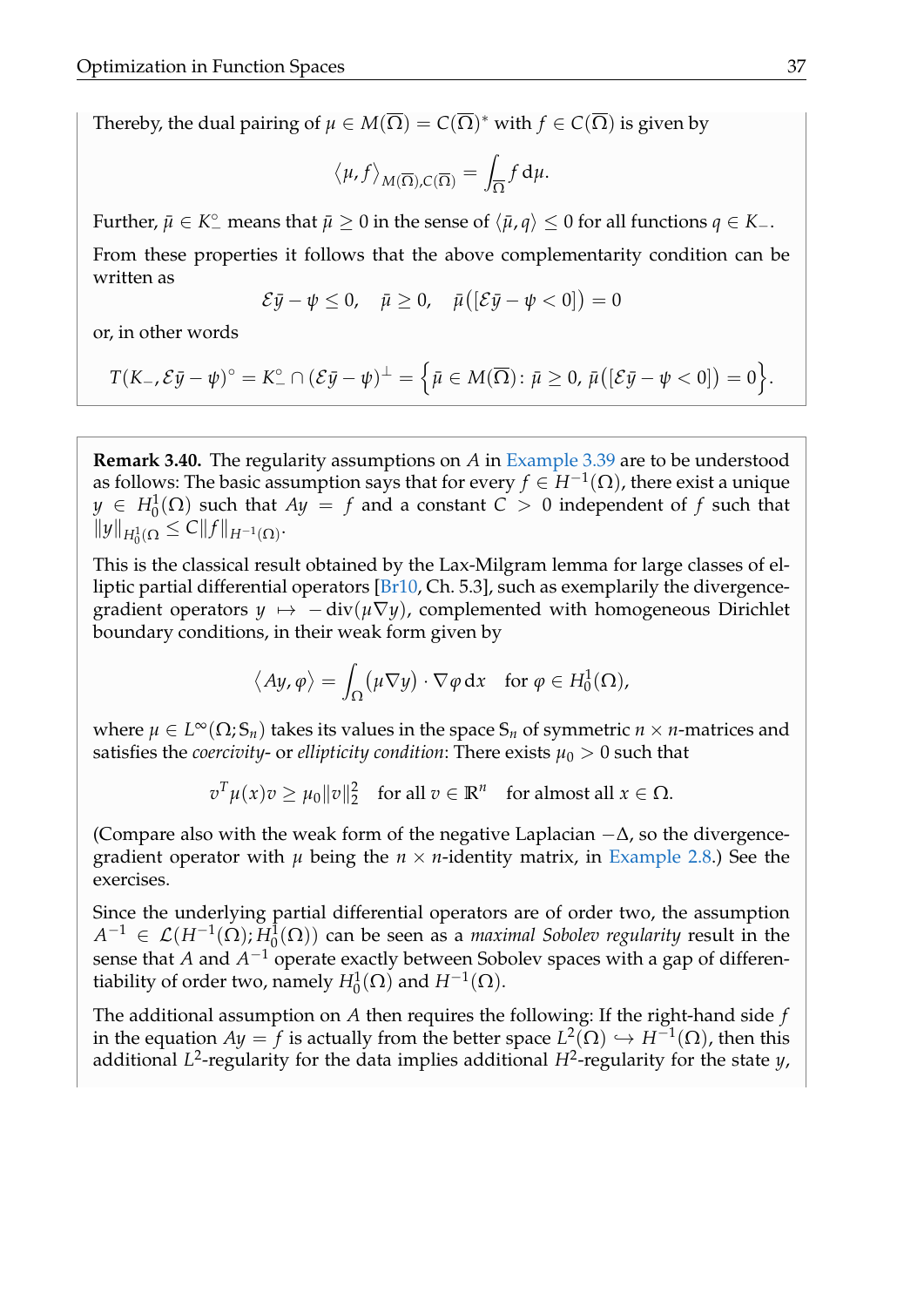so  $y \in H_0^1(\Omega) \cap H^2(\Omega)$  with a continuous dependence of *y* on *f*, in the sense of the existence of a constant *C* > 0 independent of *f* such that

$$
||y||_{H_0^1(\Omega)} + ||y||_{H^2(\Omega)} \leq C||f||_{L^2(\Omega)}.
$$

Of course, this additional assumption is again a maximal Sobolev regularity property, but unfortunately, proving such a property is quite difficult, even for the Laplacian. It can be shown, e.g., if Ω is of class *C* 1,1 and the coefficients *µij* of the operator *A* are uniformly continuous on  $Ω$ , cf. [\[GT01,](#page-51-11) Thm. 9.15].

**Remark 3.41.** In the foregoing [Example 3.39,](#page-38-0) consider again the KKT condition or *adjoint equation*

$$
A^*\bar{p} + \mathcal{E}^*\bar{\mu} = -J'_y(\bar{y}, \bar{u}).
$$

The operator  $A^* \in \mathcal{L}(H_0^1(\Omega); H^{-1}(\Omega)) \cap \mathcal{L}(L^2(\Omega); Y^*)$  can also be considered as an elliptic partial differential operator. (Also, since *A* is continuously invertible, so is *A* ∗ .) Thus, the foregoing adjoint equation is also an elliptic PDE for the *adjoint state*  $\bar{p}$  and one can make use of smoothing effects of a PDE solution operator.

For the right hand side in the adjoint equation, we only have  $J'_y(\bar{y}, \bar{u}) \in Y^*$  in general. But if in fact *J* is already F-differentiable from  $Y_0 \times U$  to  $\mathbb{R}$ , where *Y* is densely embedded into *Y*<sub>0</sub>—for instance, if *Y*<sub>0</sub> =  $H_0^1(\Omega)$  or *Y*<sub>0</sub> =  $L^2(\Omega)$ —, then  $J'_y(\bar{y}, \bar{u}) \in Y_0^*$ 0 ,→ *Y* ∗ and additional regularity for the adjoint state  $\bar{p}$  may be derived from the adjoint equation. (In the present case, the regularity of  $\bar{p}$  is however limited by the presence of the measure  $\bar{\mu}$ , so we will not be able to obtain full regularity in general.)

Note that a similar effect can also occur for the optimal control  $\bar{u}$  from the KKT condition  $J'_u(\bar{y}, \bar{u}) = B^* \bar{p}$ , since often  $J'_u(\bar{y}, \bar{u}) = \beta \bar{u}$  for some  $\beta > 0$ . (See e.g. [Example 2.8.](#page-11-1)) Then

$$
J'_u(\bar{y}, \bar{u}) = B^* \bar{p} \iff \bar{u} = \frac{1}{\beta} B^* \bar{p}.
$$

See the exercises.

## 3.3 Sufficient optimality conditions

The KKT conditions give a satisfying characterization of (first-order) *necessary* optimality conditions. Of course, we are also interested in *sufficient* conditions. Such conditions are of particular interest in view of numerical algorithms. Also, they often include that the optimal point in question is an isolated optimum, which is an extremely useful property in the numerical analysis of optimal control problems.

We will however see that the situation is quite more delicate than in the finite-dimensional case and that the standard second-order sufficient condition from Nonlinear Optimization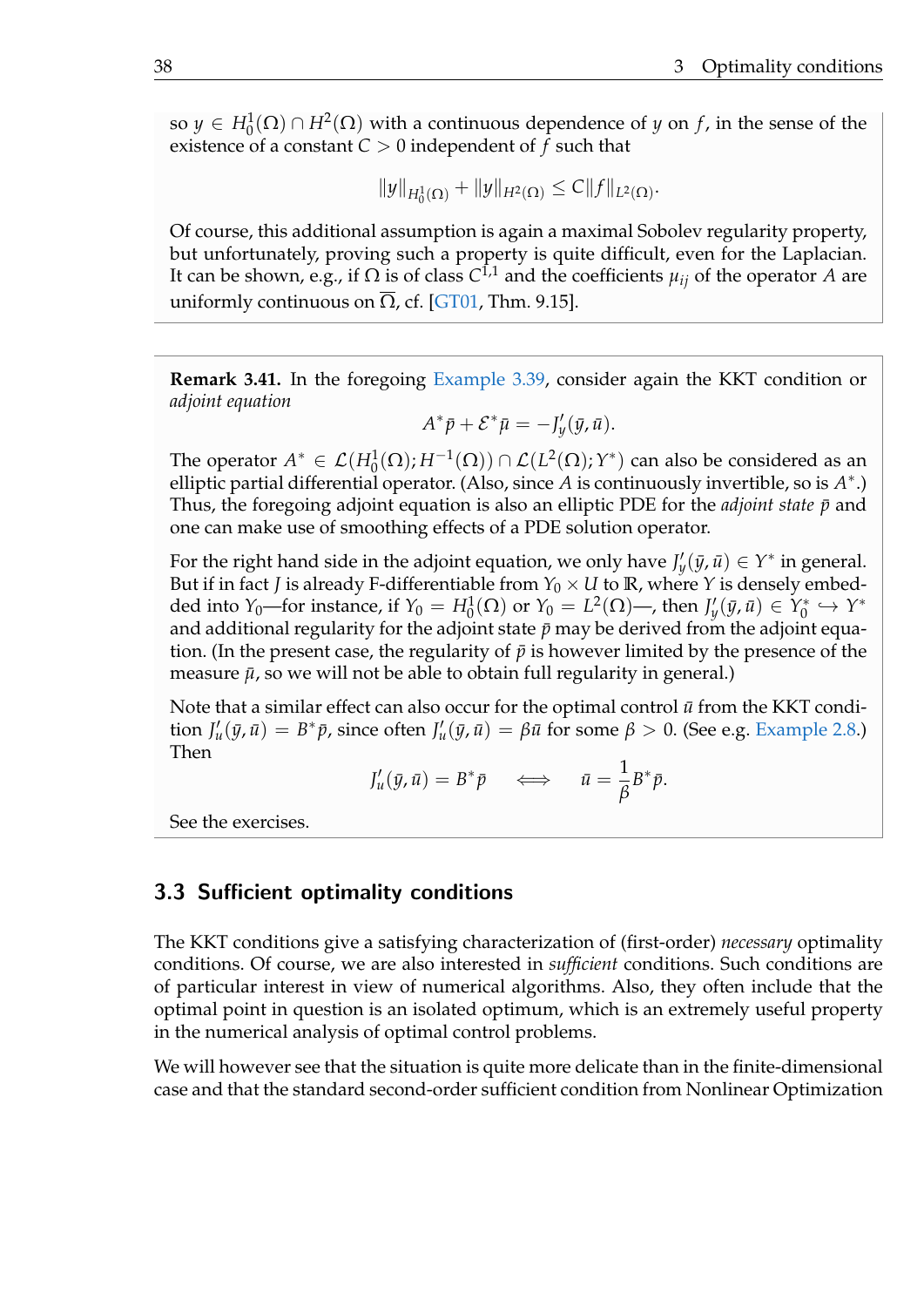will in general not be sufficient in infinite-dimensional settings any more. We begin with the particular and important case of a *convex* problem, where everything still works out just fine.

## 3.3.1 The convex case

In the convex case, the KKT conditions alone already turn out to be also sufficient for global optimality:

<span id="page-42-0"></span>**Theorem 3.42.** Let X and Z be Banach spaces. Suppose that  $f: X \to \mathbb{R}$  is convex and F*differentiable, G* : *X* → *Z is F-differentiable and convex w.r.t.* −*K, where K is a closed convex*  $cone.$  Further, let  $\bar{x} \in \mathcal{F} = G^{-1}[K]$  be a KKT-point of [\(P\)](#page-5-0), so  $\Lambda(\bar{x}) \neq \emptyset$ . Then  $\bar{x}$  is a global *solution of* [\(P\)](#page-5-0)*.*

*Proof.* Recall from [\(3.19\)](#page-35-0) that since  $f: X \rightarrow \mathbb{R}$  and  $G: X \rightarrow Z$  are convex—the latter w.r.t.  $\leq_K$ , we have the inequality

$$
f(x) - f(\bar{x}) \ge \langle f'(\bar{x}), x - \bar{x} \rangle_{X^*,X}
$$
 for all  $x \in X$ 

and the inclusion

$$
G(\bar{x}) - G(x) + G'(\bar{x})(x - \bar{x}) \in K \quad \text{for all } x \in \mathcal{F}
$$

at hand. Now, for  $x \in \mathcal{F}$ , we have  $K + G(x) \subset K$  since K is a *convex* cone, and hence

$$
G'(\bar{x})(x-\bar{x}) \in (K+G(x)) - G(\bar{x}) \subset K - G(\bar{x}) \subset \text{cone}(K, G(\bar{x})) \subset T(K, G(\bar{x}))
$$

for all  $x \in \mathcal{F}$ . (Recall [Lemma 3.8.](#page-17-1)) But then optimality of  $\bar{x}$  is immediate from the KKT conditions [\(3.15\)](#page-31-0) and [\(3.16\)](#page-31-1) for all  $x \in \mathcal{F}$  as follows:

$$
f(x) - f(\bar{x}) \ge \langle f'(\bar{x}), x - \bar{x} \rangle_{X^*,X} = -\langle G'(\bar{x})^* \bar{\lambda}, x - \bar{x} \rangle_{X^*,X}
$$
  
=  $-\langle \bar{\lambda}, G'(\bar{x})(x - \bar{x}) \rangle_{Z^*,Z} \ge 0$ ,

since  $G'(\bar{x})(x-\bar{x}) \in T(K,G(\bar{x}))$  and  $\bar{\lambda} \in T(K,G(\bar{x}))$ ° as seen above.

**Remark 3.43.** Note that we have only supposed  $\Lambda(\bar{x}) \neq \emptyset$  in [Theorem 3.42](#page-42-0) instead of *x*¯ regular, i.e., we have *not* needed a constraint qualification.

 $\Box$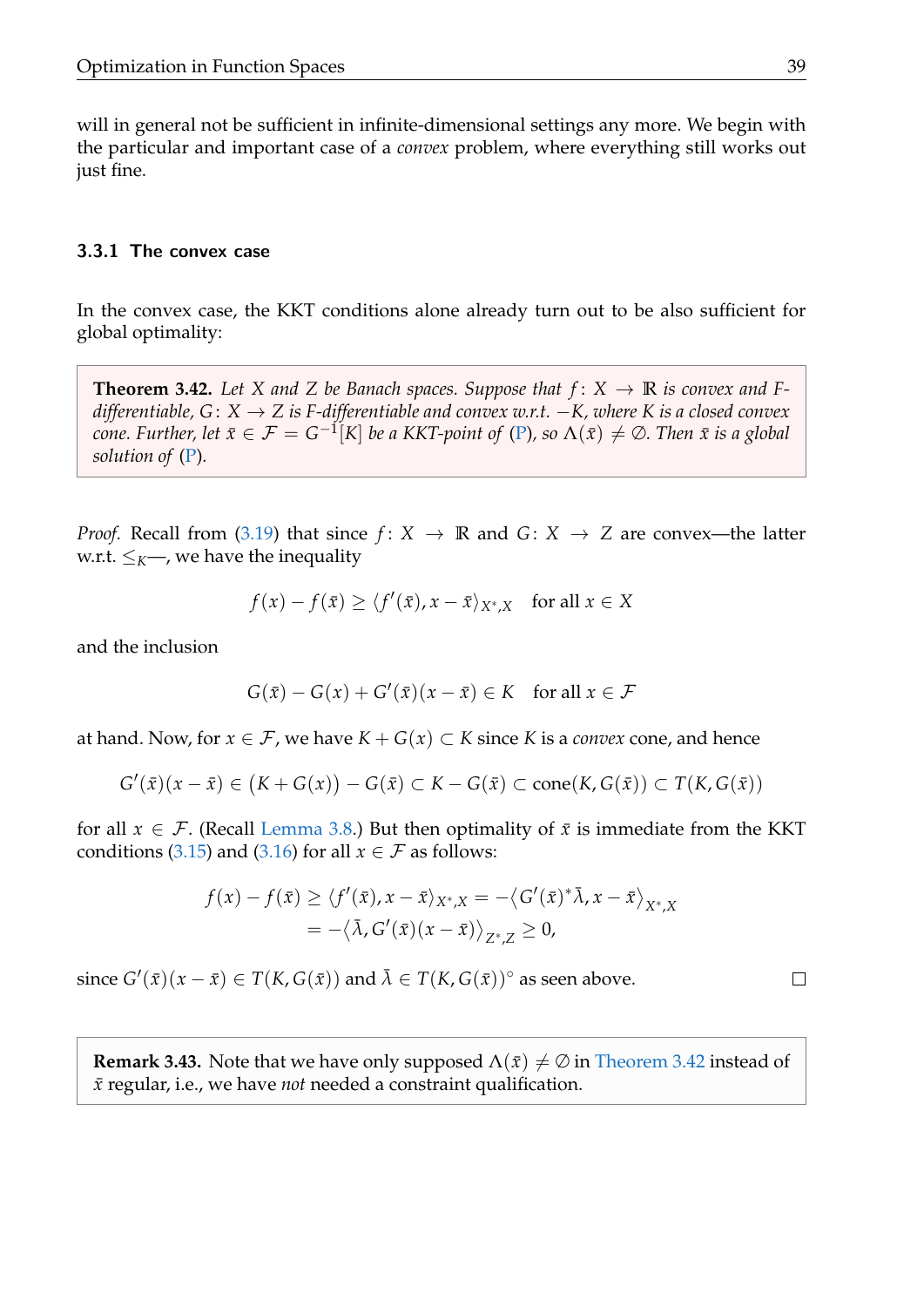#### 3.3.2 Second-order sufficient conditions

We next plan to use second-order information to augment the KKT-conditions such that they become sufficient, also in the case of a *nonconvex* problem.

**Reminder:** The second derivative  $h''(\bar{x})$  of a twice F-differentiable function  $h: X \to Z$ is given by the F-derivative of the mapping  $h' : X \to \mathcal{L}(X; Z)$ , and is thus a mapping

$$
h''\colon X\to \mathcal{L}\big(X;\mathcal{L}(X;Z)\big)\cong \mathcal{L}^2(X\times X;Z),
$$

where  $\mathcal{L}^2(X\times X;Z)$  denotes the space of continuous bilinear forms on  $X\times X$  mapping into *Z*.

As a first step, we define the *critical cone* as a subset of the linearizing cone.

**Definition 3.44** (Critical cone). The *critical cone* at  $\bar{x} \in \mathcal{F}$  is defined by

$$
C(\bar{x})=\Big\{d\in T_{\ell}(G,K,\bar{x})\colon \langle f'(\bar{x}),d\rangle_{X^*,X}\leq 0\Big\}.
$$

Suppose that  $\bar{x} \in \mathcal{F}$  is a KKT-point of *f* on  $\mathcal{F}$ , so  $\Lambda(\bar{x}) \neq \emptyset$ . Then we have already seen in [Lemma 3.29](#page-31-2) that there are no directions  $d \in C(\bar{x})$  with  $\langle f'(\bar{x}), d \rangle_{X^*,X} < 0$ . Accordingly, in this case, the critical cone becomes

$$
C(\bar{x})=\Big\{d\in T_{\ell}(G,K,\bar{x})\colon \langle f'(\bar{x}),d\rangle_{X^*,X}=0\Big\},\,
$$

and from the KKT condition  $(3.9)$  we have

$$
\left\langle G'(\bar{x})^*\bar{\lambda},d\right\rangle_{X^*,X}=\left\langle \bar{\lambda},G'(\bar{x})^*d\right\rangle_{Z^*,Z}=0\quad\text{for all }\bar{\lambda}\in\Lambda(\bar{x}),\ d\in C(\bar{x}).
$$

Recall that the first part [\(3.9\)](#page-27-0) of the KKT conditions could be rewritten to  $L'_x(\bar{x}, \bar{\lambda}) = 0$  in *X*<sup>∗</sup>. Now, in order to formulate a sufficient condition for a given KKT point *x*<sup>*τ*</sup> to be a local solution, so a *minimizer*, it is natural—from variational principles, see [\[BS00,](#page-51-3) Ch. 3.1.1] to require that there are no directions of nonpositive curvature w.r.t. *x* of the Lagrangian function in  $C(\bar{x})$ ; that is, there are no directions  $d \in C(\bar{x}) \setminus \{0\}$  with  $L''_{xx}(\bar{x}, \bar{\lambda})(d, \bar{d}) \leq 0$ :

<span id="page-43-0"></span>
$$
L''_{xx}(\bar{x}, \bar{\lambda})(d, d) > 0 \quad \text{for all } d \in C(\bar{x}) \setminus \{0\}. \tag{3.22}
$$

This is the classical second-order sufficient condition (SOSC) from Nonlinear Optimization, where we also have seen that posing the curvature condition solely on *f* will not work even there [\[UU12,](#page-51-2) P. 103]. Unfortunately, the next example shows that the classical SOSC [\(3.22\)](#page-43-0) is *not* strong enough in infinite dimensions to indeed obtain a sufficient optimality condition.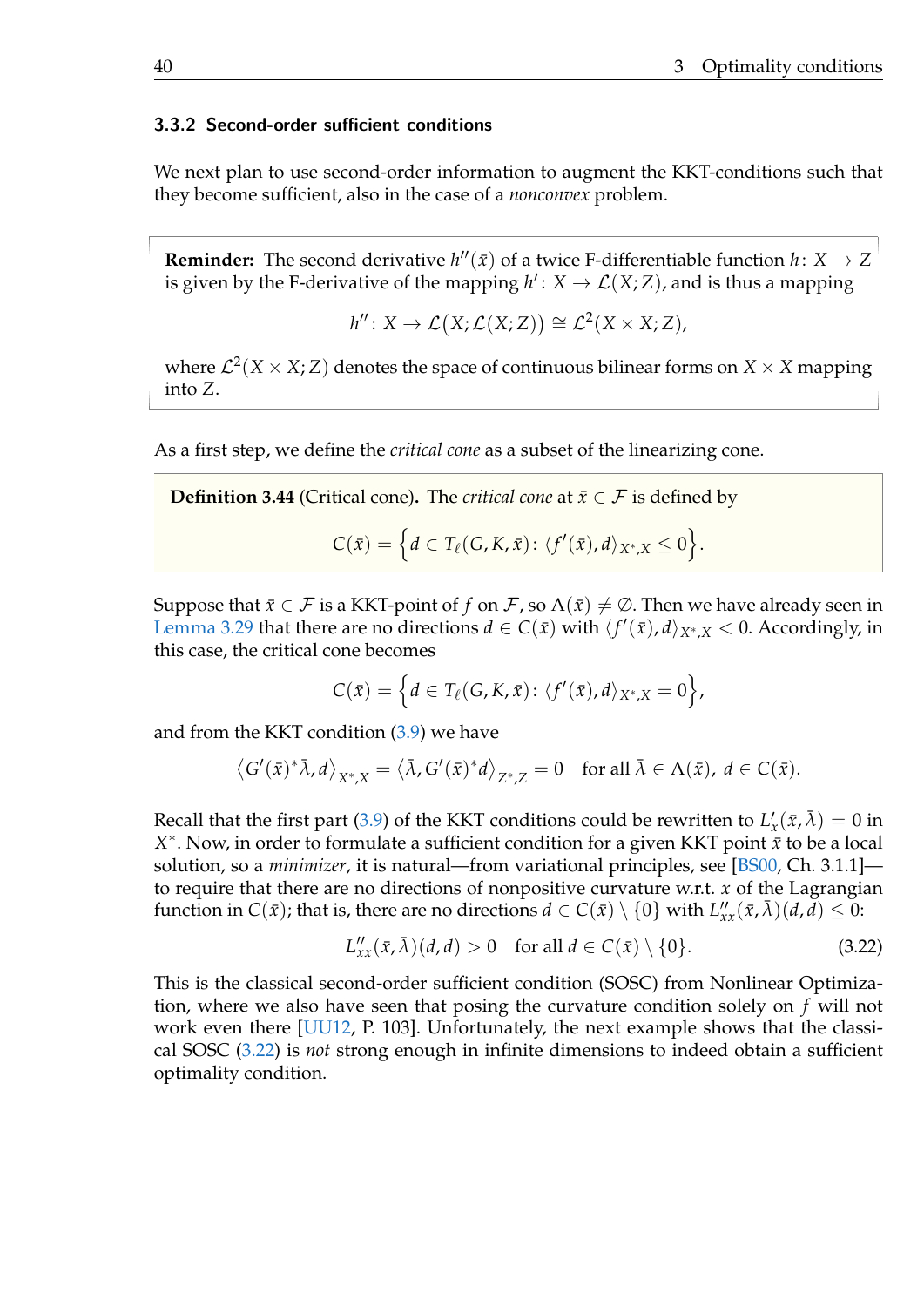**Example 3.45.** Let  $X = Z = \ell^2$ , where  $\ell^2 = \ell^2(\mathbb{R})$  is the Hilbert space of R-valued square summable sequences whose inner product and norm are given by

$$
(x,y)_{\ell^2} := \sum_{i=1}^{\infty} x_i y_i
$$
, so  $||x||_{\ell^2} = \left(\sum_{i=1}^{\infty} x_i^2\right)^{1/2}$ .

The problem under consideration is

$$
\min_{x \in \ell^2} (c, x)_{\ell^2} - (x, x)_{\ell^2} \quad \text{s.t.} \quad x_i \ge 0 \text{ for all } i \in \mathbb{N}
$$

with the objective function  $f(x) = (c, x)_{\ell^2} - (x, x)_{\ell^2}$ , where  $c \in \ell^2$  satisfies  $c_i > 0$  for all *i* ∈ **N**. The constraints are given by  $G(x)$  ∈ *K* with  $K = \{x \in \ell^2 \colon x_i \ge 0 \text{ for all } i \in \mathbb{N}\}\$ and  $G(x) = x$ , the identity mapping.

Since  $G'(x) = id_{\ell^2}$  is clearly surjective for all  $x \in \ell^2$ , RCQ holds in every feasible  $x \in K$ , see [Proposition 3.18.](#page-22-2)

We consider  $\bar{x} = 0$  and claim that it is a KKT point with  $-c$  being the unique Lagrange multiplier, so  $\{-c\} = \Lambda(\bar{x}) \neq \emptyset$ . First, concerning the multiplier rule [\(3.9\)](#page-27-0) in the KKT conditions, observe that  $f'(\bar{x}) \in (\ell^2)^*$  can be identified with  $c - 2\bar{x} \in \ell^2$ . (This is the Fréchet-Riesz representation theorem; in fact, we can regard  $c - 2\bar{x}$  as the gradient  $\nabla f(\bar{x})$ .) Hence, for  $\bar{\lambda}$  to be a Lagrange multiplier for  $\bar{x}=0$ , we calculate

$$
f'(\bar{x}) + G'(\bar{x})^* \bar{\lambda} = c - 2\bar{x} + \bar{\lambda} = c + \bar{\lambda} = 0 \quad \Longleftrightarrow \quad \bar{\lambda} = -c,
$$

so  $-c$  is the unique candidate for an element of  $\Lambda(\bar{x})$ . Moreover, thanks to RCQ, we have [\(Theorem 3.21\)](#page-24-0)

$$
T_{\ell}(G, K, \bar{x}) = T(K, G(\bar{x})) = T(K, 0) = \text{cone}(K, 0) = K.
$$

Clearly,  $(c, d)_{\ell^2} \geq 0$  for all  $d \in K$ , so we obtain  $-c \in K^{\circ} = T(K, G(\bar{x}))^{\circ}$ . Hence, in fact  $\{-c\} = \Lambda(\bar{x}) \neq \emptyset$ .

Next we investigate the proposed sufficient condition. The critical cone in  $\bar{x}$  is given by

$$
C(\bar{x}) = \left\{ d \in K : (f'(\bar{x}), d)_{\ell^2} = 0 \right\},\
$$

but for all  $d \in K \setminus \{0\}$ , we obtain

$$
(f'(\bar{x}),d)_{\ell^2}=(c,d)_{\ell^2}=\sum_{i=1}^\infty c_i d_i>0,
$$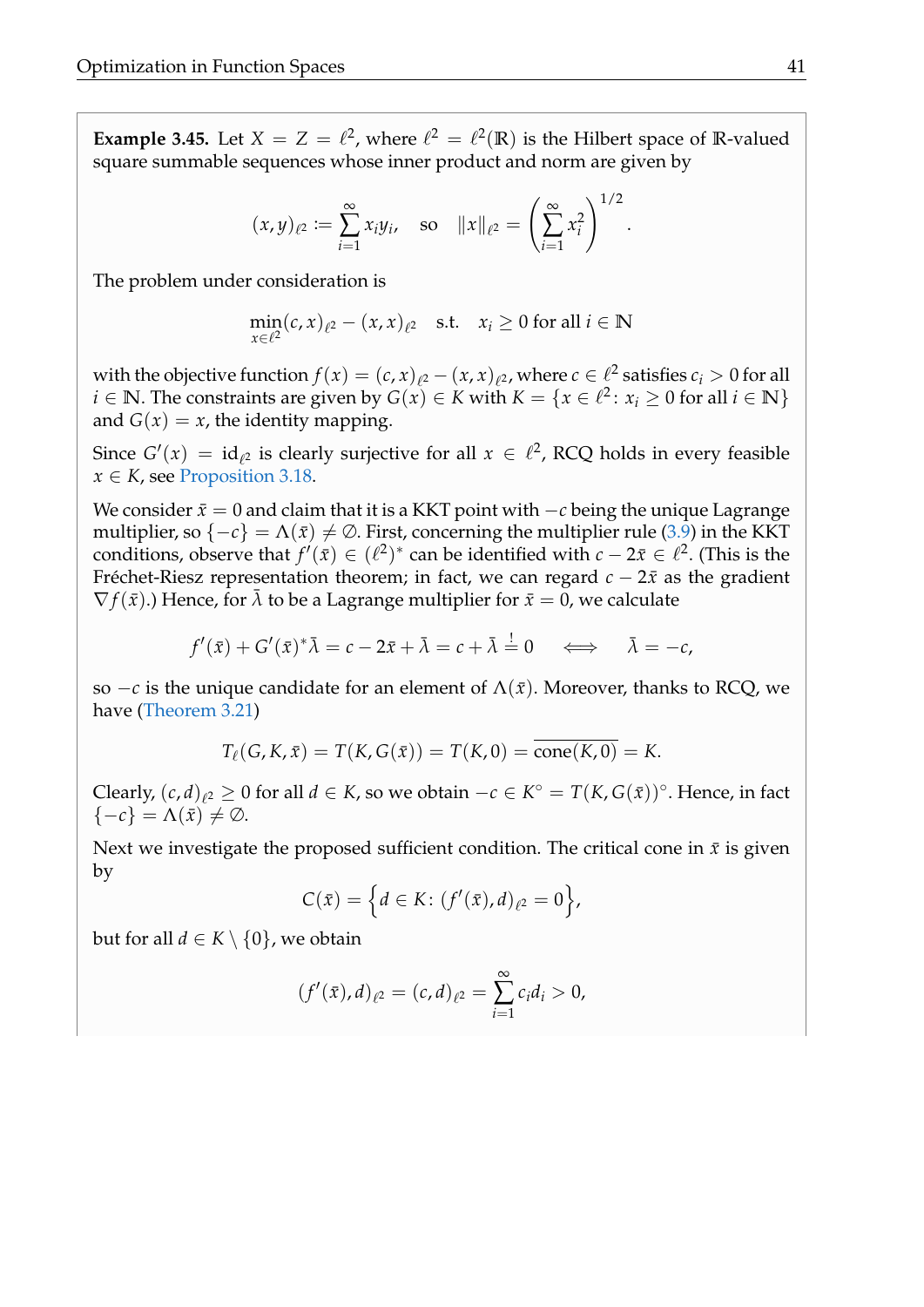since  $c_i > 0$  and  $0 \neq d \geq 0$ . Therefore,  $C(\bar{x}) = \{0\}$ , so  $C(\bar{x}) \setminus \{0\} = \emptyset$ , and the classical SOSC [\(3.22\)](#page-43-0) is indeed satisfied although

$$
L''_{xx}(\bar{x}, \bar{\lambda})(d, d) = f''(\bar{x})(d, d) = -2||d||_{\ell^2}^2 \le 0 \text{ for all } d \in \ell^2
$$

(verify this!). In fact, we have even seen that all directions  $d \in K \setminus \{0\} = T(K, G(\bar{x})) \setminus$ {0} are *ascent directions* (Aufstiegsrichtungen) for *f* !

But nevertheless,  $\bar{x}$  is not a local minimum of  $f$  on  $\mathcal{F} = K$ : In fact, define a sequence  $(x^k) \subset \ell^2$  by  $(x^k) \coloneqq (2\delta_{ik}c_i)_{i \in \mathbb{N}} \subset K$ , so

$$
(x^k)_i := \begin{cases} 2c_i & \text{if } i = k, \\ 0 & \text{otherwise.} \end{cases}
$$

Then  $\|x^k - \bar{x}\|_{\ell^2} = \|x^k\|_{\ell^2} = 2c_k \to 0$  as  $k \to \infty$ , but

$$
f(x^k) = 2c_k^2 - 4c_k^2 = -2c_k^2 < 0 = f(\bar{x}),
$$

so  $\bar{x}$  cannot be a local minimum of  $f$  on  $K$ .

In the foregoing example, the condition [\(3.22\)](#page-43-0) posed is not sufficient for optimality of a KKT point because the critical cone  $C(\bar{x})$  is too small. Thus, a possible (partial) solution to obtain a sufficient condition is to increase the critical cone  $C(\bar{x})$  as follows.

**Definition 3.46** (Approximate critical cone). For  $\eta \geq 0$  we define the *η-approximate critical cone* at  $\bar{x} \in \mathcal{F}$  by

$$
C_{\eta}(\bar{x}) = \Big\{d \in T_{\ell}(G,K,\bar{x}) \colon \langle f'(\bar{x}),d\rangle_{X^*,X} \leq \eta \|d\|_X\Big\}.
$$

 $\text{Note that } C_0(\bar{x}) = C(\bar{x}) \text{ and } C_\eta(\bar{x}) = T_\ell(G, K, \bar{x}) \text{ for all } \eta \geq \|f'(\bar{x})\|_{X^*}.$ 

We will replace [\(3.22\)](#page-43-0) with a condition involving  $C_n(\bar{x})$  for  $\eta > 0$ . For the proof that such a condition is indeed sufficient for optimality, an auxiliary result will be needed: under the Robinson CQ, the linearizing cone  $T_\ell(G, K, \bar{x})$  at  $\bar{x}$  is approximated by feasible directions in the sense that

<span id="page-45-0"></span>
$$
dist(x - \bar{x}, T_{\ell}(G, K, \bar{x})) = o(||x - \bar{x}||_X)
$$
\n(3.23)

for  $\mathcal{F} \ni x \to \bar{x}$ . This already foreshadows that we will need to suppose that the KKT-point  $\bar{x}$  is in fact regular.

In fact, the approximation property [\(3.23\)](#page-45-0) is implied by the following lemma (see the exercises):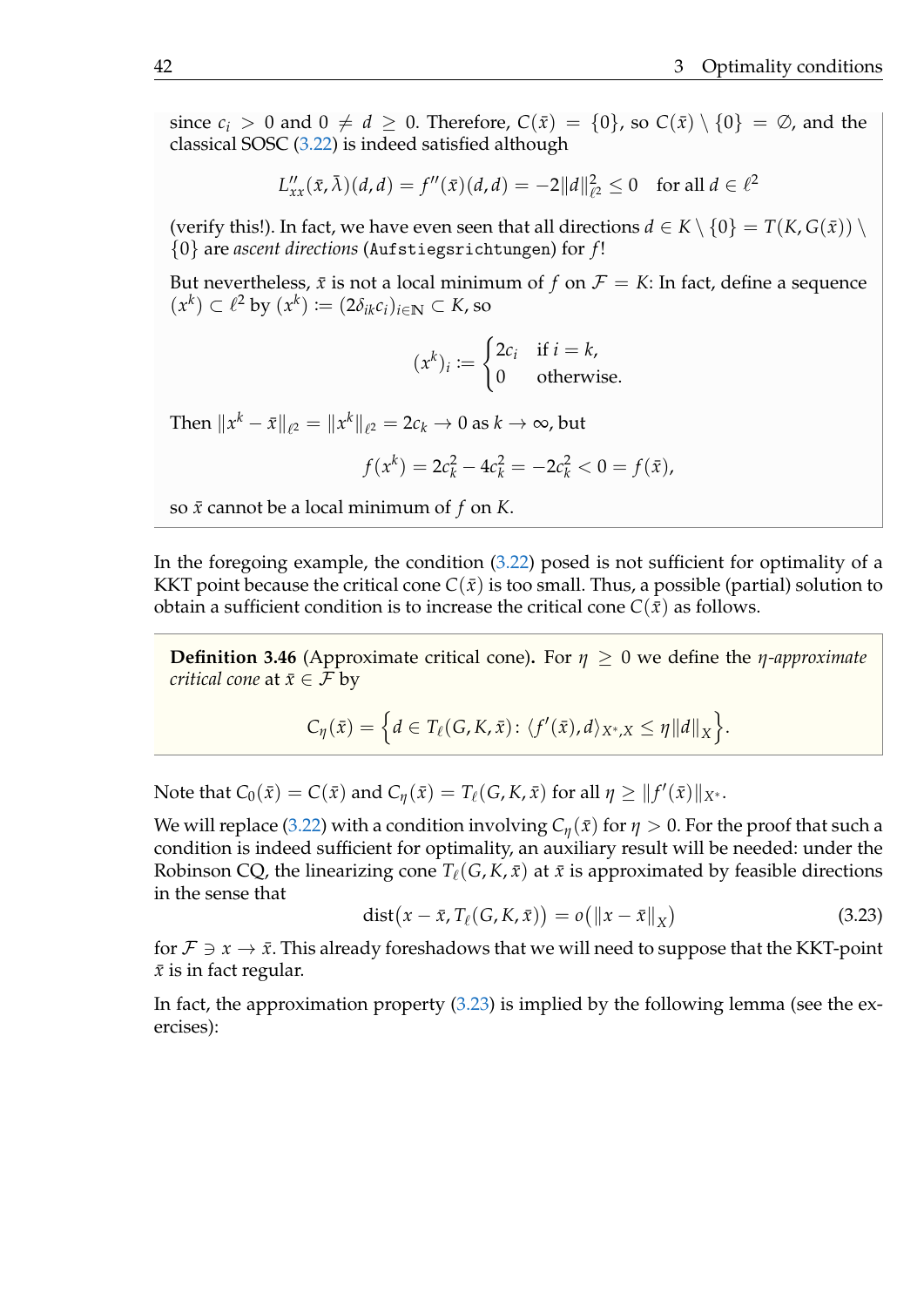<span id="page-46-0"></span>**Lemma 3.47.** If the Robinson constraint qualification [\(3.2\)](#page-20-0) holds at  $\bar{x} \in \mathcal{F}$ , then there exists *a* map  $h: \mathcal{F} \to T_{\ell}(G, K, \bar{x})$  *with* 

$$
||h(x) - (x - \bar{x})||_X = o(||x - \bar{x}||_X) \text{ for } \mathcal{F} \ni x \to \bar{x}.
$$

*Proof.* Let  $x \in \mathcal{F}$  be arbitrary. Then the F-differentiability of *G* implies

$$
G(x) = G(\bar{x}) + G'(\bar{x})(x - \bar{x}) + r(x), \text{ where } ||r(x)||_Z = o(||x - \bar{x}||_X).
$$

Then RCQ in the form of the ZKCQ [\(3.8\)](#page-26-1) shows that there exists  $\delta > 0$  such that

$$
\overline{B_{\delta,Z}(0)}\subset G'(\bar{x})\overline{B_X(0)}-\big((K-G(\bar{x}))\cap \overline{B_Z(0)}\big).
$$

Hence, we can find  $s(x) \in X$  and  $v(x) \in K - G(\bar{x})$  with

$$
||s(x)||_X \le \frac{||r(x)||_Z}{\delta} = o(||x - \bar{x}||_X), \quad ||v(x)||_Z \le \frac{||r(x)||_Z}{\delta} = o(||x - \bar{x}||_X)
$$

satisfying  $r(x) = G'(\bar{x})s(x) - v(x)$ . Setting  $h(x) := x - \bar{x} + s(x)$ , there holds

$$
||h(x) - (x - \bar{x})||_X = o(||x - \bar{x}||_X).
$$

It remains to show that  $h(x) \in T_\ell(G, K, \bar{x})$ , that is,  $G'(\bar{x})h(x) \in T(K, G(\bar{x})).$  So:

$$
G'(\bar{x})h(x) = G'(\bar{x})(x - \bar{x}) + G'(\bar{x})s(x)
$$
  
=  $G'(\bar{x})(x - \bar{x}) + r(x) + v(x)$   
=  $G(x) - G(\bar{x}) + v(x)$ 

Writing  $v(x) \in K - G(\bar{x})$  in the form  $v(x) = k(x) - G(\bar{x})$  with  $k(x) \in K$ , we have

$$
G'(\bar{x})h(x) = G(x) - G(\bar{x}) + k(x) - G(\bar{x}) = 2\left(\underbrace{\frac{G(x) + k(x)}{2}}_{\in K} - G(\bar{x})\right) \in \text{cone}(K, G(\bar{x})).
$$

 $H$ ence,  $G'(\bar{x})h(x) \in \text{cone}(K, G(\bar{x})) \subset T(K, G(\bar{x}))$  and so  $h(x) \in T_\ell(G, K, \bar{x})$ , and *h* has all required properties.  $\Box$ 

**Remark 3.48.** It is also possible to prove the approximation property [\(3.23\)](#page-45-0) directly via metric regularity, [Theorem 3.19,](#page-23-2) and to construct the function *h* as in [Lemma 3.47](#page-46-0) from there. See the exercises.

We now prove a very general theorem about second-order sufficient conditions. The proof rests on Taylor expansion for the Lagrange function and [Lemma 3.47.](#page-46-0)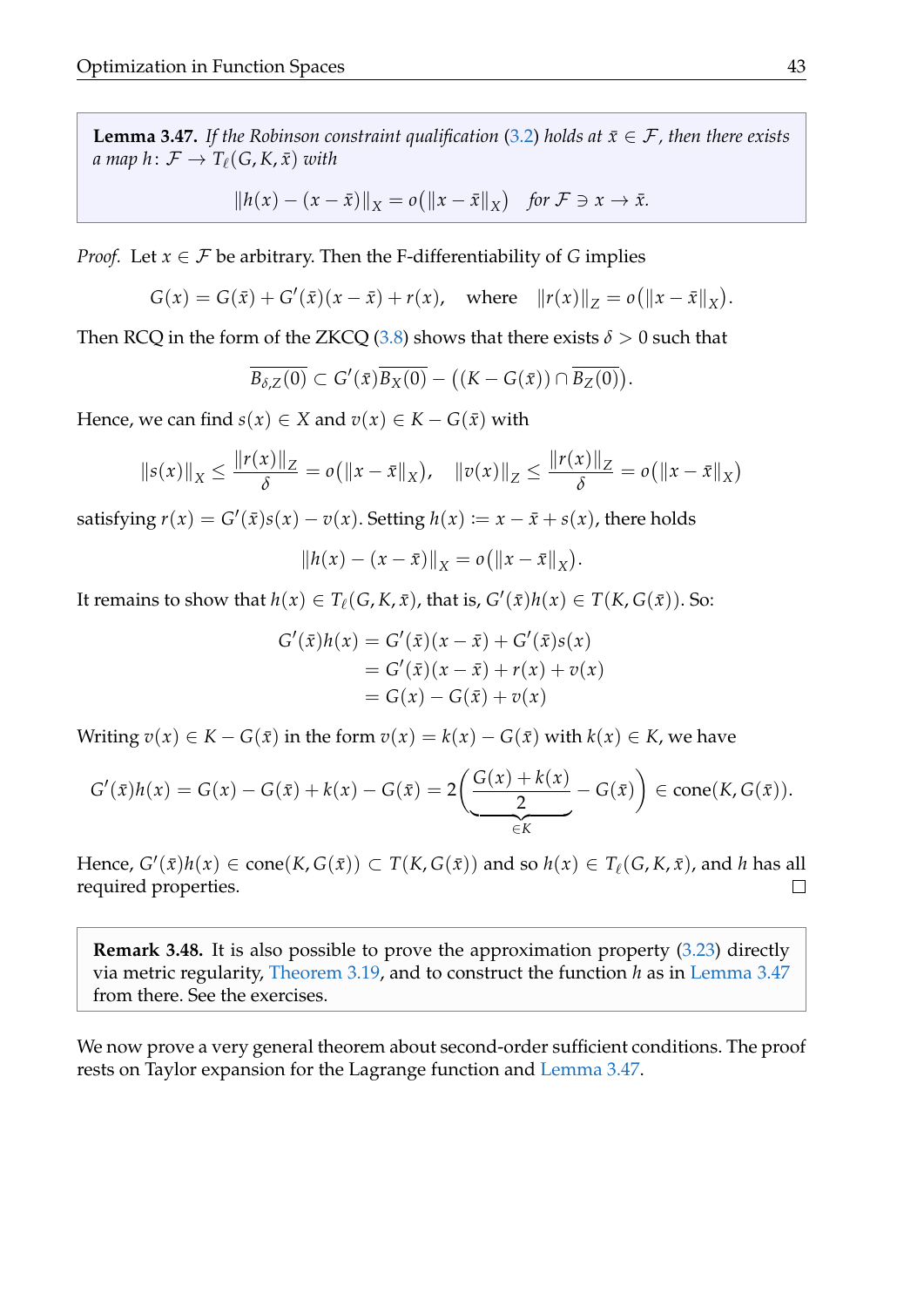<span id="page-47-2"></span>**Theorem 3.49** (Second-order sufficient conditions)**.** *Let X and Z be Banach spaces with K* ⊂ *Z* closed and convex. Further, let  $f$  :  $X$  → **R** and  $G$  :  $X$  → *Z* be twice F-differentiable. *Assume that*  $\bar{x} \in \mathcal{F} = G^{-1}[K]$  *satisfies the RCQ* [\(3.2\)](#page-20-0) and the KKT-conditions with multi*plier*  $\lambda$ :

$$
f'(\bar{x}) + G'(\bar{x})^* \bar{\lambda} = 0,
$$
  
 
$$
G(\bar{x}) \in K, \quad \bar{\lambda} \in T(K, G(\bar{x}))^{\circ}.
$$

*Let in addition the following second-order condition hold:*

<span id="page-47-0"></span>
$$
L_{xx}''(\bar{x}, \bar{\lambda})(d, d) \ge \gamma ||d||_X^2 \quad \text{for all } d \in C_\eta(\bar{x}), \tag{3.24}
$$

*where*  $\gamma > 0$  *and*  $\eta > 0$  *are* fixed constants. Then  $\bar{x}$  is an isolated local solution of [\(P\)](#page-5-0) and *there exist*  $\kappa$ ,  $\delta > 0$  *such that the* quadratic growth condition

$$
f(x) \ge f(\bar{x}) + \kappa \|x - \bar{x}\|_X^2 \quad \text{for all } x \in \mathcal{F} \cap B_{\delta,X}(\bar{x})
$$

*holds true.*

*Proof.* Consider  $x \in \mathcal{F} \cap B_{\delta,X}(\bar{x})$  for some  $\delta > 0$  sufficiently small to be chosen later, and set  $d(x) := x - \bar{x}$ . Note that we do not know whether  $d(x) \in T_\ell(K, G, \bar{x})$ , so [\(3.24\)](#page-47-0) cannot be used for  $d(x)$  directly. However, [Lemma 3.47](#page-46-0) braces us with the approximation  $d(x) =$  $h(x) + r(x)$  where  $h(x) \in T_\ell(K, G, \bar{x})$  and  $||r(x)||_X = o(||d||_X)$ . The plan is to use  $h(x)$ as a surrogate for  $d(x)$  in  $T_\ell(G, K, \bar{x})$ . To this end, we first establish some approximation properties of  $h(x)$ , starting with

<span id="page-47-1"></span>
$$
||h(x)||_X = ||d(x)||_X + o(||d(x)||_X).
$$
 (3.25)

We use both triangle inequalities to estimate  $||h(x)||_X = ||d(x) - r(x)||_X$  from above and below and observe that  $||r(x)||_X \leq ||d(x)||_X$  if  $\delta$  is small enough, since  $||r(x)||_X =$  $o(||d(x)||_X)$ , to obtain

$$
-\|r(x)\|_X \le \|h(x)\|_X - \|d(x)\|_X \le \|r(x)\|_X
$$

which clearly implies [\(3.25\)](#page-47-1). We also find the quadratic equivalent

$$
||h(x)||_{X}^{2} = ||d(x)||_{X}^{2} + o(||d(x)||_{X}^{2})
$$
\n(3.26)

of [\(3.25\)](#page-47-1) to be true by

$$
||h(x)||_X^2 = (||h(x)||_X - ||d(x)||_X + ||d(x)||_X)^2
$$
  
= 
$$
\underbrace{(||h(x)||_X - ||d(x)||_X)^2}_{=o(||d||_X^2)} + 2\underbrace{||d(x)||_X(||h(x)||_X - ||d(x)||_X)}_{=o(||d||_X^2)} + ||d(x)||_X^2.
$$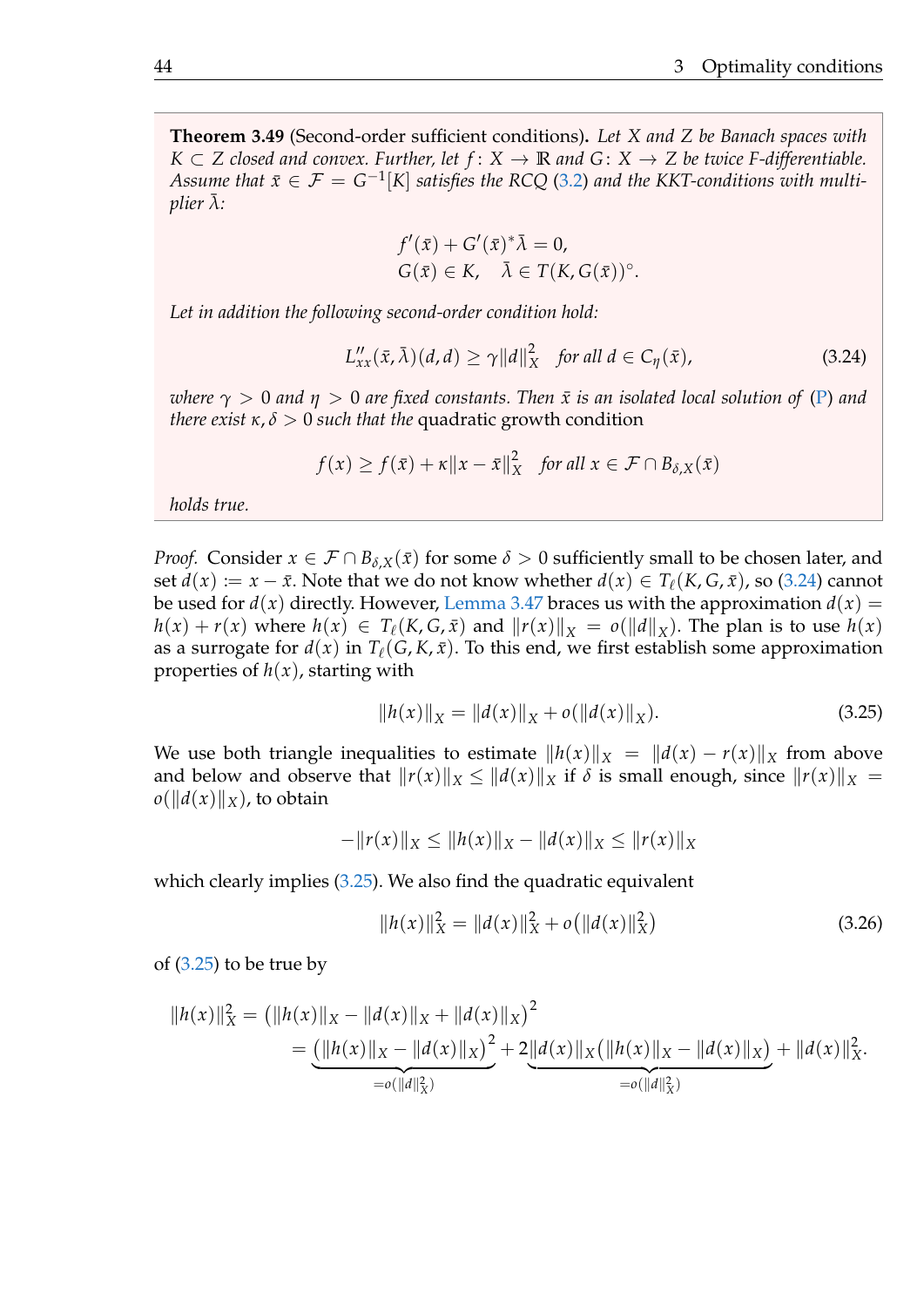Now, back in the actual proof, the case where  $\langle f'(\bar{x}), h(x) \rangle_{X^*,X} > \eta \|h(x)\|_X$  is quite easy: Using  $\langle f'(\bar{x}), r(x) \rangle_{X^*,X} = o(\|d(x)\|_X)$ , we find

$$
f(x) - f(\bar{x}) = \langle f'(\bar{x}), d(x) \rangle_{X^*,X} + o(||d(x)||_X)
$$
  
=  $\langle f'(\bar{x}), h(x) \rangle_{X^*,X} + o(||d(x)||_X)$   
>  $\eta ||h(x)||_X + o(||d(x)||_X)$   
 $\stackrel{(3.25)}{=} \eta ||d(x)||_X + o(||d(x)||_X) \ge \eta ||d(x)||_X^2 = \eta ||x - \bar{x}||_X^2,$ 

where the last inequality holds true for *δ* sufficiently small.

Next we deal with the case  $\langle f'(\bar{x}), h(x) \rangle_{X^*,X} \leq \eta \|h(x)\|_X$ , so  $h(x) \in C_\eta(\bar{x})$ . From the KKT conditions, we have  $\bar{\lambda} \in T(\check{K}, G(\bar{x}))^{\circ}$ , so

<span id="page-48-0"></span>
$$
L(x,\bar{\lambda}) - L(\bar{x},\bar{\lambda}) = f(x) - f(\bar{x}) + \langle \bar{\lambda}, G(x) - G(\bar{x}) \rangle_{Z^*,Z} \le f(x) - f(\bar{x}), \tag{3.27}
$$

since *G*(*x*) − *G*( $\bar{x}$ ) ∈ *T*(*K*, *G*( $\bar{x}$ )). Moreover, by [\(3.25\)](#page-47-1) and the construction of *r*(*x*), we have

<span id="page-48-1"></span>
$$
L''_{xx}(\bar{x},\bar{\lambda})(r(x),h(x)) + L''_{xx}(\bar{x},\bar{\lambda})(h(x),r(x)) + L''_{xx}(\bar{x},\bar{\lambda})(r(x),r(x)) = o(||d||_X^2).
$$
 (3.28)

Recalling that the first KKT condition means in fact  $L'_x(\bar x, \bar \lambda) = 0$  in  $X^*$ , we thus obtain by Taylor expansion

$$
f(x) - f(\bar{x}) \ge L(x, \bar{\lambda}) - L(\bar{x}, \bar{\lambda})
$$
  
\n
$$
= \langle L'_x(\bar{x}, \bar{\lambda}), d(x) \rangle_{X^*, X} + \frac{1}{2} L''_{xx}(\bar{x}, \bar{\lambda}) (d(x), d(x)) + o(||d(x)||_X^2)
$$
  
\n
$$
= \frac{1}{2} L''_{xx}(\bar{x}, \bar{\lambda}) (h(x) + r(x), h(x) + r(x)) + o(||d(x)||_X^2)
$$
  
\n
$$
\stackrel{(3.28)}{=} \frac{1}{2} L''_{xx}(\bar{x}, \bar{\lambda}) (h(x), h(x)) + o(||d(x)||_X^2)
$$
  
\n
$$
\ge \frac{\gamma}{2} ||h(x)||_X^2 + o(||d(x)||_X^2)
$$
  
\n
$$
= \frac{\gamma}{2} ||d(x)||_X^2 + o(||d(x)||_X^2) \ge \frac{\gamma}{4} ||d(x)||_X^2 = \frac{\gamma}{4} ||x - \bar{x}||_X^2,
$$

the last inequality again for  $\delta$  sufficiently small.

The assertion then follows with  $\kappa \coloneqq \min(\frac{\gamma}{4})$  $\frac{\gamma}{4}$ ,  $\eta$ ).

[Theorem 3.49](#page-47-2) works in a very general setting, which is a fortune, but also an obstacle to obtain sharper results. Especially the uniform coercivity condition [\(3.24\)](#page-47-0) is quite harsh. On the other hand, we have posed no further assumptions on *f* and *G* at all, so there might be room to strengthen assumptions elsewhere and weaken condition [\(3.24\)](#page-47-0). Indeed, it is possible to derive second-order sufficient conditions in the classical form [\(3.22\)](#page-43-0) under more specific assumptions on *f* and *G*:

 $\Box$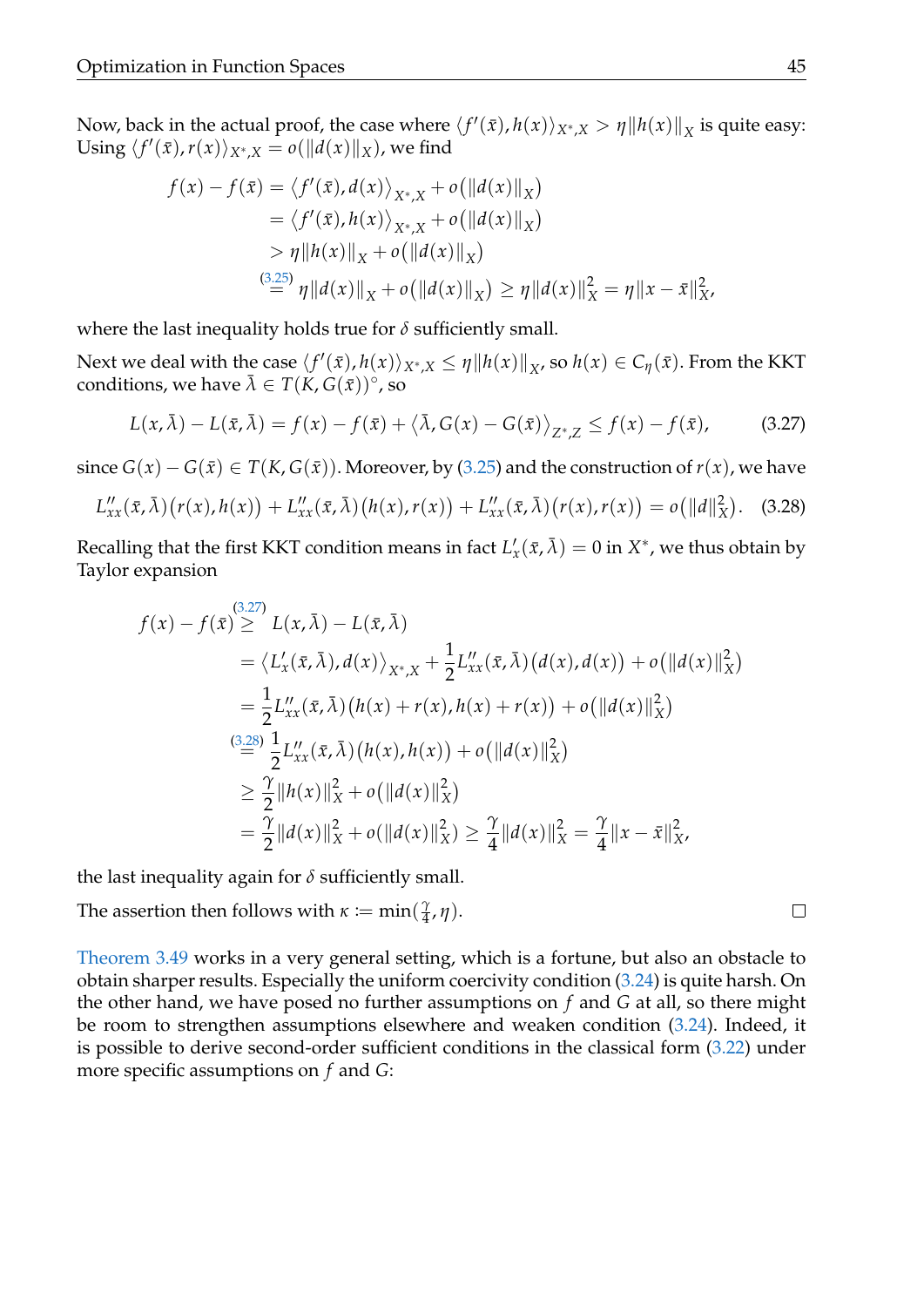<span id="page-49-0"></span>**Theorem 3.50.** Let X and Z be Banach spaces with  $K \subset Z$  closed and convex and X reflexive. *Further, let*  $f: X \to \mathbb{R}$  *be given in the form*  $f = f_1 + f_2$  *with*  $f_1, f_2: X \to \mathbb{R}$ *, and let*  $f_1, f_2$ *and G*:  $X \to Z$  *be twice F-differentiable. Assume that*  $\bar{x} \in \mathcal{F} = G^{-1}[K]$  *is a KKT-point, so*  $\Lambda(\bar{x}) \neq \emptyset$ , and that the second derivatives of  $f_1$  and G exhibit the following weak continuity *properties:* If  $d_k \rightharpoonup d$  *in* X, then

$$
f''_1(\bar{x})(d_k, d_k) \to f''_1(\bar{x})d \quad \text{in } \mathbb{R} \quad \text{and} \quad G''(\bar{x})(d_k, d_k) \to G''(\bar{x})d \quad \text{in } Z.
$$

Let in addition  $f''_2(\bar{x})$  be coercive, so there exists  $\alpha > 0$  such that

 $f_2''$  $\chi''_2(\bar{x})(d, d) \ge \alpha ||d||_X^2$  *for all*  $d \in X$ *,* 

*and let the following second-order condition hold:*

$$
L''_{xx}(\bar{x},\bar{\lambda})(d,d) > 0 \quad \text{for all } d \in C(\bar{x}) \setminus \{0\},
$$

*where*  $\gamma > 0$  *is a fixed constant. Then*  $\bar{x}$  *is an isolated local solution of* [\(P\)](#page-5-0) *and there exist κ*, *δ* > 0 *such that the* quadratic growth condition

$$
f(x) \ge f(\bar{x}) + \kappa \|x - \bar{x}\|_X^2 \quad \text{for all } x \in \mathcal{F} \cap B_{\delta,X}(\bar{x})
$$

*holds true.*

*Proof.* Without proof for the moment.

#### **Remark 3.51.**

- (a) Weak continuity properties of  $f_1''$  $T_1''(\bar{x})$  and  $G''(\bar{x})$  as required in [Theorem 3.50](#page-49-0) are surprisingly common and will usually originate from some underlying compactness properties of the operators, cf. [Lemma 2.5.](#page-10-0)
- (b) The assumption on  $f_2$  is also quite common, in particular in optimal control problems, where classically we have  $f(x) = J(y, u) = f_1(y) + \frac{\beta}{2} ||u||_L^2$  $L^2(\Omega)$  or comparable functions. (Such an example was also in the exercises.)

Unfortunately, both [Theorems 3.49](#page-47-2) and [3.50](#page-49-0) suffer from a generic problem: There is a quite simple class of optimization problems for which the objective functional *f* is twice F-differentiable precisely on a given space *X*, but  $f''(\bar{x})$  in a locally optimal point  $\bar{x}$  does *not* admit a coercivity estimate of the form  $f''(\bar{x})(d, d) \ge \gamma ||d||_2^2$  $\frac{2}{X}$  for  $d \in C_{\eta}(\bar{x})$ . The most prominent example is the (unconstrained) problem

$$
\min_{x \in X} - \int_0^1 \cos(x(t)) \, \mathrm{d}t
$$

 $\Box$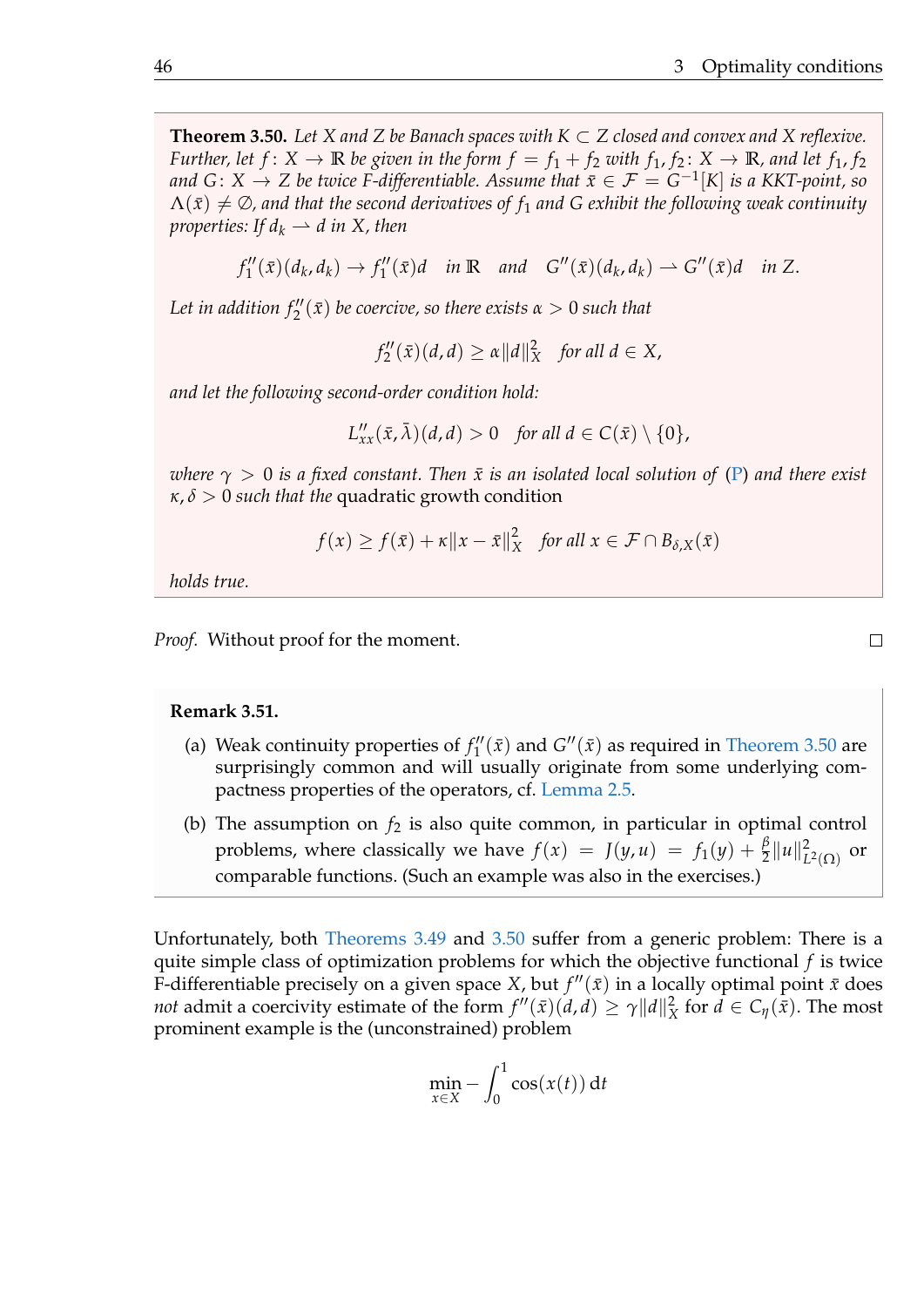for  $X = L^{\infty}(0, 1)$  (see the exercises) and the optimal point  $\bar{x} \equiv 0$ . Here, the lack of coercivity of  $f''(\bar{x})$  on *X* means that the second-order condition in [Theorem 3.49](#page-47-2) is never satisfied *even though the constraint*  $G(x) \in K$  *is trivial or void!* (One can show argue analogously as to why the assumptions on *f* in [Theorem 3.50](#page-49-0) prevent its applicability.)

Luckily, one often observes that there is another Banach space  $X^+$  with  $X \hookrightarrow X^+$  densely on which  $f$  may not be twice F-differentiable, but to which we might extend  $f''(\bar{x})$ , and this extension admits the needed coercivity estimate  $f''(\bar{x})(d, d) \ge \gamma ||d||_{X^+}^2$  for  $d \in X^+$ . (In the example above it would be  $X^+ = L^2(0,1)$ .) Under additional assumptions, it is possible -to adapt [Theorem 3.50](#page-49-0) to this situation and to show that  $\bar{x}$  is still an isolated local solution of  $(P)$  in this case. The price to pay is that one only obtains the weaker quadratic growth condition

$$
f(x) \ge f(\bar{x}) + \kappa \|x - \bar{x}\|_{X^+}^2 \quad \text{for all } x \in \mathcal{F} \cap B_{\delta,X}(\bar{x}),
$$

which however is often sufficient for further purposes of this property. This whole phenomenon is known as the *two norm gap*; we refer to [\[CT15\]](#page-51-12) for a survey and many further results.